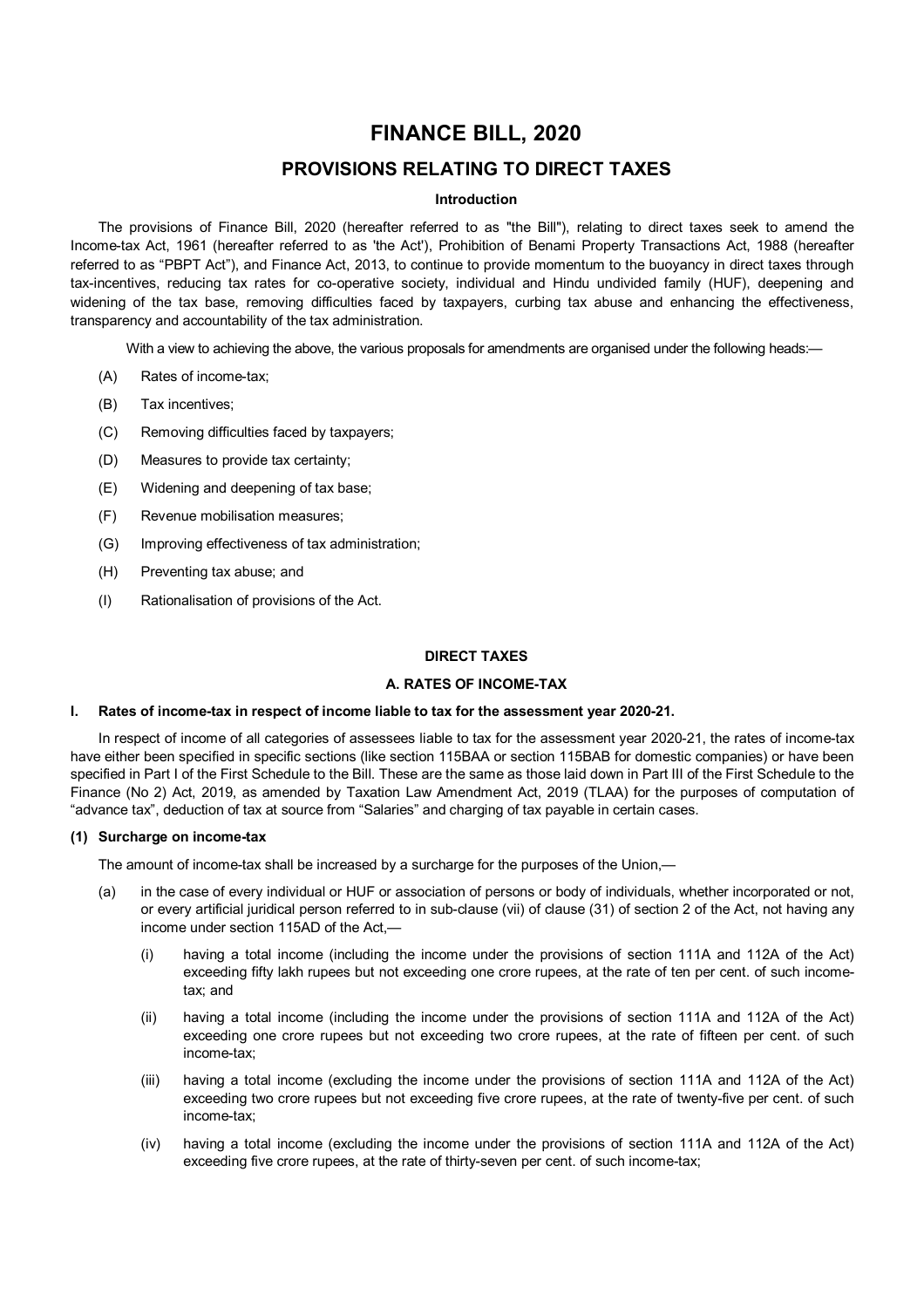(v) having a total income (including the income under the provisions of section 111A and 112A of the Act) exceeding two crore rupees, but is not covered under clause (iii) or (iv) above, at the rate of fifteen per cent of such income tax:

Provided that in case where the total income includes any income chargeable under section 111A and 112A of the Act, the rate of surcharge on the amount of income-tax computed in respect of that part of income shall not exceed fifteen per cent;

- (aa) in the case of individual or every association of person or body of individuals, whether incorporated or not, or every artificial juridical person referred to in sub-clause (vii) of clause (31) of section 2 of the Income-tax Act having income under section 115AD of the Act,-
	- (i) having a total income exceeding fifty lakh rupees but not exceeding one crore rupees, at the rate of ten per cent. of such income-tax; and
	- (ii) having a total income exceeding one crore rupees but not exceeding two crore rupees, at the rate of fifteen per cent. of such income-tax;
	- (iii) having a total income [excluding the income of the nature referred to in clause (b) of sub-section (1) of section 115AD of the Act] exceeding two crore rupees but not exceeding five crore rupees, at the rate of twenty-five per cent. of such income-tax;
	- (iv) having a total income [excluding the income of the nature referred to in clause (b) of sub-section (1) of section 115AD of the Act] exceeding five crore rupees, at the rate of thirty-seven per cent. of such income-tax;
	- (v) having a total income [including the income of the nature referred to in clause (b) of sub-section (1) of section 115AD of the Act] exceeding two crore rupees but is not covered in sub-clauses (iii) and (iv), at the rate of fifteen per cent. of such income-tax:

Provided that in case where the total income includes any income chargeable under clause (b) of sub-section (1) of section 115AD of the Act, the rate of surcharge on the income-tax calculated on that part of income shall not exceed fifteen per cent;

- (b) in the case of every co-operative society or firm or local authority, at the rate of twelve per cent. of such income-tax, where the total income exceeds one crore rupees;
- (c) in the case of every domestic company except such domestic company whose income is chargeable to tax under section 115BAA or section 115BAB of the Act,—
	- (i) at the rate of seven per cent. of such income-tax, where the total income exceeds one crore rupees but does not exceed ten crore rupees;
	- (ii) at the rate of twelve per cent. of such income-tax, where the total income exceeds ten crore rupees;
- (d) in the case of domestic company whose income is chargeable to tax under section 115BAA or 115BAB of the Act, at the rate of ten per cent;
- (e) in the case of every company, other than a domestic company,—
	- (i) at the rate of two per cent. of such income-tax, where the total income exceeds one crore rupees but does not exceed ten crore rupees;
	- (ii) at the rate of five per cent. of such income-tax, where the total income exceeds ten crore rupees;
- (f) In other cases (including sections 92CE, 115-O, 115QA, 115R, 115TA or 115TD), the surcharge shall be levied at the rate of twelve per cent.

# **(2) Marginal Relief—**

Marginal relief has also been provided in all cases where surcharge is proposed to be imposed.

# **(3) Education Cess—**

For assessment year 2020-21, "Health and Education Cess" is to be levied at the rate of four per cent. on the amount of income tax so computed, inclusive of surcharge wherever applicable, in all cases. No marginal relief shall be available in respect of such cess.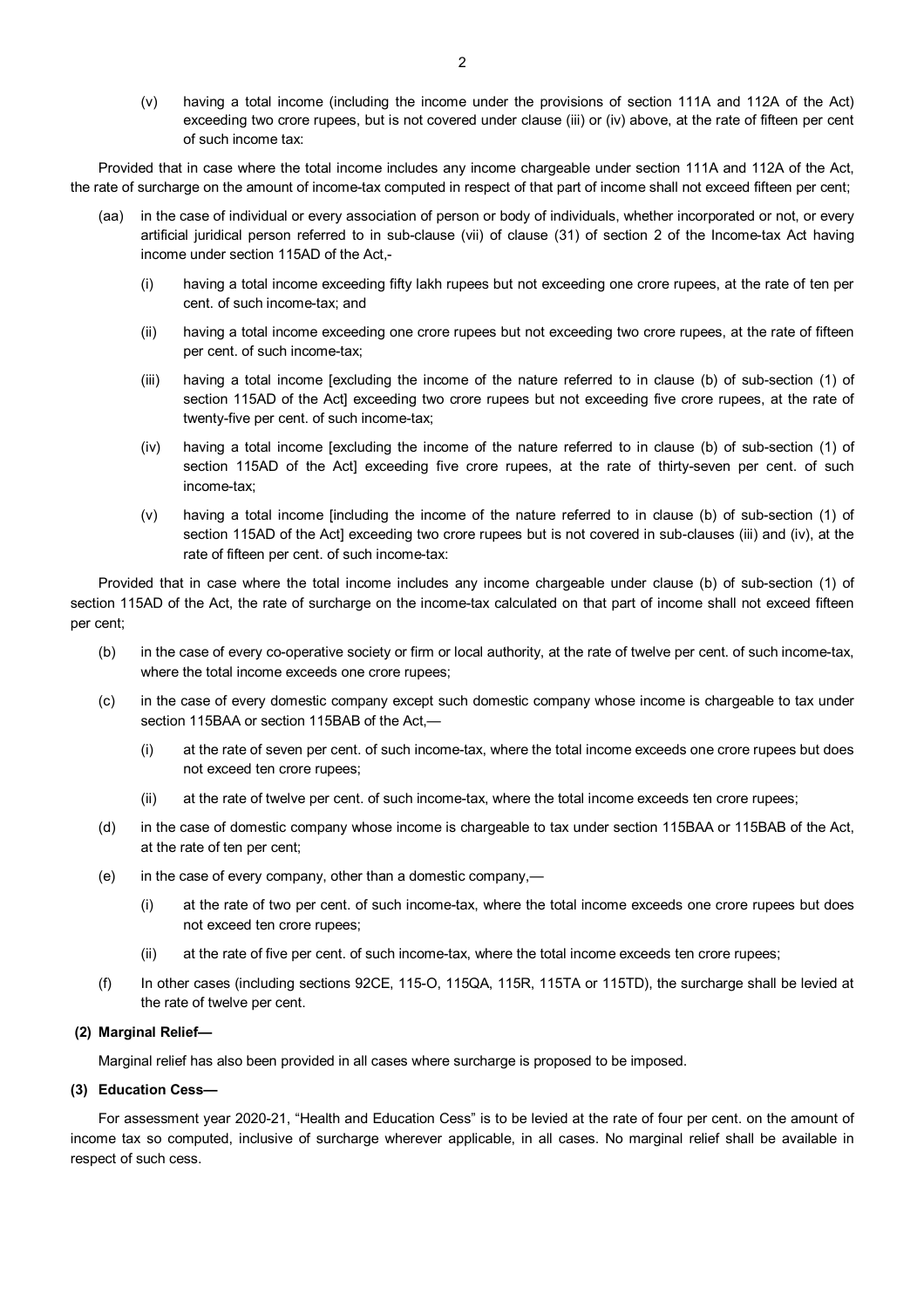# **II. Rates for deduction of income-tax at source during the financial year (FY) 2020-21 from certain incomes other than "Salaries".**

The rates for deduction of income-tax at source during the FY 2020-21 from certain incomes other than "Salaries" have been specified in Part II of the First Schedule to the Bill. The rates for all the categories of persons will remain the same as those specified in Part II of the First Schedule to the Finance (No 2) Act, 2019, for the purposes of deduction of income-tax at source during the FY 2019-20. For sections specifying the rate of deduction of tax at source, the tax shall continue to be deducted as per the provisions of these sections. Two new sections 194K and 194-O have been inserted specifying the rates within the sections. Rate of section 194 has been modified from rate in force to ten per cent.

## **(1) Surcharge—**

The amount of tax so deducted, in the case of a non-resident person (other than a company), shall be increased by a surcharge.—

- (a) in the case of every individual or HUF or association of persons or body of individuals, whether incorporated or not, or every artificial juridical person referred to in sub-clause (vii) of clause (31) of section 2 of the Act, being a non-resident, calculated,—
	- (i) at the rate of ten per cent. of such tax, where the income or the aggregate of such incomes paid or likely to be paid and subject to the deduction exceeds fifty lakh rupees but does not exceed one crore rupees;
	- (ii) at the rate of fifteen per cent. of such tax, where the income or the aggregate of such incomes paid or likely to be paid and subject to the deduction exceeds one crore rupees but does not exceed two crore rupees;
	- (iii) at the rate of twenty-five per cent. of such tax, where the income or the aggregate of such incomes paid or likely to be paid and subject to the deduction exceeds two crore rupees but does not exceed five crore rupees;
	- (iv) at the rate of thirty-seven per cent. of such tax, where the income or the aggregate of such incomes paid or likely to be paid and subject to the deduction exceeds five crore rupees;
- (b) in the case of every co-operative society or firm, being a non-resident, calculated at the rate of twelve per cent. of such tax, where the income or the aggregate of such incomes paid or likely to be paid and subject to the deduction exceeds one crore rupees;
- (c) in the case of every company, other than a domestic company, calculated,—
	- (i) at the rate of two per cent. of such tax, where the income or the aggregate of such incomes paid or likely to be paid and subject to the deduction exceeds one crore rupees but does not exceed ten crore rupees;
	- (ii) at the rate of five per cent. of such tax, where the income or the aggregate of such incomes paid or likely to be paid and subject to the deduction exceeds ten crore rupees.

No surcharge will be levied on deductions in other cases.

# **(2) Education Cess—**

"Health and Education Cess" shall continue to be levied at the rate of four per cent. of income tax including surcharge wherever applicable, in the cases of persons not resident in India including company other than a domestic company.

# III. Rates for deduction of income-tax at source from "Salaries", computation of "advance tax" and charging of **income-tax in special cases during the FY 2020-21.**

The rates for deduction of income-tax at source from "Salaries" during the FY 2020-21 and also for computation of "advance tax" payable during the said year in the case of all categories of assessees have been specified in Part III of the First Schedule to the Bill. These rates are also applicable for charging income-tax during the FY 2020-21 on current incomes in cases where accelerated assessments have to be made, for instance, provisional assessment of shipping profits arising in India to non-residents, assessment of persons leaving India for good during the financial year, assessment of persons who are likely to transfer property to avoid tax, assessment of bodies formed for a short duration, etc. New provisions are inserted for tax rates in respect of individual or HUF (section 115BAC of the Act) and resident co-operative societies (section 115 BAD of the Act) with an option to these taxpayers. The salient features of the rates specified in the said Part III are indicated in the following paragraphs-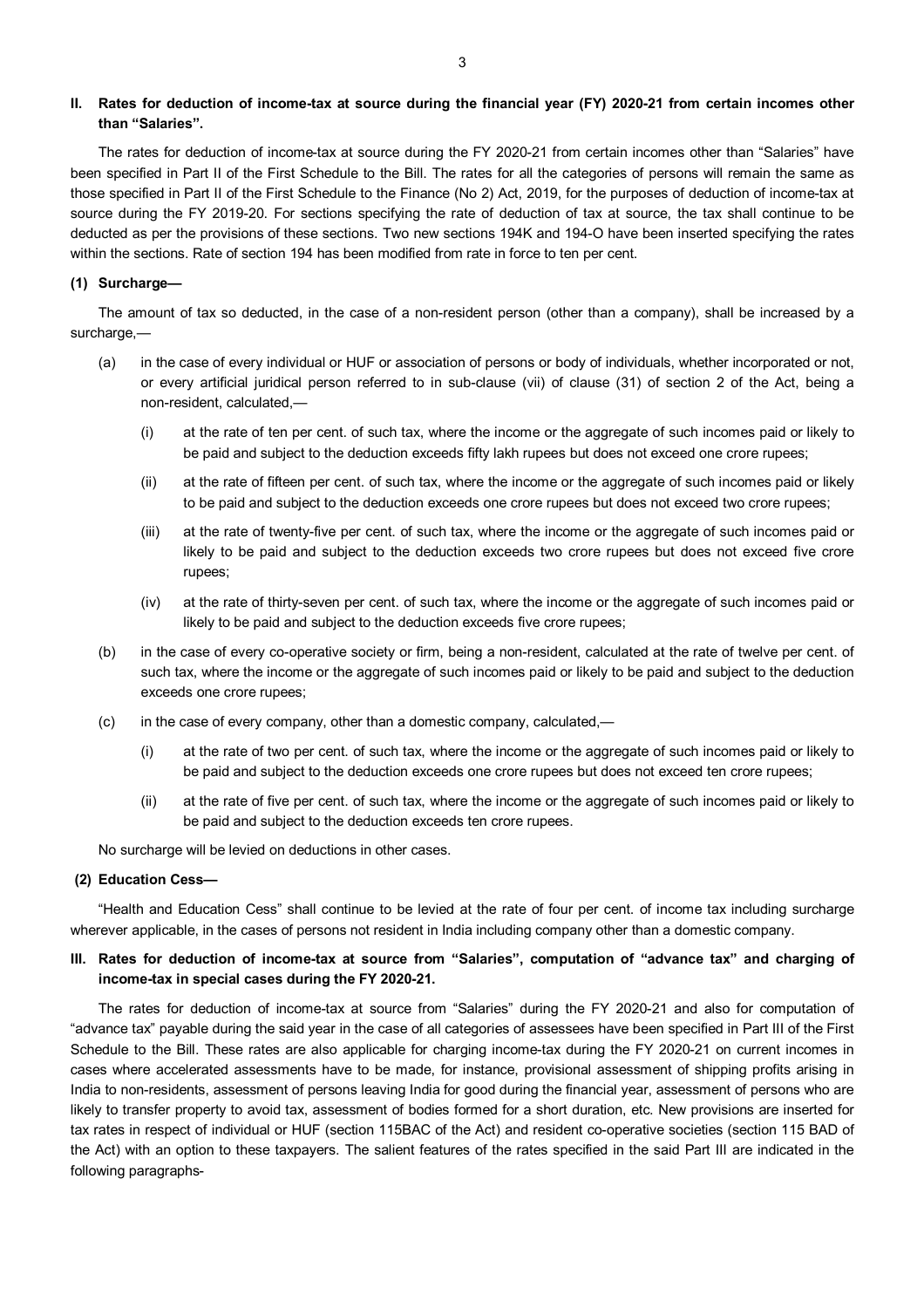#### **A. Individual, HUF, association of persons, body of individuals, artificial juridical person.**

Paragraph A of Part-III of First Schedule to the Bill provides following rates of income-tax:-

(i) The rates of income-tax in the case of every individual (other than those mentioned in (ii) and (iii) below) or HUF or every association of persons or body of individuals, whether incorporated or not, or every artificial juridical person referred to in sub-clause (vii) of clause (31) of section 2 of the Act (not being a case to which any other Paragraph of Part III applies) are as under:—

| Upto Rs. 2,50,000             | Nil.         |
|-------------------------------|--------------|
| Rs. 2,50,001 to Rs. 5,00,000  | 5 per cent.  |
| Rs. 5,00,001 to Rs. 10,00,000 | 20 per cent. |
| Above Rs 10,00,000            | 30 per cent. |

(ii) In the case of every individual, being a resident in India, who is of the age of sixty years or more but less than eighty years at any time during the previous year,—

| Upto Rs.3,00,000              | Nil.         |
|-------------------------------|--------------|
| Rs. 3,00,001 to Rs. 5,00,000  | 5 per cent.  |
| Rs. 5,00,001 to Rs. 10,00,000 | 20 per cent. |
| Above Rs 10,00,000            | 30 per cent. |

(iii) in the case of every individual, being a resident in India, who is of the age of eighty years or more at any time during the previous year,—

| Upto Rs. 5,00,000             | Nil.         |
|-------------------------------|--------------|
| Rs. 5,00,001 to Rs. 10,00,000 | 20 per cent. |
| Above Rs 10,00,000            | 30 per cent. |

The amount of income-tax computed in accordance with the preceding provisions of this Paragraph (including capital gains under section 111A, 112 and 112A) as well as income tax computed under section 115BAC, shall be increased by a surcharge at the rate of,—

- (a) having a total income (including the income under the provisions of section 111A and 112A of the Act) exceeding fifty lakh rupees but not exceeding one crore rupees, at the rate of ten per cent. of such income-tax;
- (b) having a total income (including the income under the provisions of section 111A and 112A of the Act) exceeding one crore rupees, at the rate of fifteen per cent. of such income-tax;
- (c) having a total income (excluding the income under the provisions of section 111A and 112A of the Act) exceeding two crore rupees but not exceeding five crore rupees, at the rate of twenty-five per cent. of such income-tax;
- (d) having a total income (excluding the income under the provisions of section 111A and 112A of the Act) exceeding five crore rupees, at the rate of thirty-seven per cent. of such income-tax;
- (e) having a total income (including income under the provisions of section 111A and section 112A of the Act) exceeding two crore rupees, but is not covered under clauses (c) and (d), shall be applicable at the rate of fifteen per cent. of such income-tax:

Provided that in case where the total income includes any income chargeable under section 111A and section 112A of the Act, the rate of surcharge on the amount of Income-tax computed in respect of that part of income shall not exceed fifteen per cent..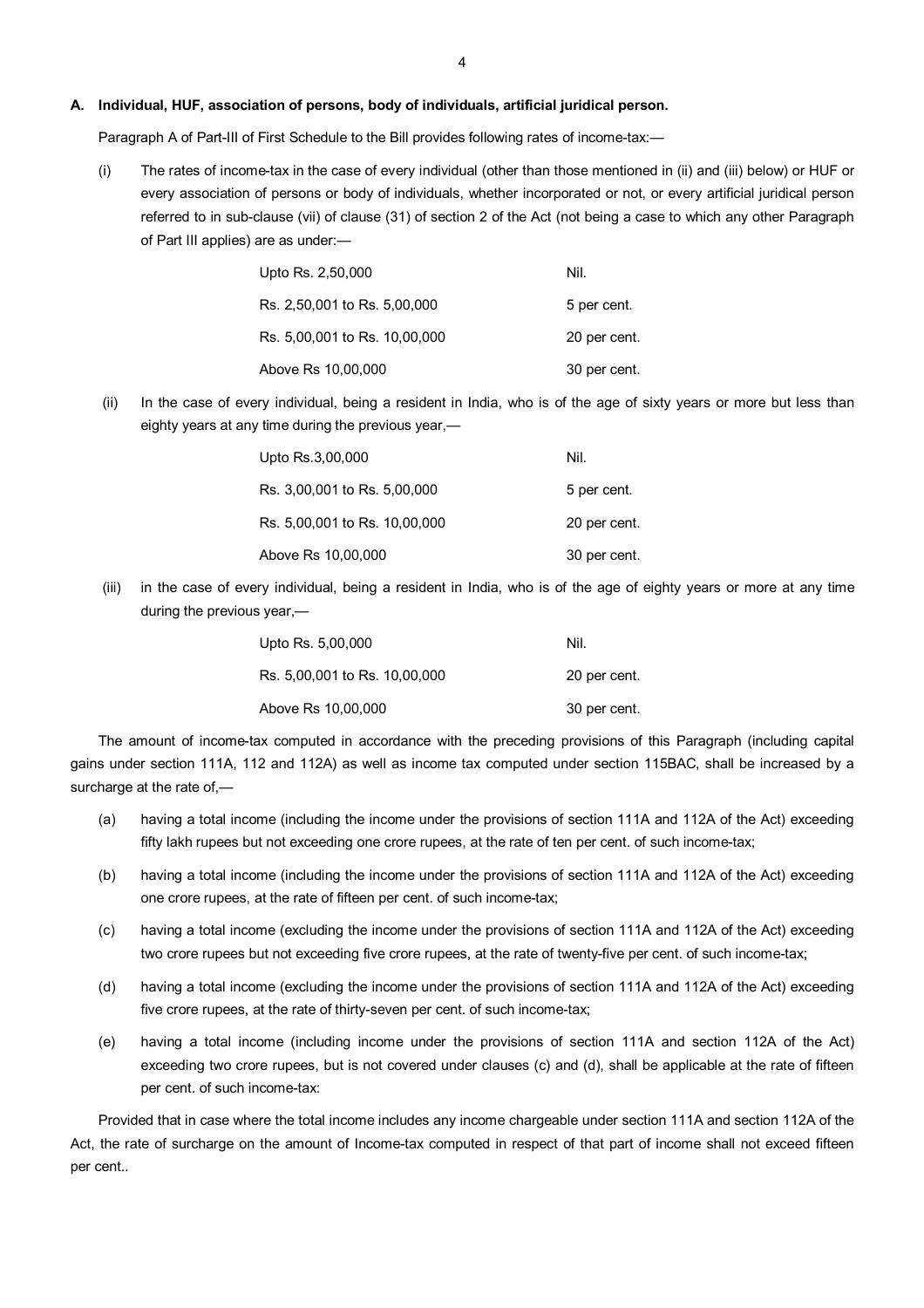Marginal relief is provided in cases of surcharge.

From the assessment year 2021-22 (FY 2020-21), individual and HUF tax payers have an option to opt for taxation under the newly inserted section 115BAC of the Act and the resident co-operative society has an option to opt for taxation under the newly inserted section 115BAD of the Act. This is discussed later.

# **B. Co-operative Societies**

In the case of co-operative societies, the rates of income-tax have been specified in Paragraph B of Part III of the First Schedule to the Bill. These rates will continue to be the same as those specified for FY 2019-20. The amount of income-tax shall be increased by a surcharge at the rate of twelve per cent. of such income-tax in case of a co-operative society having a total income exceeding one crore rupees. However, the total amount payable as income-tax and surcharge on total income exceeding one crore rupees shall not exceed the total amount payable as income-tax on a total income of one crore rupees by more than the amount of income that exceeds one crore rupees.

From the assessment year 2021-22, resident co-operative societies have an option to opt for taxation under newly inserted section 115BAD of the Act. This is discussed later.

#### **C. Firms**

In the case of firms, the rate of income-tax has been specified in Paragraph C of Part III of the First Schedule to the Bill. This rate will continue to be the same as that specified for FY 2019-20. The amount of income-tax shall be increased by a surcharge at the rate of twelve per cent. of such income-tax in case of a firm having a total income exceeding one crore rupees. However, the total amount payable as income-tax and surcharge on total income exceeding one crore rupees shall not exceed the total amount payable as income-tax on a total income of one crore rupees by more than the amount of income that exceeds one crore rupees.

## **D. Local authorities**

The rate of income-tax in the case of every local authority has been specified in Paragraph D of Part III of the First Schedule to the Bill. This rate will continue to be the same as that specified for the FY 2019-20. The amount of income-tax shall be increased by a surcharge at the rate of twelve per cent. of such income-tax in case of a local authority having a total income exceeding one crore rupees. However, the total amount payable as income-tax and surcharge on total income exceeding one crore rupees shall not exceed the total amount payable as income-tax on a total income of one crore rupees by more than the amount of income that exceeds one crore rupees.

# **E. Companies**

The rates of income-tax in the case of companies have been specified in Paragraph E of Part III of the First Schedule to the Bill. In case of domestic company, the rate of income-tax shall be twenty five per cent. of the total income, if the total turnover or gross receipts of the previous year 2018-19 does not exceed four hundred crore rupees and in all other cases the rate of Income-tax shall be thirty per cent. of the total income. However, domestic companies also have an option to opt for taxation under section 115BAA or section 115BAB of the Act on fulfilment of conditions contained therein. The tax rate is 15 per cent. in section 115BAB and 22 per cent. in section 115BAA. Surcharge is 10 per cent. in both cases.

In the case of company other than domestic company, the rates of tax are the same as those specified for the FY 2019-20.

Surcharge at the rate of seven per cent. shall continue to be levied in case of a domestic company (except those opting for taxation under section 115BAA and section 115BAB of the Act), if the total income of the domestic company exceeds one crore rupees but does not exceed ten crore rupees. Surcharge at the rate of twelve per cent shall continue to be levied, if the total income of the domestic company (except those opting for taxation under section 115BAA and section 115BAB of the Act) exceeds ten crore rupees.

In case of companies other than domestic companies, the existing surcharge of two per cent shall continue to be levied, if the total income exceeds one crore rupees but does not exceed ten crore rupees. Surcharge at the rate of five per cent shall continue to be levied, if the total income of the company other than domestic company exceeds ten crore rupees.

Marginal relief is provided in surcharge in all cases.

In other cases [including sub-section (2A) of section 92CE, sections 115-O, 115QA, 115R, 115TA or 115TD], the surcharge shall be levied at the rate of twelve per cent..

For FY 2020-21, additional surcharge called the "Health and Education Cess on income-tax" shall be levied at the rate of four per cent on the amount of tax computed, inclusive of surcharge (wherever applicable), in all cases. No marginal relief shall be available in respect of such cess.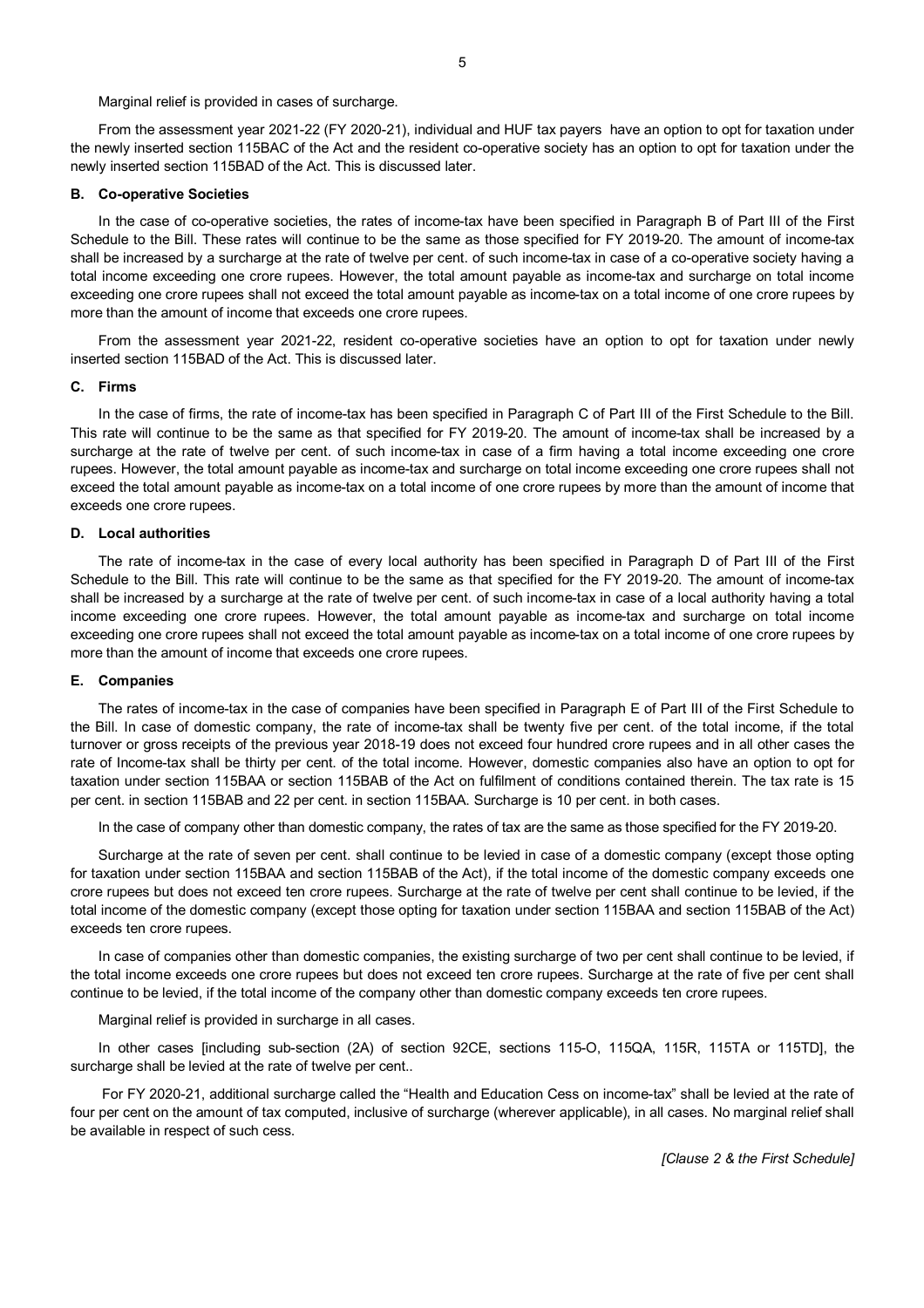# **IV Other amendments having impact on rates for various categories of person**

## **A. Incentives to resident co-operative societies.**

The TLAA, which replaced The Taxation Laws (Amendment) Ordinance, 2019, sought to provide additional fiscal stimulus to attract investment, generate employment and boost the economy in the wake of economic developments post enactment of the Finance (No. 2) Act, 2019 and keeping in view the reduction of rate of corporate income tax by many countries world over. TLAA, *inter alia*, introduced section 115BAA in the Act so as to provide that an existing domestic company may opt to pay tax at 22 per cent., if it does not claim any incentive and deduction as provided in said section.

In case of the domestic company opting to pay tax at the rate of 22 per cent. under said section, it was provided that,-

- (a) failure to satisfy specified conditions would disqualify it for the concessional rate and normal provisions of the Act shall apply.
- (b) deemed loss or depreciation arising out of amalgamation attributable to any incentive, deduction or exemption, shall not be allowed in computation of income.
- (c) for FY 2020-21, where there is unabsorbed depreciation allowance in respect of a block of asset which has not been given full effect to in earlier FYs, corresponding adjustment shall be made to the written down value of such block of assets as on 1st April, 2020.
- (d) it shall be entitled to deduction under section 80LA of the Act, subject to fulfilment of conditions contained therein, in respect of a Unit in the International Financial Services Centre, if any.

It was also provided that such company shall not be subjected to Minimum Alternate Tax (MAT) under section 115JB of the Act and that, the carry forward and set off of MAT credit, if any, under section 115JAA of the Act would not be allowed.

Representations have been received from the stakeholders requesting to provide for concessional rate of tax in case of resident co-operative society on similar lines. In view of the above, it is proposed to insert a new section (115BAD) in the Act to provide that,-

- (i) notwithstanding anything contained in the Act but subject to the provisions of Chapter XII and satisfaction of certain conditions, a co-operative society resident in India shall have the option to pay tax at 22 per cent. for assessment year 2021-22 onwards in respect of its total income so however that if it fails to satisfy the conditions in any previous year, the option shall become invalid and other provisions of the Act shall apply;
- (ii) the condition for concessional rate shall be that the total income of the co-operative society is computed,—
- (a) without any deduction under the provisions of section 10AA or clause (iia) of sub-section (1) of section 32 or section 32AD or section 33AB or section 33ABA or sub-clause (ii) or sub-clause (iia) or sub-clause (iii) of sub-section (1) or sub-section (2AA) of section 35 or section 35AD or section 35CCC or under any provisions of Chapter VI-A;
- (b) without set off of any loss carried forward or depreciation from any earlier assessment year, if such loss or depreciation is attributable to any of the deductions referred to in (a) above; and
- (c) by claiming the depreciation, if any, under section 32, except clause (iia) of sub-section (1) thereof, determined in such manner as may be prescribed;
	- (iii) the loss and depreciation referred to in (ii)(b) above shall be deemed to have been given full effect to and no further deduction for such loss or depreciation shall be allowed for any subsequent year. However, where there is a depreciation allowance in respect of a block of asset which has not been given full effect to prior to the assessment year beginning on 1st April, 2021, corresponding adjustment shall be made to the written down value of such block of assets as on 1st April, 2020 in the prescribed manner, if the option is exercised for a previous year relevant to the assessment year beginning on 1st April, 2021;
	- (iv) the concessional rate shall not apply unless option is exercised by the co-operative society in the prescribed manner on or before the due date specified under sub-section (1) of section 139 of the Act for furnishing the returns of income for any previous year relevant to the assessment year commencing on or after 1st April, 2021 and such option once exercised shall apply to subsequent assessment years;
	- (v) if the person has a Unit in the International Financial Services Centre (IFSC), as referred to in sub-section (1A) of section 80LA, the deduction under section 80LA shall be available to such Unit subject to fulfilment of the conditions contained in that section; and
	- (vi) the option so exercised cannot be withdrawn;
	- (vii) The surcharge applicable to such co-operative society shall be levied at 10 per cent..

It is further proposed to amend section 115JC of the Act so as to provide that the provisions relating to Alternate Minimum Tax (AMT) shall not apply to such co-operative society.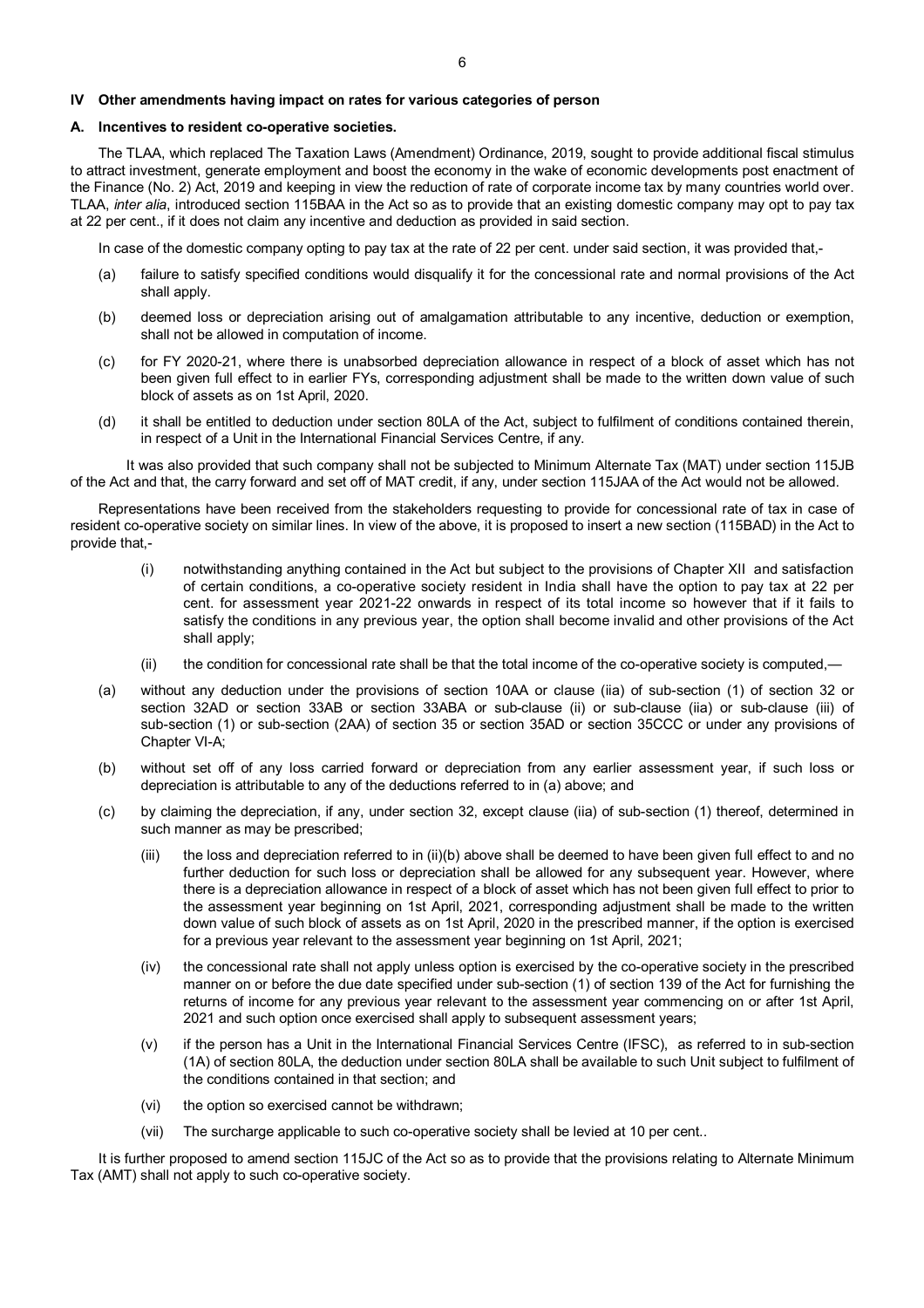It is also proposed to amend section 115JD of the Act so as to provide that the provisions relating to carry forward and set off of AMT credit, if any, shall not apply to such co-operative society.

This amendment will take effect from 1st April, 2021 and will, accordingly, apply in relation to the assessment year 2021-22 and subsequent assessment years.

*[Clauses 53, 57 & 58]*

# **B. Incentives to Individual and HUF.**

In line with options provided to domestic companies under the TLAA and proposed to be provided to resident co-operative societies under this Bill, it is also proposed to provide similar option to individual and HUF by insertion of section 115BAC in the Act, which provides the following:-

(i) On satisfaction of certain conditions, an individual or HUF shall, from assessment year 2021-22 onwards, have the option to pay tax in respect of the total income at following rates:

| Total Income (Rs)           | Rate         |
|-----------------------------|--------------|
| Upto 2,50,000               | Nil          |
| From 2,50,001 to 5,00,000   | 5 per cent.  |
| From 5,00,001 to 7,50,000   | 10 per cent. |
| From 7,50,001 to 10,00,000  | 15 per cent. |
| From 10,00,001 to 12,50,000 | 20 per cent. |
| From 12,50,001 to 15,00,000 | 25 per cent. |
| Above 15,00,000             | 30 per cent. |

- (ii) The option shall be exercised for every previous year where the individual or the HUF has no business income, and in other cases the option once exercised for a previous year shall be valid for that previous year and all subsequent years.
- (iii) The option shall become invalid for a previous year or previous years, as the case may be, if the Individual or HUF fails to satisfy the conditions and other provisions of the Act shall apply;
- (iv) the condition for concessional rate shall be that the total income of the individual or HUF is computed,—
	- (a) without any exemption or deduction under the provisions of clause (5) or clause (13A) or prescribed under clause (14) (other than those as may be prescribed for this purpose) or clause (17) or clause (32) of section 10 or section 10AA or section 16 or clause (b) of section 24 [in respect of property referred to in sub-section (2) of section 23] or clause (iia) of sub-section (1) of section 32 or section 32AD or section 33AB or section 33ABA or sub-clause (ii) or sub-clause (iia) or sub-clause (iii) of sub-section (1) or sub-section (2AA) of section 35 or section 35AD or section 35CCC or clause (iia) of section 57 or under any provisions of Chapter VI-A other than the provisions of sub-section (2) of section 80CCD or section 80JJAA;
	- (b) without set off of any loss,-
		- (i) carried forward or depreciation from any earlier assessment year, if such loss or depreciation is attributable to any of the deductions referred to in (a) above; or
		- (ii) under the head house property with any other head of income;
	- (c) by claiming the depreciation, if any, under section 32, except clause (iia) of sub-section (1) thereof, determined in such manner as may be prescribed; and
	- (d) without any exemption or deduction for allowances or perquisite, by whatever name called, provided under any other law for the time being in force.
- (v) the loss and depreciation referred to in (ii)(b) above shall be deemed to have been given full effect to and no further deduction for such loss or depreciation shall be allowed for any subsequent year so however, that where there is a depreciation allowance in respect of a block of asset which has not been given full effect to prior to the assessment year beginning on 1st April, 2021, corresponding adjustment shall be made to the written down value of such block of assets as on 1st April, 2020 in the prescribed manner, if the option is exercised for a previous year relevant to the assessment year beginning on 1st April, 2021;
- (vi) the concessional rate shall not apply unless option is exercised by the individual or HUF in the form and manner as may be prescribed,
	- a. where such individual or HUF has no business income, along with the return of income to be furnished under sub-section (1) of section 139 of the Act; and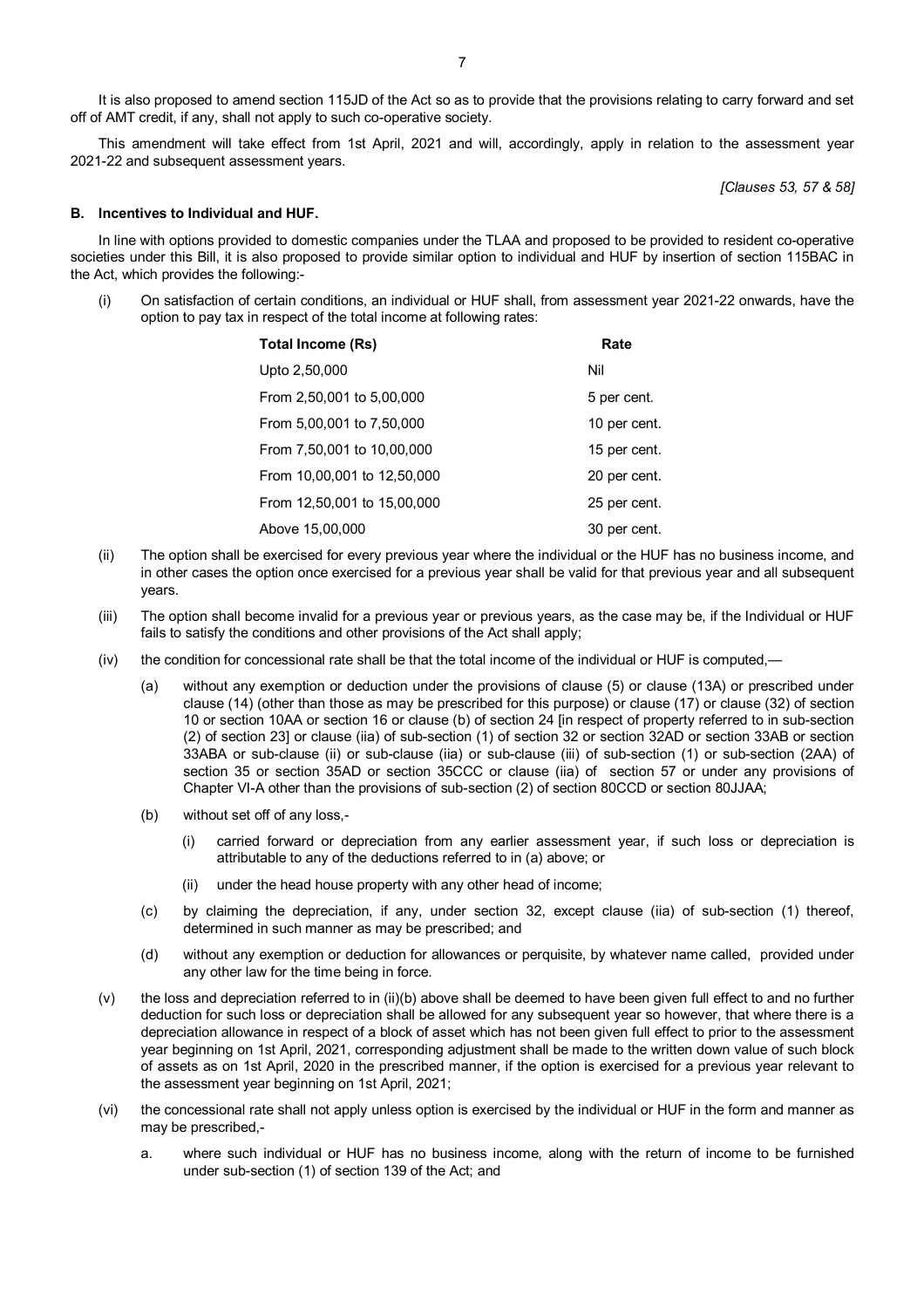- b. in any other case, on or before the due date specified under sub-section (1) of section 139 of the Act for furnishing the return of income for any previous year relevant to the assessment year commencing on or after 1st April, 2021 and such option once exercised shall apply to subsequent assessment years;
- (vii) if the individual or HUF has a Unit in the International Financial Services Centre [clause (zc) of section 2 of the Special Economic Zones Act, 2005], as referred to in sub-section (1A) of section 80LA, the deduction under section 80LA shall be available to such Unit subject to fulfilment of the conditions contained in that section; and
- (viii) the option can be withdrawn only once where it was exercised by the individual or HUF having business income for a previous year other than the year in which it was exercised and thereafter, the individual or HUF shall never be eligible to exercise option under this section, except where such individual or HUF ceases to have any business income in which case, option under para (vi)(a) above shall be available.

It is further proposed to amend section 115JC of the Act so as to provide that the provisions relating to AMT shall not apply to such individual or HUF having business income.

It is also proposed to amend section 115JD of the Act so as to provide that the provisions relating to carry forward and set off of AMT credit, if any, shall not apply to such individual or HUF having business income.

The condition listed at (iva) above, means that the individual or HUF opting for taxation under the newly inserted section 115BAC of the Act shall not be entitled to the following exemptions/ deductions:

- (i) Leave travel concession as contained in clause (5) of section 10;
- (ii) House rent allowance as contained in clause (13A) of section 10;
- (iii) Some of the allowance as contained in clause (14) of section 10;
- (iv) Allowances to MPs/MLAs as contained in clause (17) of section 10;
- (v) Allowance for income of minor as contained in clause (32) of section 10;
- (vi) Exemption for SEZ unit contained in section 10AA;
- (vii) Standard deduction, deduction for entertainment allowance and employment/professional tax as contained in section 16;
- (viii) Interest under section 24 in respect of self-occupied or vacant property referred to in sub-section (2) of section 23. (Loss under the head income from house property for rented house shall not be allowed to be set off under any other head and would be allowed to be carried forward as per extant law);
- (ix) Additional deprecation under clause (iia) of sub-section (1) of section 32;
- (x) Deductions under section 32AD, 33AB, 33ABA;
- (xi) Various deduction for donation for or expenditure on scientific research contained in sub-clause (ii) or sub-clause (iia) or sub-clause (iii) of sub-section (1) or sub-section (2AA) of section 35;
- (xii) Deduction under section 35AD or section 35CCC;
- (xiii) Deduction from family pension under clause (iia) of section 57;
- (xiv) Any deduction under chapter VIA (like section 80C, 80CCC, 80CCD, 80D, 80DD, 80DDB, 80E, 80EE, 80EEA, 80EEB, 80G, 80GG, 80GGA, 80GGC, 80IA, 80-IAB, 80-IAC, 80-IB, 80-IBA, etc). However, deduction under sub-section (2) of section 80CCD (employer contribution on account of employee in notified pension scheme) and section 80JJAA (for new employment) can be claimed.

As many allowances have been provided through notification of rules, it is proposed to carry out amendment of the Income-tax Rules, 1962 (the Rules) subsequently, so as to allow only following allowances notified under section 10(14) of the Act to the Individual or HUF exercising option under the proposed section:

- (a) Transport Allowance granted to a divyang employee to meet expenditure for the purpose of commuting between place of residence and place of duty
- (b) Conveyance Allowance granted to meet the expenditure on conveyance in performance of duties of an office;
- (c) Any Allowance granted to meet the cost of travel on tour or on transfer;
- (d) Daily Allowance to meet the ordinary daily charges incurred by an employee on account of absence from his normal place of duty.

It is also proposed to amend rule 3 of the Rules subsequently, so as to remove exemption in respect of free food and beverage through vouchers provided to the employee, being the person exercising option under the proposed section, by the employer.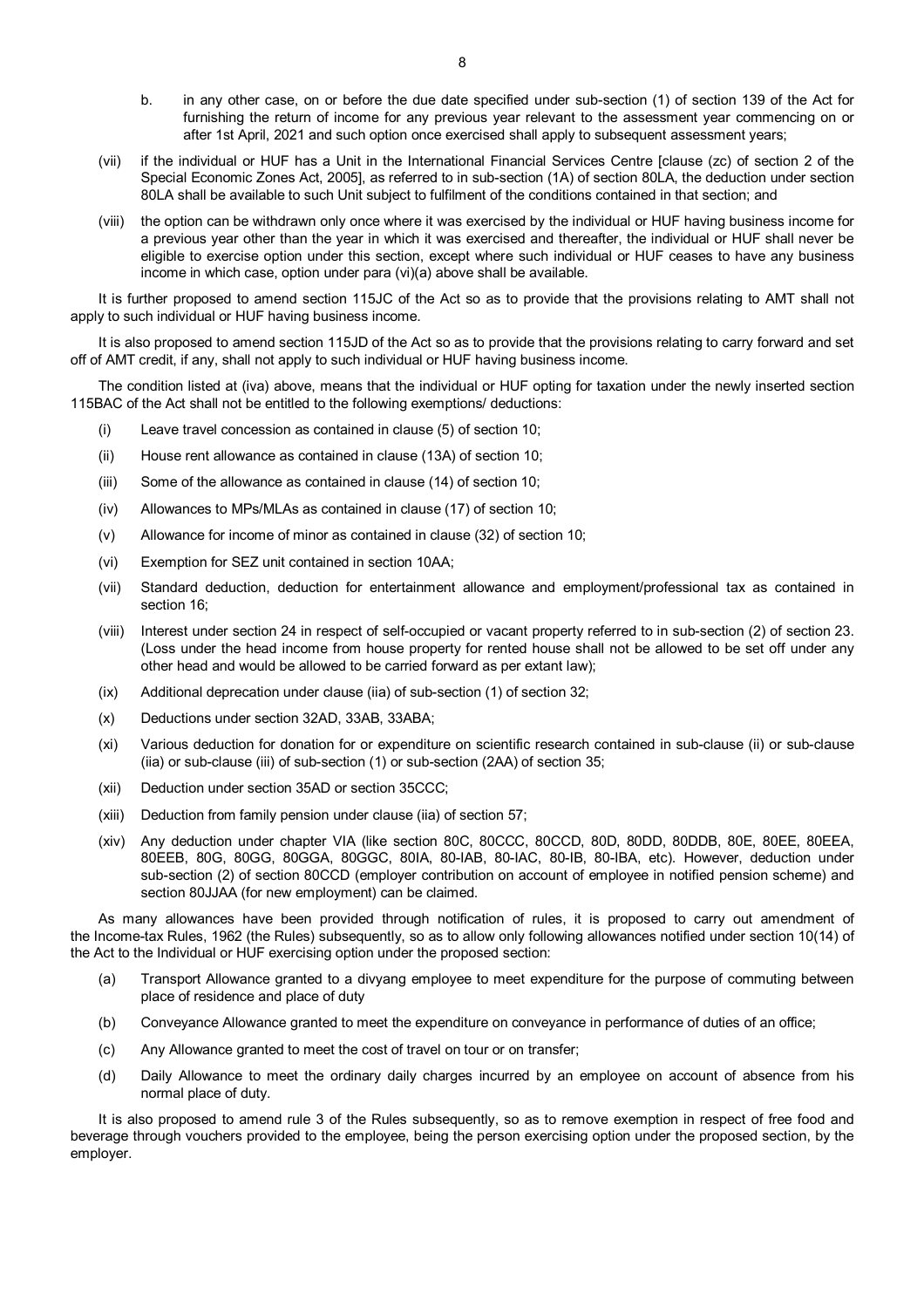This amendment will take effect from 1st April, 2021 and will, accordingly, apply in relation to the assessment year 2021-22 and subsequent assessment years.

*[Clauses 53, 57 & 58]*

#### **C. Modification of concessional tax schemes for domestic companies under section 115BAA and 115BAB**

TLAA inserted section 115BAA and section 115BAB in the Act to provide domestic companies an option to be taxed at concessional tax rates provided they do not avail specified deductions and incentives. Some of the deductions prohibited are deductions under any provisions of Chapter VI-A under the heading "C. Deduction in respect of certain incomes" other than the provisions of section 80JJAA.

It is now proposed to amend the provisions of section 115BAA and section 115BAB to not allow deduction under any provisions of Chapter VI-A other than section 80JJAA or section 80M, in case of domestic companies opting for taxation under these sections.

These amendments will take effect from 1st April, 2020 and will, accordingly, apply in relation to the assessment year 2020-21 and subsequent assessment years.

*[Clauses 51 & 52]*

# **D. Withdrawal of exemption on certain perquisites or allowances provided to Union Pubic Services Commission (UPSC) Chairman and members and Chief Election Commissioner and Election Commissioners**

Section 10 of the Act provides for exemption in respect of certain incomes and activities under specific circumstances. Clause (45) thereof, inserted by the Finance Act, 2011, provides that any allowance or perquisite as may be notified by the Central Government, paid to the serving/ retired Chairman or Members of UPSC shall not be included in computing their total income and hence shall be exempt from income-tax.

Further, vide Notification No. 49/2011 dated 6th September, 2011 bearing SO 2045(E), it was notified that in the case of serving Chairman and members of UPSC the following allowances and perquisites shall be exempt from income-tax for the purposes of clause (45) of section 10 of the Act, with effect from 1st April, 2008:

- (i) the value of rent-free official residence;
- (ii) the value of conveyance facilities including transport allowance;
- (iii) the sumptuary allowance;
- (iv) the value of leave travel concession provided to a serving Chairman or member of the UPSC and members of his family.

In the case of retired Chairman and members of UPSC, the said Notification states that the following allowances and perquisites shall be exempt from income-tax for the purposes of clause (45) of section 10 of the Act, with effect from 1st April, 2008:

- (i) a sum of maximum of Rs 14,000 per month for defraying the service of an orderly and for meeting expenses incurred towards secretarial assistance on contract basis;
- (ii) the value of a residential telephone free of cost and the number of free calls to the extent of 1500 per month (overall and above the number of free calls per month allowed by telephone authorities).

Section 8 of the Election Commission (Conditions of Service of Election Commissioners and Transaction of Business) Act, 1991 which determines the conditions of service of the Chief Election Commissioner and other Election Commissioners, provides for income-tax exemption to the Chief Election Commissioner and other Election Commissioners on the value of rent-free residence, conveyance facilities, sumptuary allowance, medical facilities and other such conditions of service as are applicable to a Judge of the Supreme Court under Chapter IV of the Supreme Court Judges (Conditions of Service) Act, 1958 and the rules made thereunder.

It is proposed to remove these exemptions. Accordingly, it proposed to:

- (i) delete cause (45) of section 10 of the Act;
- (ii) amend section 8 of the Election Commission (Conditions of Service of Election Commissioners and Transaction of Business) Act, 1991, so as to delete the exemption from income-tax on value of rent-free residence, conveyance facilities, sumptuary allowance, medical facilities and other such conditions of service as are applicable to a Judge of the Supreme Court, paid to Chief Election Commissioner and other Election Commissioners.

These amendments will take effect from 1st April, 2021 and will, accordingly, apply in relation to the assessment year 2021-22 and subsequent assessment years.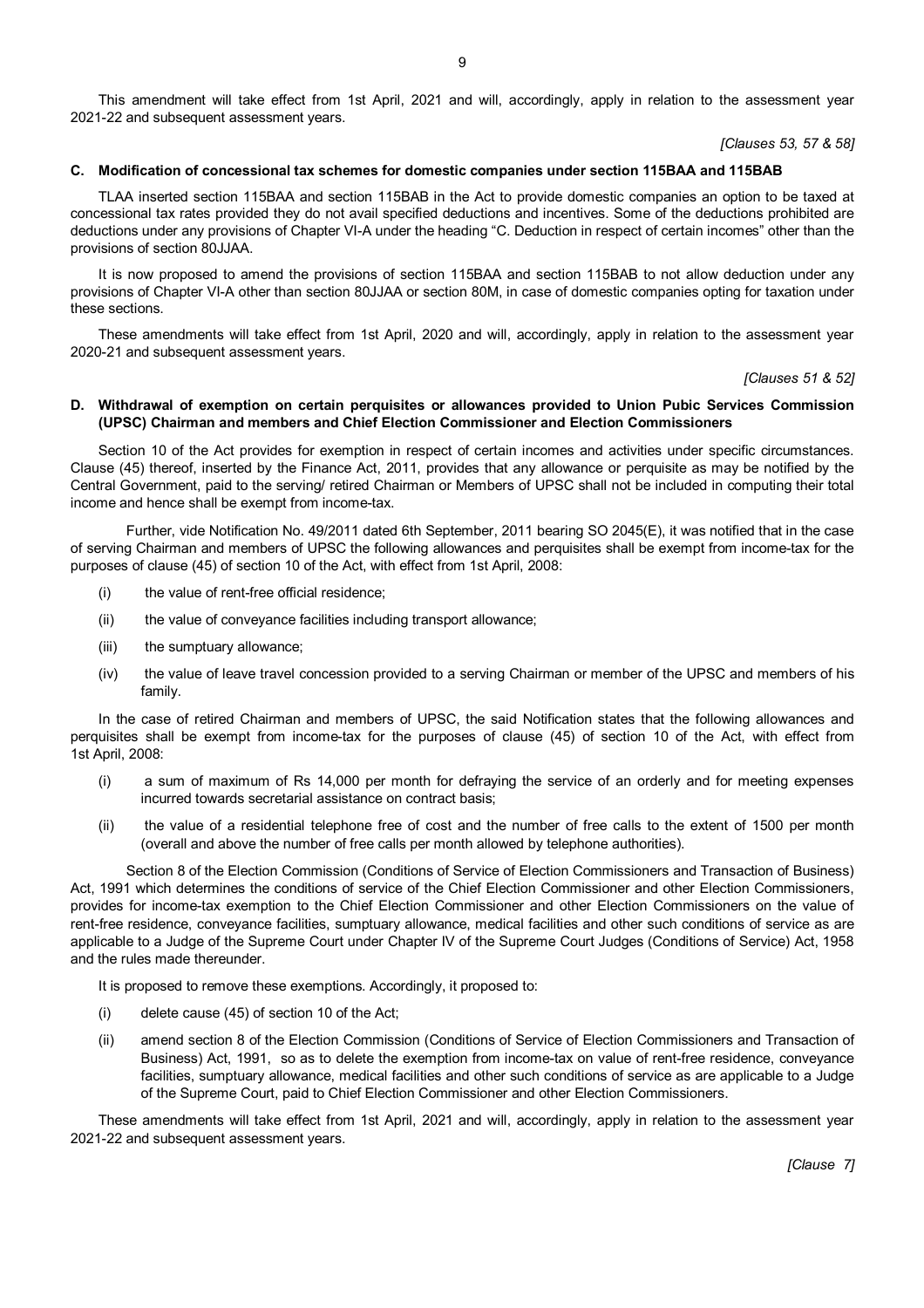#### **B. TAX INCENTIVES**

# **Exemption in respect of certain income of wholly owned subsidiary of Abu Dhabi Investment Authority and Sovereign Wealth Fund.**

Section 10 of the Act provides for exemption in respect of certain incomes and activities under specific circumstances.

In order to promote investment of sovereign wealth fund, including the wholly owned subsidiary of Abu Dhabi Investment Authority (ADIA), it is proposed to insert a new clause in the said section so as to provide exemption to any income of a specified person in the nature of dividend, interest or long-term capital gains arising from an investment made by it in India, whether in the form of debt or equity, in a company or enterprise carrying on the business of developing, or operating and maintaining, or developing, operating or maintaining any infrastructure facility as defined in Explanation to clause (i) of sub-section (4) of section 80-IA of the Act or such other business as may be notified by the Central Government in this behalf. In order to be eligible for exemption, the investment is required to be made on or before 31st March, 2024 and is required to be held for at least three years.

For the purpose of this exemption, "specified person" is proposed to be defined to mean,-

- (a) a wholly owned subsidiary of the ADIA, which is a resident of the United Arab Emirates (UAE) and which makes investment, directly or indirectly, out of the fund owned by the Government of the United Arab Emirates; and
- (b) a sovereign wealth fund which satisfies the following conditions:
	- A. It is wholly owned and controlled, directly or indirectly, by Government of a foreign country;
	- B. It is set up and regulated under the law of the foreign country;
	- C. Its earnings are credited either to the account of the Government of the foreign country or to any other account designated by that Government such that no portion of the earnings inures any benefit to any private person;
	- D. Its asset vest in the Government of the foreign country upon dissolution;
	- E. It does not undertake any commercial activity whether within or outside India; and
	- F. It is notified by the Central Government in the Official Gazette for this purpose.

This amendment will take effect from 1st April, 2021 and will, accordingly, apply in relation to the assessment year 2021-22 and subsequent assessment years.

*[Clause 7]*

#### **Exemption in respect of certain income of Indian Strategic Petroleum Reserves Limited.**

Section 10 of the Act provides for exemption in respect of certain incomes and activities under specific circumstances.

Clause (48A) thereof, inserted by the Finance Act, 2016, provides that any income accruing or arising to a foreign company on account of storage of crude oil in a facility in India and sale of crude oil therefrom to any person resident in India shall not be included in the total income, if such storage and sale by the foreign company is pursuant to an agreement or an arrangement entered into by the Central Government or approved by the Central Government; and having regard to the national interest, the foreign company and the agreement or arrangement are notified.

Clause (48B) of said section, inserted by the Finance Act, 2017 and amended by the Finance Act, 2018, provides for exemption in respect of any income accruing or arising to a foreign company on account of sale of leftover stock of crude oil, if any, from the facility in India after the expiry of the agreement or the arrangement referred to in clause (48A) or on termination of the said agreement or the arrangement, in accordance with the terms mentioned therein, as the case may be, subject to such conditions as may be notified by the Central Government in this behalf.

It is now proposed to provide exemption, by inserting a new clause in section 10, to any income accruing or arising to Indian Strategic Petroleum Reserves Limited (ISPRL), being a wholly owned subsidiary of Oil Industry Development Board under the Ministry of Petroleum and Natural Gas, as a result of an arrangement for replenishment of crude oil stored in its storage facility in pursuance to directions of the Central Government in this behalf. This exemption shall be subject to the condition that the crude oil is replenished in the storage facility within three years from the end of the financial year in which the crude oil was removed from the storage facility for the first time.

This amendment will take effect from 1st April, 2020 and will, accordingly, apply in relation to the assessment year 2020-21 and subsequent assessment years.

*[Clause 7]*

#### **Rationalization of provisions of start-ups.**

The existing provisions of section 80-IAC of the Act provide for a deduction of an amount equal to one hundred per cent of the profits and gains derived from an eligible business by an eligible start-up for three consecutive assessment years out of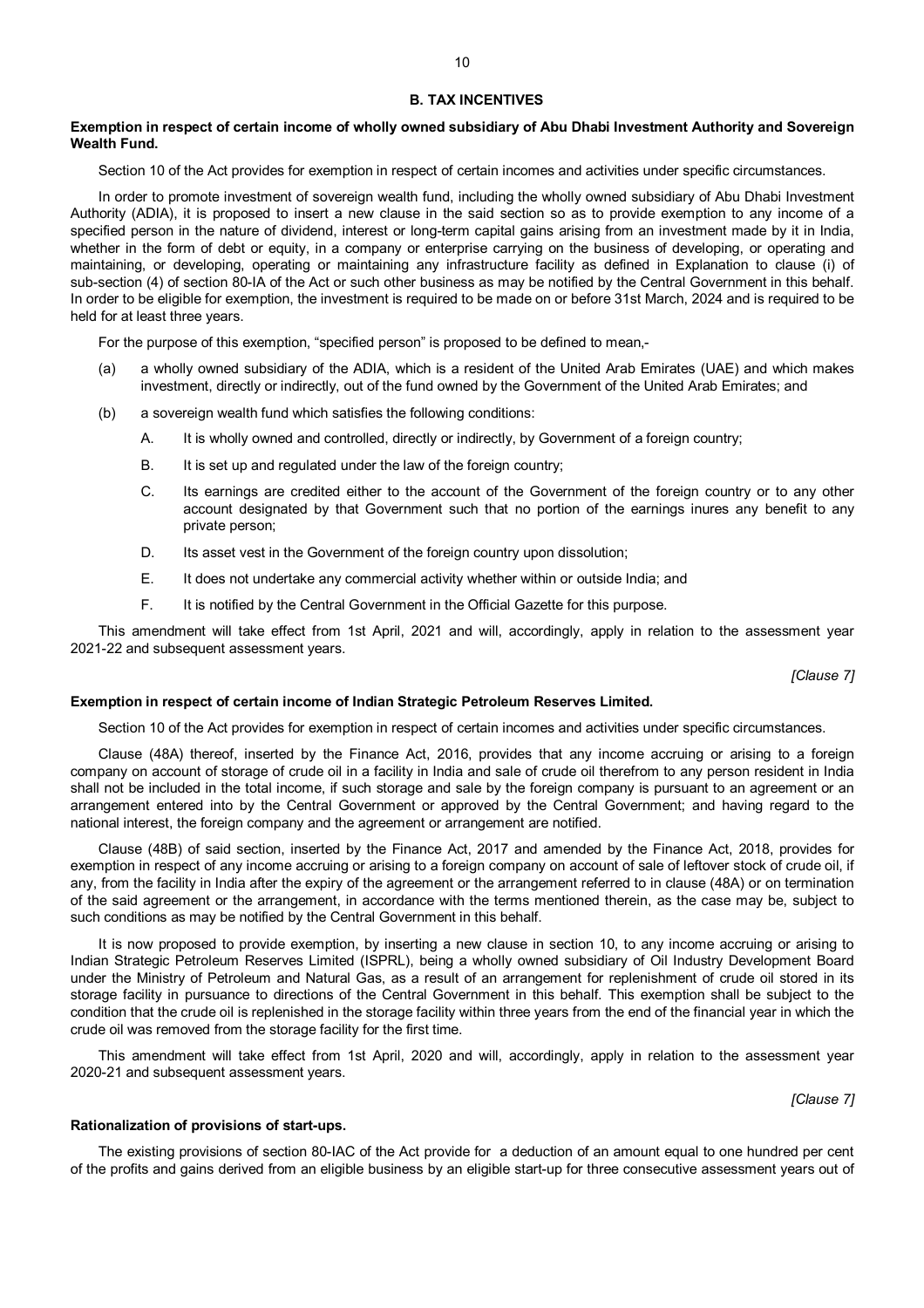seven years, at the option of the assessee, subject to the condition that the eligible start-up is incorporated on or after 1st April, 2016 but before 1st April, 2021 and the total turnover of its business does not exceed twenty-five crore rupees.

In order to further rationalise the provisions relating to start-ups, it is proposed to amend section 80-IAC of the Act so as to provide that-

- (i) the deduction under the said section 80-IAC shall be available to an eligible start-up for a period of three consecutive assessment years out of ten years beginning from the year in which it is incorporated;
- (ii) the deduction under the said section shall be available to an eligible start-up, if the total turnover of its business does not exceed one hundred crore rupees in any of the previous years beginning from the year in which it is incorporated.

This amendment will take effect from 1st April, 2021 and will, accordingly, apply in relation to the assessment year 2021-22 and subsequent assessment years.

*[Clause 36]*

#### **Extending time limit for approval of affordable housing project for availing deduction under section 80-IBA of the Act.**

The existing provisions of section 80-IBA of the Act, *inter alia*, provide that where the gross total income of an assessee includes any profits and gains derived from the business of developing and building affordable housing projects, there shall, subject to certain conditions specified therein, be allowed a deduction of an amount equal to one hundred per cent of the profits and gains derived from such business. The conditions contained in the section, inter alia, prescribe that the project is approved by the competent authority during the period from 1st June, 2016 to 31st March, 2020.

In order to incentivise building affordable housing to boost the supply of such houses, the period of approval of the project by the competent authority is proposed to be extended to 31st March, 2021.

This amendment will take effect from 1st April, 2021 and will, accordingly, apply in relation to the assessment year 2021-22 and subsequent assessment years.

*[Clause 38]*

## **Extending time limit for sanctioning of loan for affordable housing for availing deduction under section 80EEA of the Act**

The existing provisions of section 80EEA of the Act provide for a deduction in respect of interest on loan taken from any financial institution for acquisition of an affordable residential house property. The deduction allowed is up to one lakh fifty thousand rupees and is subject to certain conditions. One of the conditions is that loan has been sanctioned by the financial institution during the period from 1st April, 2019 to 31st March, 2020.

The said deduction is aimed to incentivise first time buyers to invest in residential house property whose stamp duty does not exceed forty-five lakh rupees. In order to continue promoting purchase of affordable housing, the period of sanctioning of loan by the financial institution is proposed to be extended to 31st March, 2021.

This amendment will take effect from 1st April, 2021 and will, accordingly, apply in relation to the assessment year 2021-22 and subsequent assessment years.

*[Clause 32]*

#### **Modification in conditions for offshore funds' exemption from "business connection".**

Section 9A of the Act provides for a special regime in respect of offshore funds by providing them exemption from creating a "business connection" in India on fulfilment of certain conditions. It provides that in the case of an eligible investment fund, the fund management activity carried out through an eligible fund manager acting on behalf of such fund shall not constitute business connection in India of the said fund. Further, an eligible investment fund shall not be said to be resident in India merely because the eligible fund manager undertaking fund management activities on its behalf is located in India. The benefit under section 9A is available subject to the conditions as provided in sub-sections (3), (4) and (5) thereof. Sub-section (3) of section 9A provides the conditions for eligibility of the fund.

One of the conditions for eligibility of the fund provided under clause (c) of said sub-section (3) requires that the aggregate participation or investment in the fund, directly or indirectly, by persons resident in India does not exceed five per cent of the corpus of the fund. Representations have been received in this regard stating that this condition is difficult to comply with in the initial years for the reason that eligible fund manager, who is resident in India, is required to invest his money as "skin in the game" to create reputation to attract investment.

One other condition for eligibility of the fund provided under clause (j) of said sub-section (3) requires that the monthly average of the corpus of the fund shall not be less than one hundred crore rupees except where the fund has been established or incorporated in the previous year in which case, the corpus of fund shall not be less than one hundred crore rupees at the end of a period of six months from the last day of the month of its establishment or incorporation, or at the end of such previous year, whichever is later. This condition does not apply in a case where the fund has been wound up.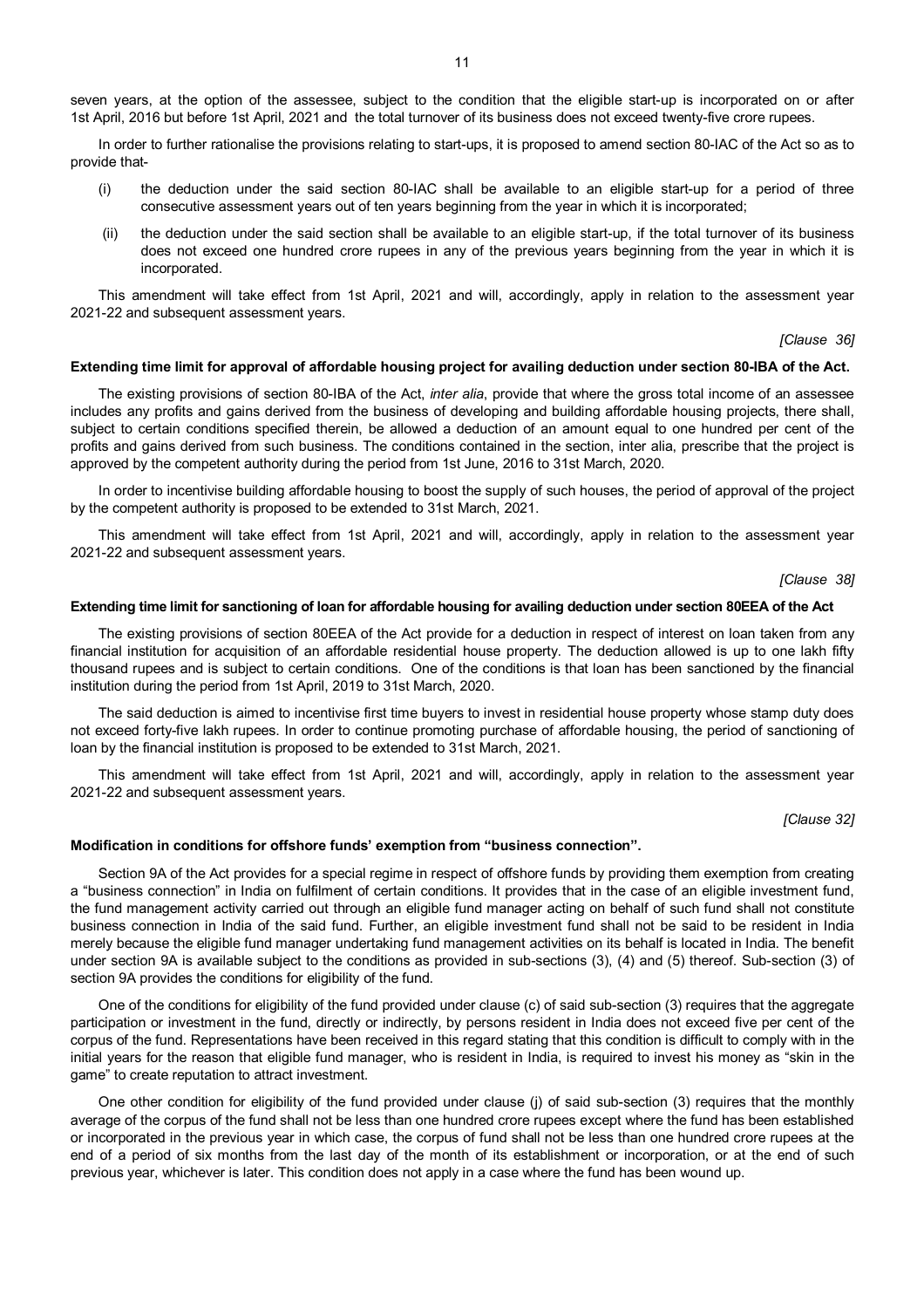Representations have been received in this regard stating that as per this condition, the period for fulfilling the requirement of monthly average of the corpus of one hundred crore rupees ranges from six months to eighteen months, in so far as the fund established or incorporated on last day of the financial year would get six months and the fund established or incorporated on first day of the financial year would get eighteen months. It has been stated that this results in anomaly as certain funds due to its date of establishment and incorporation get favoured or discriminated against.

Accordingly, it is proposed to amend section 9A of the Act to relax these two conditions so as to provide that,-

- (i) for the purpose of calculation of the aggregate participation or investment in the fund, directly or indirectly, by Indian resident, contribution of the eligible fund manager during first three years up to twenty-five crore rupees shall not be accounted for; and
- (ii) if the fund has been established or incorporated in the previous year, the condition of monthly average of the corpus of the fund to be at one hundred crore rupees shall be fulfilled within twelve months from the last day of the month of its establishment or incorporation.

This amendment will take effect from 1st April, 2020 and will, accordingly, apply in relation to the assessment year 2020-21 and subsequent assessment years.

*[Clause 6]*

#### **Amendment of section 115BAB of the Act to include generation of electricity as manufacturing.**

The TLAA, *inter-alia*, inserted section 115BAB in the Act. The newly inserted section provides that new manufacturing domestic companies set up on or after 1st October, 2019, which commence manufacturing or production by 31st March, 2023 and do not avail of any specified incentives or deductions, may opt to pay tax at a concessional rate of 15 per cent. Further, Explanation to clause (b) of sub-section (2) thereof provides that for the purposes of the said section, businesses engaged in development of computer software, mining, conversion of marble blocks or similar items into slabs, bottling of gas into cylinder, printing of books or production of cinematograph film or any other business as may be notified by the Central Government will not be considered as manufacturing or production.

Representations have been received from various stakeholders requesting to provide that the benefit of the concessional rate under section 115BAB of the Act may also be extended to business of generation of electricity, which otherwise may not amount to manufacturing or production of an article or thing. Accordingly, it is proposed to explain that, for the purposes of this section, manufacturing or production of an article or thing shall include generation of electricity.

This amendment will take effect from 1st April, 2020 and will, accordingly, apply in relation to the assessment year 2020-21 and subsequent assessment years.

*[Clause 52]*

#### **Amendment of section 194LC of the Act to extend the period of concessional rate of withholding tax and also to provide for the concessional rate to bonds listed in stock exchanges in IFSC.**

Section 194LC of the Act, provided for a concessional rate of Tax Deductible at Source (TDS) at five per cent by a specified company or a business trust, on interest paid to non-residents on the following forms of borrowings (approved by the Central Government) made in foreign currency from sources outside India:

- i. Monies borrowed under a loan agreement at any time on or after 1st July, 2012 and before 1st July, 2020;
- ii. Borrowings by way of issue of any long-term infrastructure bond at any time on or after 1st July, 2012 and before 1st July, 2014;
- iii. Borrowings by way of issue of long-term bond including long-term infrastructure bonds at any time on or after 1st of October 2014 and before 1st July, 2020;

The concessional rate of TDS of five per cent is also applicable in respect of monies borrowed by a specified company or a business trust from a source outside India by way of issue of rupee denominated bond (RDB) before 1st July, 2020, to the extent such interest does not exceed the amount of interest calculated at the rate approved by the Central Government in this behalf. Representations have been received for extension of the time limit and also for a further concessional rate of TDS on interest payment against borrowings through issues of long-term bonds and RDB which are listed only on a recognised stock exchange in any IFSC.

In order to attract fresh investment, create jobs and stimulate the economy, it is proposed to; -

- i. extend the period of said concessional rate of TDS of five per cent to 1st July, 2023 from 1st July, 2020;
- ii. provide that the rate of TDS shall be four per cent on the interest payable to a non-resident, in respect of monies borrowed in foreign currency from a source outside India, by way of issue of any long term bond or RDB on or after 1st April, 2020 but before 1st July, 2023 and which is listed only on a recognised stock exchange located in any IFSC.

This amendment will take effect from 1st April, 2020.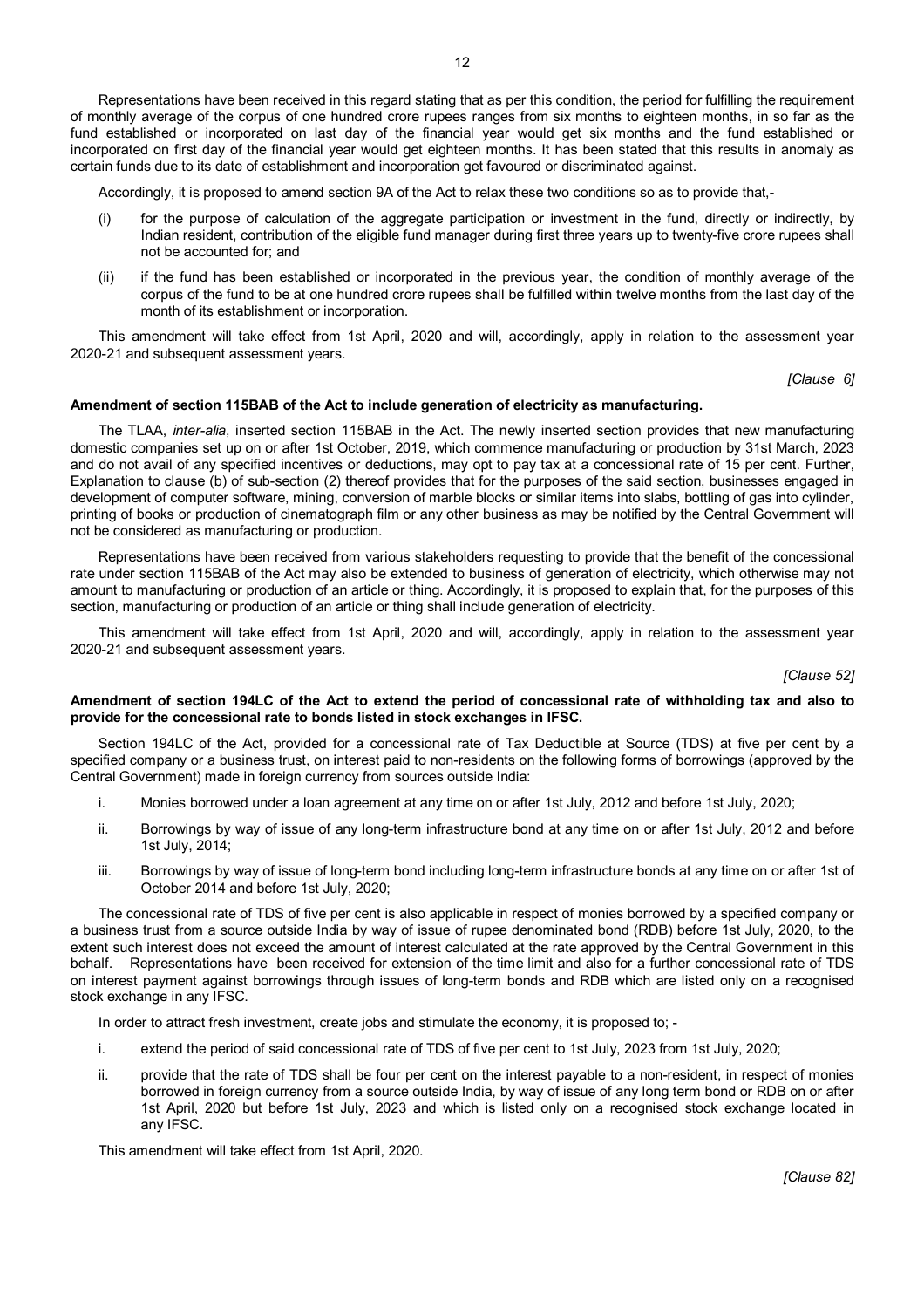# **Amendment of section 194LD of the Act to extend the period of concessional rate of withholding tax and also to extend this concessional rate to municipal debt securities.**

Section 194LD of the Act provides for lower TDS of five per cent in case of interest payments to Foreign Institutional Investors (FII) and Qualified Foreign Investors (QFIs) on their investment in Government securities and RDB of an Indian company subject to the condition that the rate of interest does not exceed the rate notified by the Central Government in this regard. The section further provides that the interest should be payable at any time on or after 1st June, 2013 but before 1st July, 2020.

Representations have been received for extension of the time limit and also for a further concessional rate of TDS on interest payment on investment in municipal bonds, as Foreign Portfolio Investors (FPIs) have now been permitted to invest in municipal bonds by the Securities and Exchange Board of India (SEBI) and the Reserve Bank of India (RBI) under the limits available for FPI investments in State Development Loans (SDL).

In order to attract fresh investment, create jobs and stimulate the economy, it has been proposed to amend section 194LD to,-

- (i) extend the period of rate of TDS of five per cent under the said section to 1st July, 2023 from the existing 1st July, 2020;
- (ii) provide that the concessional rate of TDS of five per cent under the said section shall also apply on the interest payable, on or after 1st April, 2020 but before 1st July, 2023, to a FII or QFI in respect of the investment made in municipal debt security.

This amendment will take effect from 1st April, 2020.

*[Clause 83]*

# **C. REMOVING DIFFICULTIES FACED BY TAXPAYERS**

#### **Excluding interest paid or payable to Permanent Establishment of a non-resident Bank for the purpose of disallowance of interest under section 94B.**

Section 94B of the Act, *inter alia*, provides that deductible interest or similar expenses exceeding one crore rupees of an Indian company, or a permanent establishment (PE) of a foreign company, paid to the associated enterprises (AE) shall be restricted to 30 per cent. of its earnings before interest, taxes, depreciation and amortisation (EBITDA) or interest paid or payable to AE, whichever is less. Further, a loan is deemed to be from an AE, if an AE provides implicit or explicit guarantee in respect of that loan. AE for the purposes of this section has the meaning assigned to it in section 92A of the Act. This section was inserted in the Act through the Finance Act, 2017 in order to implement the measures recommended in final report on Action Plan 4 of the Base Erosion and Profit Shifting (BEPS) project under the aegis of G-20-Organisation of Economic Co-operation and Development (OECD) countries to address the issue of base erosion and profit shifting by way of excess interest deductions.

Representations have been received to carve out interest paid or payable in respect of debt issued by a PE of a non-resident in India, being a person engaged in the business of banking for the reason that as per the existing provisions a branch of the foreign company in India is a non-resident in India. Further, the definition of the AE in section 92A, *inter alia*, deems two enterprises to be AE, if during the previous year a loan advanced by one enterprise to the other enterprise is at 50 per cent. or more of the book value of the total assets of the other enterprise. Thus, the interest paid or payable in respect of loan from the branch of a foreign bank may attract provisions of interest limitation provided for under this section.

It is, therefore, proposed to amend section 94B of the Act so as to provide that provisions of interest limitation would not apply to interest paid in respect of a debt issued by a lender which is a PE of a non-resident, being a person engaged in the business of banking, in India.

This amendment will take effect from 1st April, 2021 and will, accordingly, apply in relation to the assessment year 2021-22 and subsequent assessment years.

*[Clause 46]*

#### **Increase in safe harbour limit of 5 per cent. under section 43CA, 50C and 56 of the Act to 10 per cent..**

Section 43CA of the Act, inter alia, provides that where the consideration declared to be received or accruing as a result of the transfer of land or building or both, is less than the value adopted or assessed or assessable by any authority of a State Government (i.e. "stamp valuation authority") for the purpose of payment of stamp duty in respect of such transfer, the value so adopted or assessed or assessable shall for the purpose of computing profits and gains from transfer of such assets, be deemed to be the full value of consideration. The said section also provide that where the value adopted or assessed or assessable by the authority for the purpose of payment of stamp duty does not exceed one hundred and five per cent of the consideration received or accruing as a result of the transfer, the consideration so received or accruing as a result of the transfer shall, for the purposes of computing profits and gains from transfer of such asset, be deemed to be the full value of the consideration.

Section 50C of the Act provides that where the consideration declared to be received or accruing as a result of the transfer of land or building or both, is less than the value adopted or assessed or assessable by stamp valuation authority for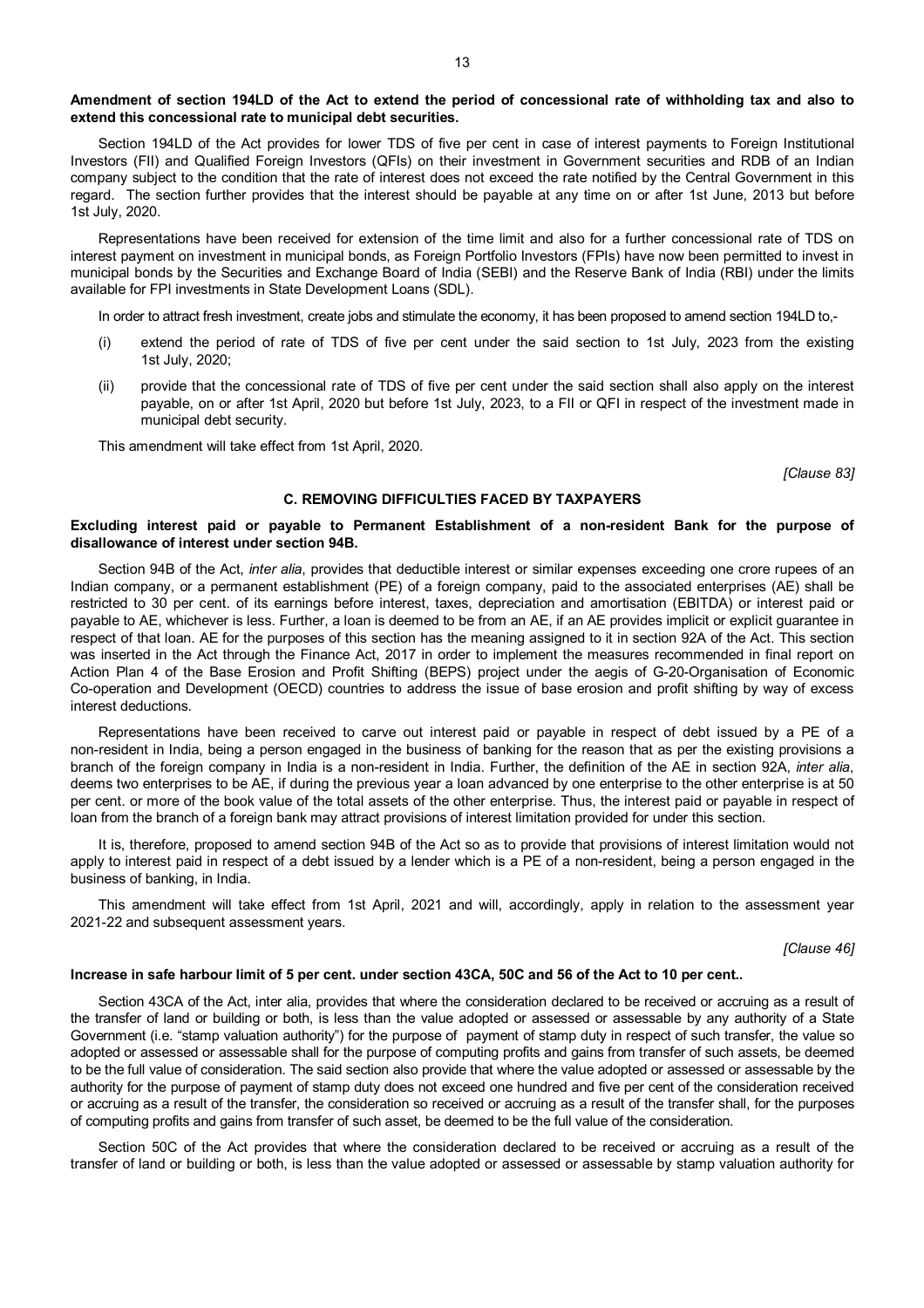the purpose of payment of stamp duty in respect of such transfer, the value so adopted or assessed or assessable shall be deemed to be the full value of the consideration and capital gains shall be computed on the basis of such consideration under section 48 of the Act. The said section also provides that where the value adopted or assessed or assessable by the stamp valuation authority does not exceed one hundred and five per cent of the consideration received or accruing as a result of the transfer, the consideration so received or accruing as a result of the transfer shall, for the purposes of section 48, be deemed to be the full value of the consideration.

Clause (x) of sub-section (2) of section 56 of the Act, *inter alia*, provides that where any person receives, in any previous year, from any person or persons on or after 1st April, 2017, any immovable property, for a consideration which is less than the stamp duty value of the property by an amount exceeding fifty thousand rupees, the stamp duty value of such property as exceeds such consideration shall be charged to tax under the head "income from other sources". It also provide that where the assessee receives any immovable property for a consideration and the stamp duty value of such property exceeds five per cent of the consideration or fifty thousand rupees, whichever is higher, the stamp duty value of such property as exceeds such consideration shall be charged to tax under the head "Income from other sources".

Thus, the present provisions of section 43CA, 50C and 56 of the Act provide for safe harbour of five per cent.

Representations have been received in this regard requesting that the said safe harbour of five per cent may be increased.

It is, therefore, proposed to increase the limit to ten per cent..

This amendment will take effect from 1st April, 2021 and will, accordingly, apply in relation to the assessment year 2021-22 and subsequent assessment years.

*[Clauses 22, 27 & 29]*

#### **Providing an option to the assessee for not availing deduction under section 35AD.**

Section 35AD of the Act, relating to deduction in respect of expenditure on specified business, provides for 100 per cent. deduction on capital expenditure (other than expenditure on land, goodwill and financial assets) incurred by the assessee on certain specified businesses. Under sub-section (1) of section 35AD, the said deduction of 100 per cent. of the capital expenditure is allowable during the previous year in which such expenditure has been incurred. Further, sub-section (4) provides that no deduction is allowable under any other section in respect to the expenditure referred to in sub-section (1). At present, an assessee does not have any option of not availing the incentive under said section.

Due to this, a legal interpretation can be made that a domestic company opting for concessional tax rate under section 115BAA or section 115BAB of the Act, which does not claim deduction under section 35AD, would also be denied normal depreciation under section 32 due to operation of sub-section (4) of section 35AD. This has not been the intention of the statute.

Therefore, it is proposed to amend sub-section (1) of section 35AD to make the deduction thereunder optional. It is further proposed to amend sub-section (4) of section 35AD to provide that no deduction will be allowed in respect of expenditure incurred under sub-section (1) in any other section in any previous year or under this section in any other previous year, if the deduction has been claimed by the assessee and allowed to him under this section.

This amendment will take effect from 1st April, 2020 and will, accordingly, apply in relation to the assessment year 2020-21 and subsequent assessment years.

*[Clause 18]*

#### **Exempting non-resident from filing of Income-tax return in certain conditions.**

Section 115A of the Act provides for the determination of tax for a non-resident whose total income consists of:

- (a) certain dividend or interest income;
- (b) royalty or fees for technical services (FTS) received from the Government or Indian concern in pursuance of an agreement made after 31st March 1976, and which is not effectively connected with a PE, if any, of the non-resident in India.

Sub-section (5) of said section provides that a non-resident is not required to furnish its return of income under sub-section (1) of section 139 of the Act, if its total income, consists only of certain dividend or interest income and the TDS on such income has been deducted according to the provisions of Chapter XVII-B of the Act.

While, the current provisions of section 115A of the Act provide relief to non-residents from filing of return of income where the non-resident is not liable to pay tax other than the TDS which has been deducted on the dividend or interest income, the same relief has not been extended to non-residents whose total income consists only of the income by way of royalty or FTS of the nature as mentioned in point (b) above. Representations have been received to extend this benefit to royalty and FTS income as well.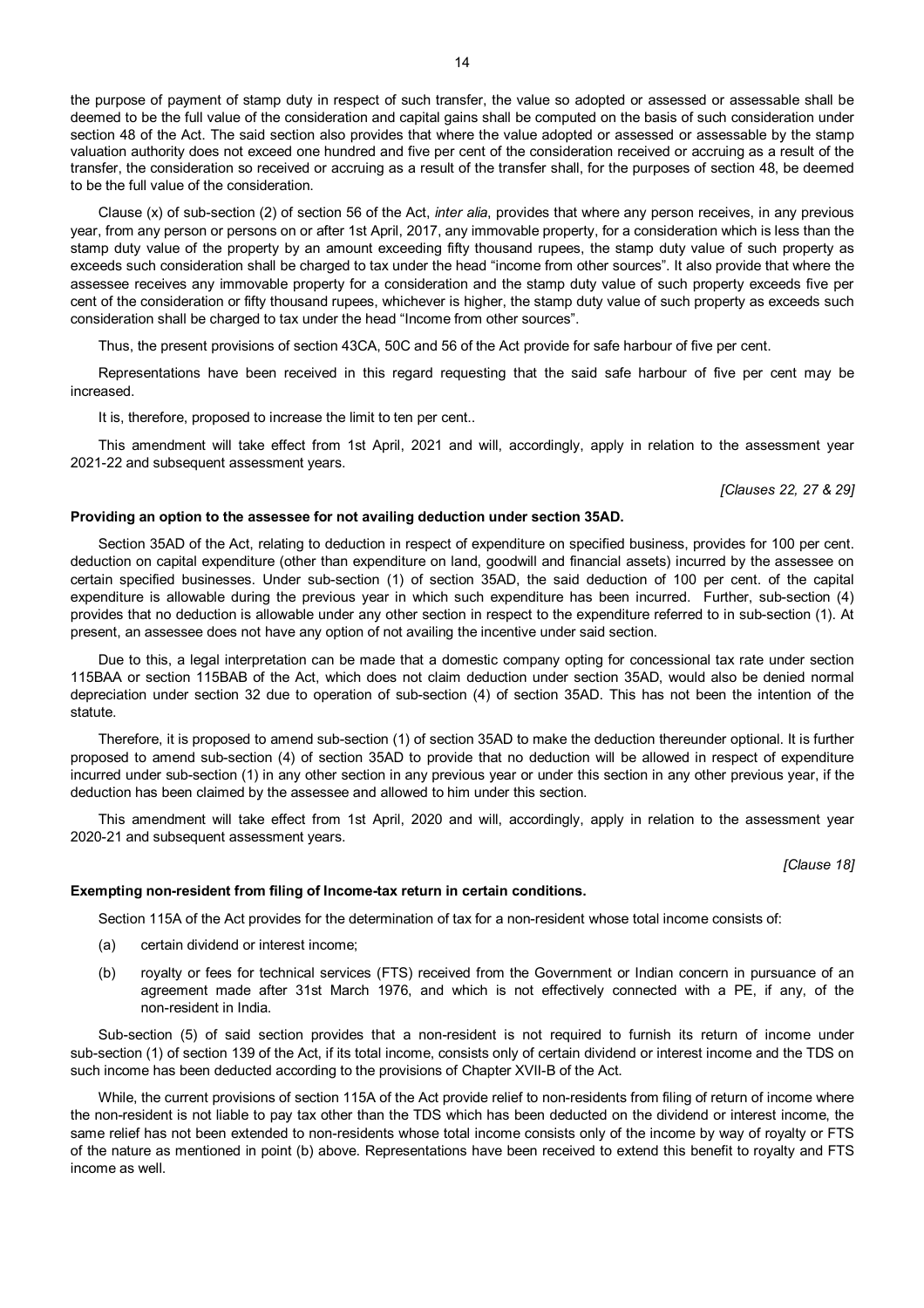Therefore, it is proposed to amend section 115A of the Act in order to provide that a non-resident, shall not be required to file return of income under sub-section (1) of section 139 of the Act if, -

- (i) his or its total income consists of only dividend or interest income as referred to in clause (a) of sub-section (1) of said section, or royalty or FTS income of the nature specified in clause (b) of sub-section (1) of section 115A; and
- (ii) the TDS on such income has been deducted under the provisions of Chapter XVII-B of the Act at the rates which are not lower than the prescribed rates under sub-section (1) of section 115A.

This amendment will take effect from 1st April, 2020 and will, accordingly, apply in relation to the assessment year 2020-21 and subsequent assessment years.

*[Clause 47]*

#### **Deferring TDS or tax payment in respect of income pertaining to Employee Stock Option Plan (ESOP) of start- ups.**

ESOPs have been a significant component of the compensation for the employees of start-ups, as it allows the founders and start-ups to employ highly talented employees at a relatively low salary amount with balance being made up via ESOPs.

Currently ESOPs are taxed as perquisites under section 17(2) of the Act read with Rule 3(8)(iii) of the Rules. The taxation of ESOPs is split into two components:

- i. Tax on perquisite as income from salary at the time of exercise.
- ii. Tax on income from capital gain at the time of sale.

The tax on perquisite is required to be paid at the time of exercising of option which may lead to cash flow problem as this benefit of ESOP is in kind.

In order to ease the burden of payment of taxes by the employees of the eligible start-ups or TDS by the start-up employer, it is proposed to amend section 192 of the Act, and insert sub-section (1C) therein to clarify that for the purpose of deducting or paying tax under sub-sections (1) or (1A) thereof, as the case may be, a person, being an eligible start-up referred to in section 80-IAC, responsible for paying any income to the assessee being perquisite of the nature specified in clause (vi) of sub-section (2) of section 17 of the Act, in any previous year relevant to the assessment year 2021-22 or subsequent assessment year, deduct or pay, as the case may be, tax on such income within fourteen days -

- (i) after the expiry of forty eight months from the end of the relevant assessment year; or
- (ii) from the date of the sale of such specified security or sweat equity share by the assessee; or
- (iii) from the date of which the assessee ceases to be the employee of the person;

whichever is the earliest on the basis of rates in force of the financial year in which the said specified security or sweat equity share is allotted or transferred .

Similar amendments have been carried out in section 191 (for assessee to pay the tax direct in case of no TDS) and in section 156 (for notice of demand) and in section 140A (for calculating self-assessment).

These amendments will take effect from 1st April, 2020.

*[Clauses 68, 71, 72 & 73]*

#### **Allowing carry forward of losses or depreciation in certain amalgamations.**

Section 72AA of the Act provides for carry forward of accumulated losses and unabsorbed depreciation allowance in the case of amalgamation of banking company with any other banking institution under a scheme sanctioned and brought into force by the Central Government under sub-section (7) of section 45 of the Banking Regulation Act, 1949. This section operates notwithstanding anything contained in sub-clause (i) to (iii) of clause (1B) of section 2 or section 72A of the Act.

In order to address the issue faced by the amalgamated public sector banks and public sector General Insurance Companies, it is proposed to extend the benefit of this section to amalgamation of,-

- (i) one or more corresponding new bank or banks with any other corresponding new bank under a scheme brought into force by the Central Government under section 9 of the Banking Companies (Acquisition and Transfer of Undertakings) Act, 1970 or under section 9 of the Banking Companies (Acquisition and Transfer of Undertakings) Act, 1980, or both, as the case may be, or
- (ii) One or more Government company or companies with any other Government company under a scheme sanctioned and brought into force by the Central Government under section 16 of the General Insurance Business (Nationalisation) Act, 1972.

"Corresponding new bank" is proposed to be given the meaning as assigned to it in clause (d) of section 2 of the Banking Companies (Acquisition and Transfer of Undertakings) Act, 1970 or clause (b) of section 2 of the Banking Companies (Acquisition and Transfer of Undertakings) Act, 1980.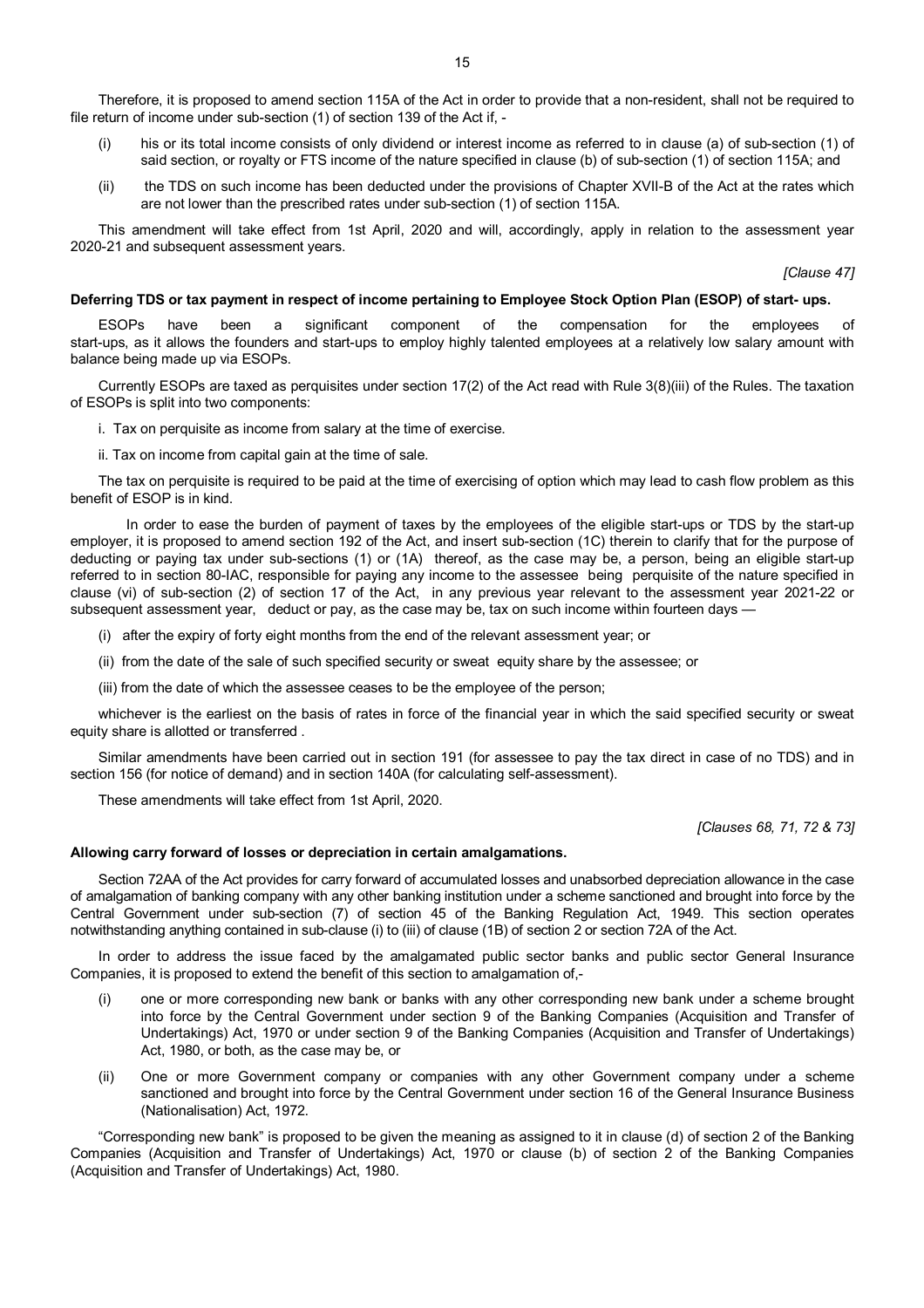"Government company" is proposed to be given the meaning assigned to it in section 2(45) of the Companies Act, 2013. In addition, it is to be engaged in the general insurance business and has come into existence by operation of section 4 or section 5 or section 16 of the General Insurance Business (Nationalisation) Act, 1972.

"General insurance business" is proposed to be given the meaning assigned to it in clause (g) of section 3 of the General Insurance Business (Nationalisation) Act, 1972.

This amendment will take effect from 1st April, 2020 and will, accordingly, apply in relation to the assessment year 2020-21 and subsequent assessment years.

*[Clause 31]*

# **Modification of the definition of "business trust"**

Section 115UA of the Act provides for a taxation regime applicable to business trusts. Under the said regime, the total income of the trust, excluding capital gains income is charged at the maximum marginal rate. Further, the income by way of interest and rent, received by the business trust from a Special Purpose Vehicle (SPV) is accorded pass through treatment i.e. there is no taxation of such interest or rental income in the hands of the trust and no withholding tax at the level of SPV. The business trusts are also required to furnish return of income and adhere to other reporting requirements.

The definition of "business trust" has been provided in clause (13A) of section 2 of the Act, to mean a trust registered as an Infrastructure Investment Trust (InvIT) or a Real Estate Investment Trust (REIT) under the relevant regulations made under the Securities and Exchange Board of India (SEBI) Act, 1992 and the units of which are required to be listed on a recognised stock exchange in accordance with the relevant regulations.

Representations have been received stating that private unlisted InvITs should be given the same status as public listed InvITs with regards to tax treatments provided under the Act. Securities and Exchange Board of India (Infrastructure Investment Trusts) (Amendment) (Regulations), 2019 vide notification No.SEBI/LAD-NRO/GN/2019/10 has, *inter-alia*, done away with the mandatory listing requirement for InvITs. In light of this, the definition of business trusts under the Act is required to be aligned with the amended SEBI Regulations.

Therefore, it is proposed to amend clause (13A) of section 2 of the Act to modify the definition of "business trust" so as to do away with the requirement of the units of business trust to be listed on a recognised stock exchange.

This amendment will take effect from 1st April, 2021 and will, accordingly, apply in relation to the assessment year 2021-22 and subsequent assessment years.

*[Clause 62]*

# **D. MEASURES TO PROVIDE TAX CERTAINTY**

# **Amendment for providing attribution of profit to Permanent Establishment in Safe Harbour Rules under section 92CB and in Advance Pricing Agreement under section 92CC**

Section 92CB of the Act empowers the Central Board of Direct Taxes (Board) for making safe harbour rules (SHR) to which the determination of the arm's length price (ALP) under section 92C or section 92CA of the Act shall be subject to. As per Explanation to said section the term "safe harbour" means circumstances in which the Income-tax Authority shall accept the transfer price declared by the assessee. This section was inserted in the Act to reduce the number of transfer pricing audits and prolonged disputes especially in case of relatively smaller assessees. Besides reduction of disputes, the SHR provides certainty as well.

Further, section 92CC of the Act empowers the Board to enter into an advance pricing agreement (APA) with any person, determining the ALP or specifying the manner in which the ALP is to be determined, in relation to an international transaction to be entered into by that person. APA provides tax certainty in determination of ALP for five future years as well as for four earlier years (Rollback).

SHR provides tax certainty for relatively smaller cases for future years on general terms, while APA provides tax certainty on case to case basis not only for future years but also Rollback years. Both SHR and the APA have been successful in reducing litigation in determination of the ALP.

It has been represented that the attribution of profits to the PE of a non-resident under clause (i) of sub-section (1) of section 9 of the Act in accordance with rule 10 of the Rules also results in avoidable disputes in a number of cases. In order to provide certainty, the attribution of income in case of a non-resident person to the PE is also required to be clearly covered under the provisions of the SHR and the APA.

In view of the above, it is proposed to amend section 92CB and section 92CC of the Act to cover determination of attribution to PE within the scope of SHR and APA.

With respect to section 92CB, the amendment will take effect from 1st April, 2020 and will, accordingly, apply in relation to the assessment year 2020-21 and subsequent assessment years.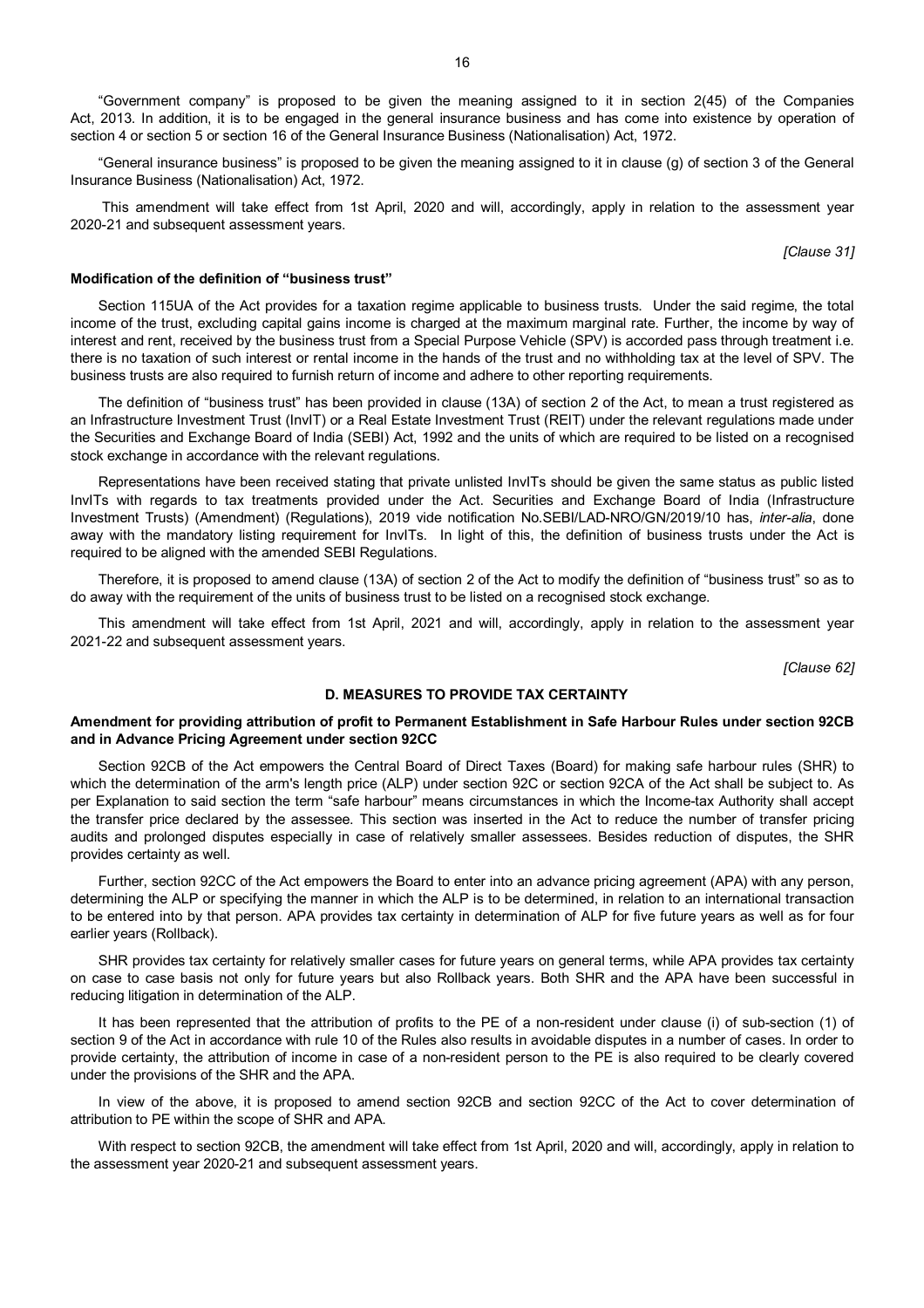With respect to section 92CC, the amendment will take effect from 1st April, 2020 and therefore will apply to an APA entered into on or after 1st April, 2020.

*[Clauses 43 & 44]*

#### **Allowing deduction for amount disallowed under section 43B, to insurance companies on payment basis.**

Section 44 of the Act provides that computation of profits and gains of any business of insurance, including any such business carried on by a mutual insurance company or a co-operative society shall be computed in accordance with the rules contained in the First Schedule to the Act.

Section 43B of the Act provides for allowance of certain deductions, irrespective of the previous year in which the liability to pay such sum was incurred by the assessee according to the method of accounting regularly employed by the assessee, only in the previous year in which such sum is actually paid.

Rule 5 of the said Schedule provides for computation of profits and gains of other insurance business. It states that profits and gains of any business of insurance other than life insurance shall be taken to be the profit before tax and appropriations as disclosed in the profit and loss account prepared in accordance with the provisions of the Insurance Act, 1938 or the rule made thereunder or the provisions of the Insurance Regulatory and Development Authority Act, 1999 or the regulations made thereunder, subject to the condition that any expenditure debited to the profit and loss account which is not admissible under the provisions of sections 30 to 43B shall be added back; any gain or loss on realisation of investment shall be added or deducted, as the case may be, if the same is not credited or debited to the profit and loss account; any provision for diminution in the value of investment debited to the profit and loss account shall be added back. Thus, there is no specific provision, in this rule, in the case of other insurance companies, to allow deduction for any payment of certain expenses specified in section 43B if they are paid in subsequent previous year. There is a possibility that such sum may not be allowed as deduction in the previous year in which the payment is made. This has not been the intention of the legislature.

Therefore, it is proposed to insert a proviso after clause (c) of the said rule 5 to provide that any sum payable by the assessee which is added back under section 43B in accordance with clause (a) of the said rule shall be allowed as deduction in computing the income under the rule in the previous year in which such sum is actually paid.

This amendment will take effect from 1st April, 2020 and will, accordingly, apply in relation to the assessment year 2020-21 and subsequent assessment years.

*[Clause 104]*

#### **Reducing the rate of TDS on fees for technical services (other than professional services).**

Section 194J of the Act provides that any person, not being an individual or a HUF, who is responsible for paying to a resident any sum by way of fees for professional services, or fees for technical services, or any remuneration or fees or commission by whatever name called (other than those on which tax is deductible under section 192 of the Act, to a director), or royalty or any sum referred to in clause (va) of section 28, shall, at the time of payment or credit of such sum to the account of the payee, deduct an amount equal to ten per cent as income-tax.

Section 194C of the Act provides that any person responsible for paying any sum to a resident for carrying out any work (including supply of labour for carrying out any work) in pursuance of a contract shall at the time of payment or credit of such sum deduct an amount equal to one per cent in case payment is made to an individual or a HUF and two per cent in other cases.

It is noticed that there are large number of litigations on the issue of short deduction of tax treating assessee in default where the assessee deducts tax under section 194C, while the tax officers claim that tax should have been deducted under section 194J of the Act.

Therefore to reduce litigation, it is proposed to reduce rate for TDS in section 194J in case of fees for technical services (other than professional services) to two per cent from existing ten per cent. The TDS rate in other cases under section 194J would remain same at ten per cent.

This amendment will take effect from 1st April, 2020.

*[Clause 79]*

#### **E. WIDENING AND DEEPENENING OF TAX BASE**

#### **Enlarging the scope for tax deduction on interest income under section 194A of the Act.**

Section 194A of the Act governs interest other than interest on securities. Sub-section (1) thereof provides that any person not being individual or HUF who is responsible for paying to a resident any income by way of interest other than income by way of interest on securities, shall deduct income-tax at the rates in force.

Sub-section (3) of said section provides for circumstances in which the provisions of sub-section (1) shall not apply. Clause (i) thereof provides the circumstance where the amount of such income or, as the case may be, the aggregate of the amounts of such income credited or paid or likely to be credited or paid during the financial year by the person to the account of, or to, the payee, does not exceed a certain threshold. Clause (v) provides circumstance to be the income credited or paid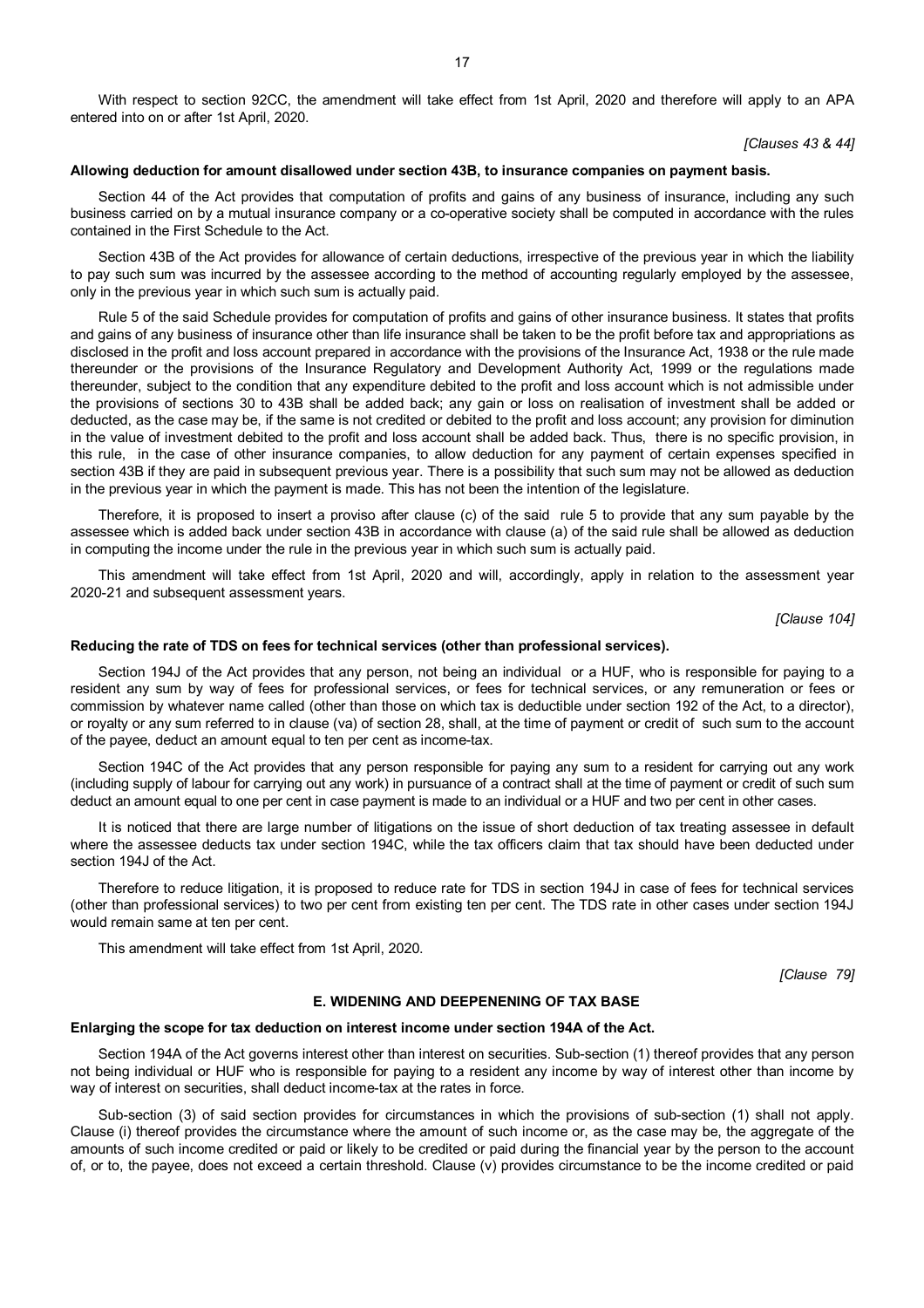by a co-operative society (other than a co-operative bank) to a member or to income credited or paid by a co-operative society to any other co-operative society. Clause (viia) provides circumstance to be the income credited or paid in respect of deposits with a primary agricultural credit society or a primary credit society or a co-operative land mortgage bank or a co-operative land development bank and deposits (other than time deposits) with a co-operative bank other than a co-operative society or bank engaged in carrying on the business of banking.

In order to extend the scope of this section to interest paid by large co-operative society, it is proposed to amend sub-section (3) and insert proviso to provide that a co-operative society referred to in clause (v) or clause (viia) of said sub-section (3) shall be liable to deduct income-tax in accordance with the provisions of sub-section (1), if-

- (a) the total sales, gross receipts or turnover of the co-operative society exceeds fifty crore rupees during the financial year immediately preceding the financial year in which the interest referred to in sub-section (1) is credited or paid; and
- (b) the amount of interest, or the aggregate of the amount of such interest, credited or paid, or is likely to be credited or paid, during the financial year is more than fifty thousand rupees in case of payee being a senior citizen and forty thousand rupees, in any other case.

This amendment will take effect from 1st April, 2020.

*[Clause 75]*

# **Widening the scope of TDS on E-commerce transactions through insertion of a new section.**

In order to widen and deepen the tax net by bringing participants of e-commerce within tax net, it is proposed to insert a new section 194-O in the Act so as to provide for a new levy of TDS at the rate of one per cent. with the following key points:

- The TDS is to be paid by e-commerce operator for sale of goods or provision of service facilitated by it through its digital or electronic facility or platform;
- E-commerce operator is required to deduct tax at the time of credit of amount of sale or service or both to the account of e-commerce participant or at the time of payment thereof to such participant by any mode, whichever is earlier.
- The tax at one per cent is required to be deducted on the gross amount of such sales or service or both.
- Any payment made by a purchaser of goods or recipient of services directly to an e-commerce participant shall be deemed to be amount credited or paid by the e-commerce operator to the e-commerce participant and shall be included in the gross amount of such sales or services for the purpose of deduction of income-tax.
- The sum credited or paid to an e-commerce participant (being an individual or HUF) by the e-commerce operator shall not be subjected to provision of this section, if the gross amount of sales or services or both of such individual or HUF, through e-commerce operator, during the previous year does not exceed five lakh rupees and such e-commerce participant has furnished his Permanent Account Number (PAN) or Aadhaar number to the e-commerce operator.
- A transaction in respect of which tax has been deducted by the e-commerce operator under this section or which is not liable to deduction under the exemption discussed in the previous bullet, there shall not be further liability on that transaction for TDS under any other provision of Chapter XVII-B of the Act. This is to provide clarity so that same transaction is not subjected to TDS more than once. However, it has been clarified that this exemption will not apply to any amount received or receivable by an e-commerce operator for hosting advertisements or providing any other services which are not in connection with the sale of goods or services referred to in sub-section (1) of the proposed section.
- "e-commerce operator" is defined to mean any person who owns, operates or manages digital or electronic facility or platform for electronic commerce and is a person responsible for paying to e-commerce participant.
- "e-commerce participant" is defined to mean a person resident in India selling goods or providing services or both, including digital products, through digital or electronic facility or platform for electronic commerce.
- "electronic commerce" is defined to mean the supply of goods or services or both, including digital products, over digital or electronic network.
- "services" is defined to include fees for technical services and fees for professional services, as defined in section 194J.
- Consequential amendments are being proposed in section 197 (for lower TDS), in section 204 (to define person responsible for paying any sum) and in section 206AA (to provide for tax deduction at 5 per cent. in non-PAN/ Aadhaar cases).

This amendment will take effect from 1st April, 2020.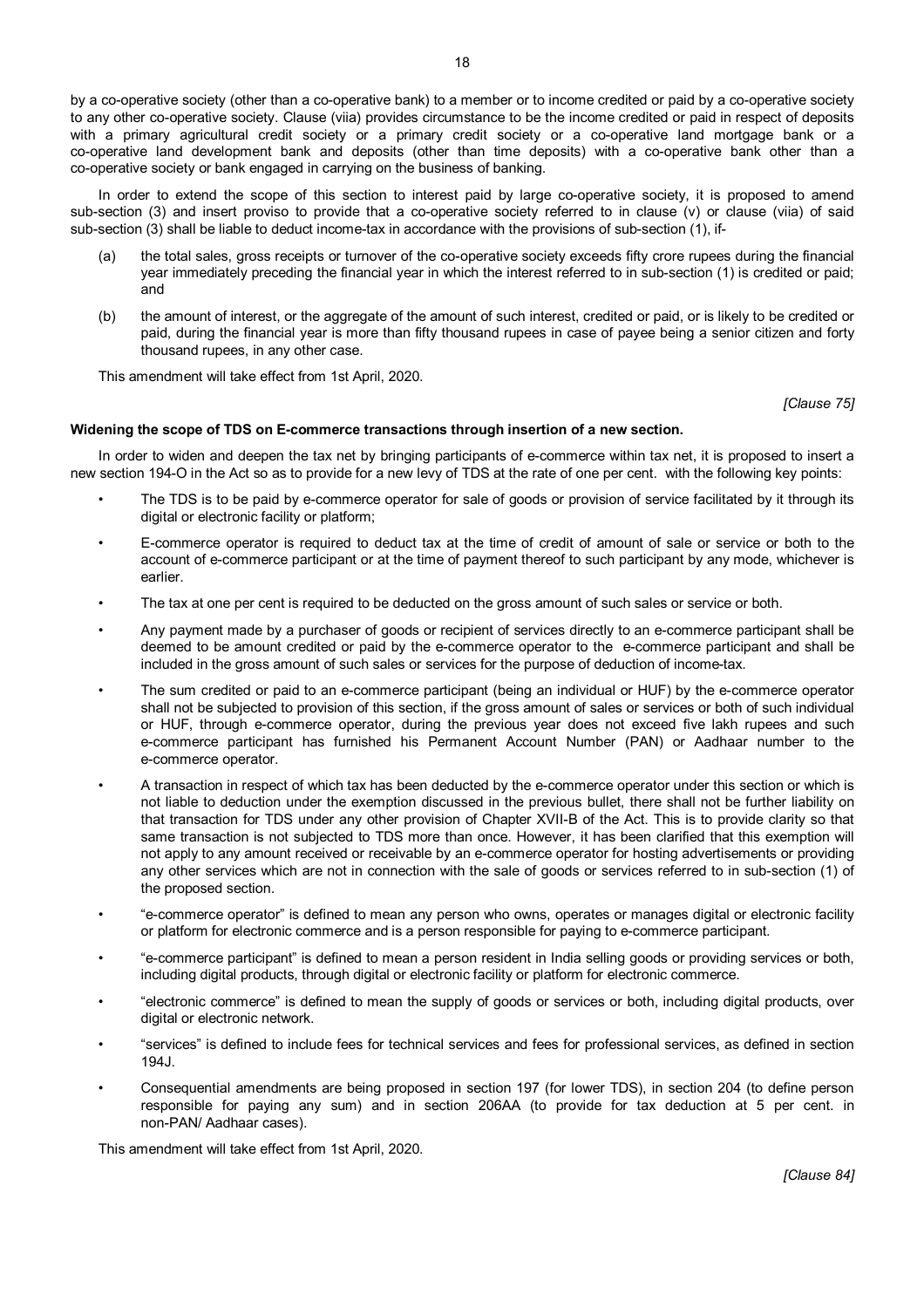# **Widening the scope of section 206C to include TCS on foreign remittance through Liberalised Remittance Scheme (LRS) and on selling of overseas tour package as well as TCS on sale of goods over a limit.**

Section 206C of the Act provides for the collection of tax at source (TCS) on business of trading in alcohol, liquor, forest produce, scrap etc. Sub-section (1) of the said section, *inter-alia*, provides that every person, being a seller shall, at the time of debiting of the amount payable by the buyer to the account of the buyer or at the time of receipt of such amount from the said buyer in cash or by the issue of a cheque or draft or by any other mode, whichever is earlier, collect from the buyer of certain goods a sum equal to specified percentage, of such amount as income-tax.

In order to widen and deepen the tax net, it is proposed to amend section 206C to levy TCS on overseas remittance and for sale of overseas tour package, as under:

- An authorised dealer receiving an amount or an aggregate of amounts of seven lakh rupees or more in a financial year for remittance out of India under the LRS of RBI, shall be liable to collect TCS, if he receives sum in excess of said amount from a buyer being a person remitting such amount out of India, at the rate of five per cent. In non-PAN/Aadhaar cases the rate shall be ten per cent.
- A seller of an overseas tour program package who receives any amount from any buyer, being a person who purchases such package, shall be liable to collect TCS at the rate of five per cent. In non-PAN/ Aadhaar cases the rate shall be ten per cent.
- The above TCS provision shall not apply if the buyer is,
	- a. liable to deduct tax at source under any other provision of the Act and he has deducted such amount.
	- b. the Central Government, a State Government , an embassy, a High Commission, legation, commission, consulate, the trade representation of a foreign State, a local authority as defined in Explanation to clause (20) of section 10 or any other person notified by the Central Government in the Official Gazette for this purpose subject to such conditions as specified in that notification.
- "authorised dealer" is proposed to be defined to mean a person authorised by the Reserve Bank of India under sub-section (1) of section 10 of Foreign Exchange Management Act, 1999 to deal in foreign exchange or foreign security.
- "Overseas tour program package" is proposed to be defined to mean any tour package which offers visit to a country or countries or territory or territories outside India and includes expenses for travel or hotel stay or boarding or lodging or any other expense of similar nature or in relation thereto.

Further, in order to widen and deepen the tax net, it is proposed to amend section 206C to levy TCS on sale of goods above specified limit, as under:

- A seller of goods is liable to collect TCS at the rate of 0.1 per cent. on consideration received from a buyer in a previous year in excess of fifty lakh rupees. In non-PAN/ Aadhaar cases the rate shall be one per cent.
- Only those seller whose total sales, gross receipts or turnover from the business carried on by it exceed ten crore rupees during the financial year immediately preceding the financial year, shall be liable to collect such TCS.
- Central Government may notify person, subject to conditions contained in such notification, who shall not be liable to collect such TCS.
- No TCS is to be collected from the Central Government, a State Government and an embassy, a High Commission, legation, commission, consulate, the trade representation of a foreign State, a local authority as defined in Explanation to clause (20) of section 10 or any other person as the Central Government may, by notification in the Official Gazette, specify for this purpose, subject to conditions as prescribed in such notification.
- No such TCS is to be collected, if the seller is liable to collect TCS under other provision of section 206C or the buyer is liable to deduct TDS under any provision of the Act and has deducted such amount.

These amendments will take effect from 1st April, 2020.

*[Clause 93]*

# **F. REVENUE MOBILISATION MEASURES**

## **Rationalization of tax treatment of employer's contribution to recognized provident funds, superannuation funds and national pension scheme.**

Under the existing provisions of the Act, the contribution by the employer to the account of an employee in a recognized provident fund exceeding twelve per cent. of salary is taxable. Further, the amount of any contribution to an approved superannuation fund by the employer exceeding one lakh fifty thousand rupees is treated as perquisite in the hands of the employee. Similarly, the assessee is allowed a deduction under National Pension Scheme (NPS) for the fourteen per cent. of the salary contributed by the Central Government and ten per cent. of the salary contributed by any other employer. However, there is no combined upper limit for the purpose of deduction on the amount of contribution made by the employer. This is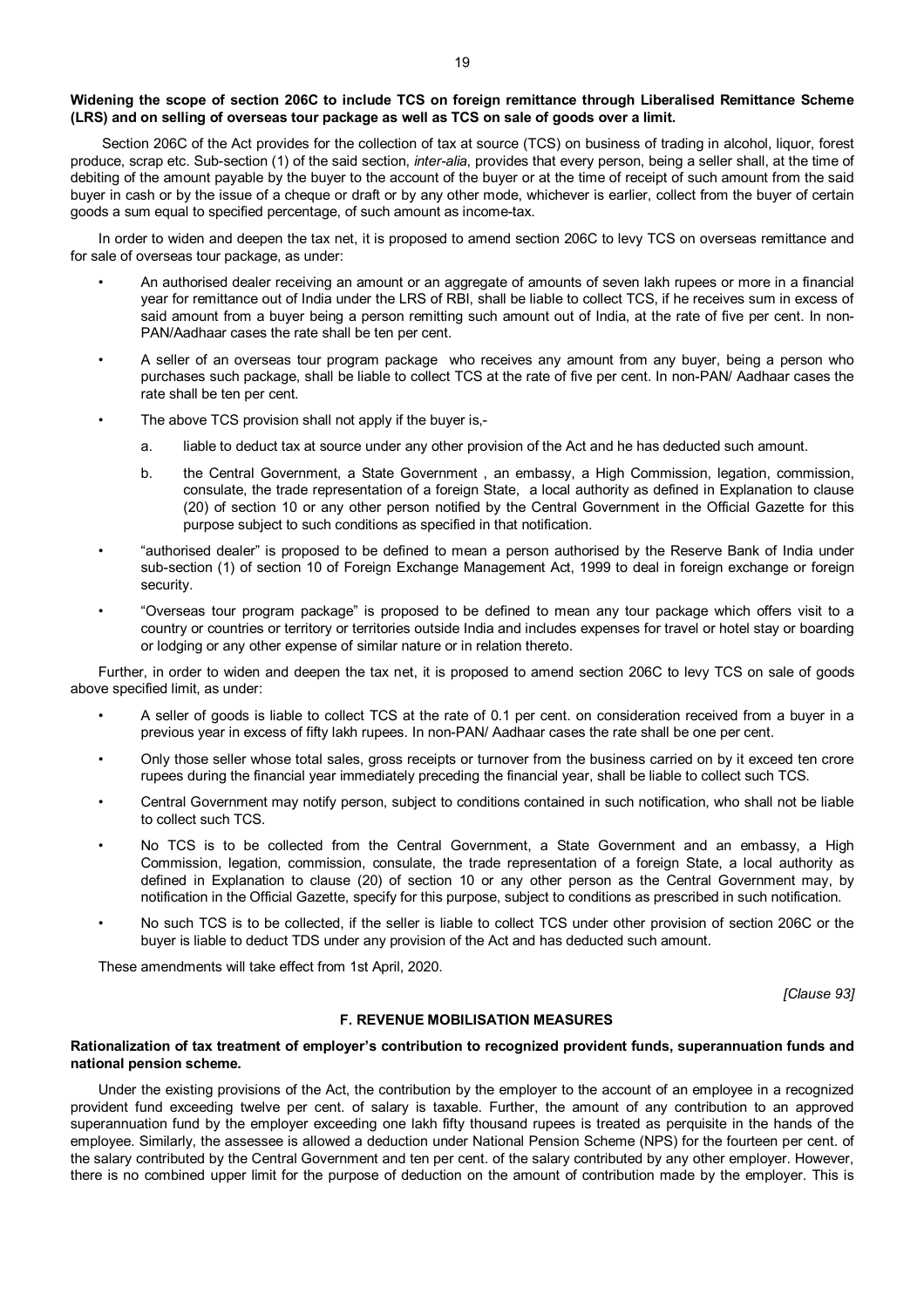Therefore, it is proposed to provide a combined upper limit of seven lakh and fifty thousand rupee in respect of employer's contribution in a year to NPS, superannuation fund and recognised provident fund and any excess contribution is proposed to be taxable. Consequently, it is also proposed that any annual accretion by way of interest, dividend or any other amount of similar nature during the previous year to the balance at the credit of the fund or scheme may be treated as perquisite to the extent it relates to the employer's contribution which is included in total income.

This amendment will take effect from 1st April, 2021 and will, accordingly, apply in relation to the assessment year 2021-22 and subsequent assessment years.

*[Clause 13]*

#### **Widening the scope of Commodity Transaction Tax (CTT).**

The Finance Act, 2013 had introduced Commodities Transaction Tax (CTT) on the sale of commodity derivatives based on non-agricultural commodities traded in recognised associations. The intention behind introducing CTT was to bring parity between the derivative trading in the securities market and the commodity market. The CTT was levied at the rate of 0.01 per cent, which was also the rate of Securities Transaction Tax (STT) levied on sale of 'futures' (a contract, which derives its value from an underlying asset and is settled by physical delivery) in securities. Subsequently, the scope of CTT was expanded vide the Finance Act, 2018 by also including the sale of options on commodity derivatives as taxable commodity transactions.

Trading in derivatives including commodity derivatives is regulated by the Securities Contract (Regulation) Act, 1956 (SCRA). Prior to 2015, derivative trading in commodities was regulated by the Forward Markets Commission (FMC) under the Forward Contracts (Regulation) Act, 1952 (FCRA). In 2015, the FCRA was repealed and the FMC was merged with the SEBI. As a result, the recognised associations defined in the FCRA were replaced by the recognised stock exchange defined in the SCRA. Subsequently, the scope of "commodity derivatives" was expanded vide notification dated 27th September, 2016, which notified a number of goods for the purpose of its definition in clause (bc) of section 2 of the SCRA. These goods included cereals and pulses, oil seeds/ oil cakes and oils, spices, metals, precious metals, gem and stones, fibres, energy, sweeteners, plantation, dry fruits and others.

Presently, as per SCRA regulations, derivative trading in commodities is limited only to commodity 'futures' and 'option on commodity futures'. The underlying asset in the 'option on commodity futures' is a 'commodity future'. This means that upon expiry, if the 'option' is exercised, the option-holder gets a right to buy or sell a 'commodity future' and not the right to buy or sell the goods directly. However, vide notification dated 18th October, 2019, 'option in goods' has also been included in the definition of 'derivatives' in clause (ac) of section 2 of the SCRA. This has paved the way for new derivative product 'options in goods' with goods notified on 27.09.2016 directly as the underlying asset. Moreover, 'commodity futures' based on prices or indices of prices of 'commodity futures' is also likely to be introduced as a new product in the commodity derivative market.

Necessary changes are, therefore, proposed in Chapter VII of the Finance Act, 2013, to align the provisions of CTT with the changes in commodity derivative market. Moreover, in order to encourage the commodity transactions , settled by physical or actual delivery of goods, it is proposed to charge CTT on the new commodity derivative products at following rates: –

- Sale of a commodity derivative based on prices or indices of prices of commodity derivatives at the rate of 0.01 per cent payable by the seller, which is the same rate at which CTT is currently charged on a transaction of sale of a commodity derivative;
- Sale of an option in goods, where option is exercised resulting in actual delivery of goods at the rate of 0.0001 per cent payable by purchaser;
- Sale of an option in goods, where option is exercised resulting in a settlement otherwise than by the actual delivery of goods at the rate of 0.125 per cent payable by purchaser, which is also the rate at which securities transaction tax is levied on a transaction of sale of an option in securities, where the option is exercised.

Further, the following changes are also proposed in the Finance Act, 2013–

- (a) The definition of taxable commodities transaction in clause  $(7)$  of section 116 is proposed to be amended to
	- (i) include the transactions of "sale of option in goods" and "sale of commodity derivatives based on prices or indices of prices of commodity derivatives" and
	- (ii) substitute "recognised stock exchange" in place of "recognised association".
- (b) The reference to FCRA in clause (8) of section 116 is proposed to be changed to SCRA.
- (c) The table in section 117 to be amended to incorporate the taxable commodities transactions referred to in (a) above, specify the rate of CTT and specify the person by whom CTT is payable.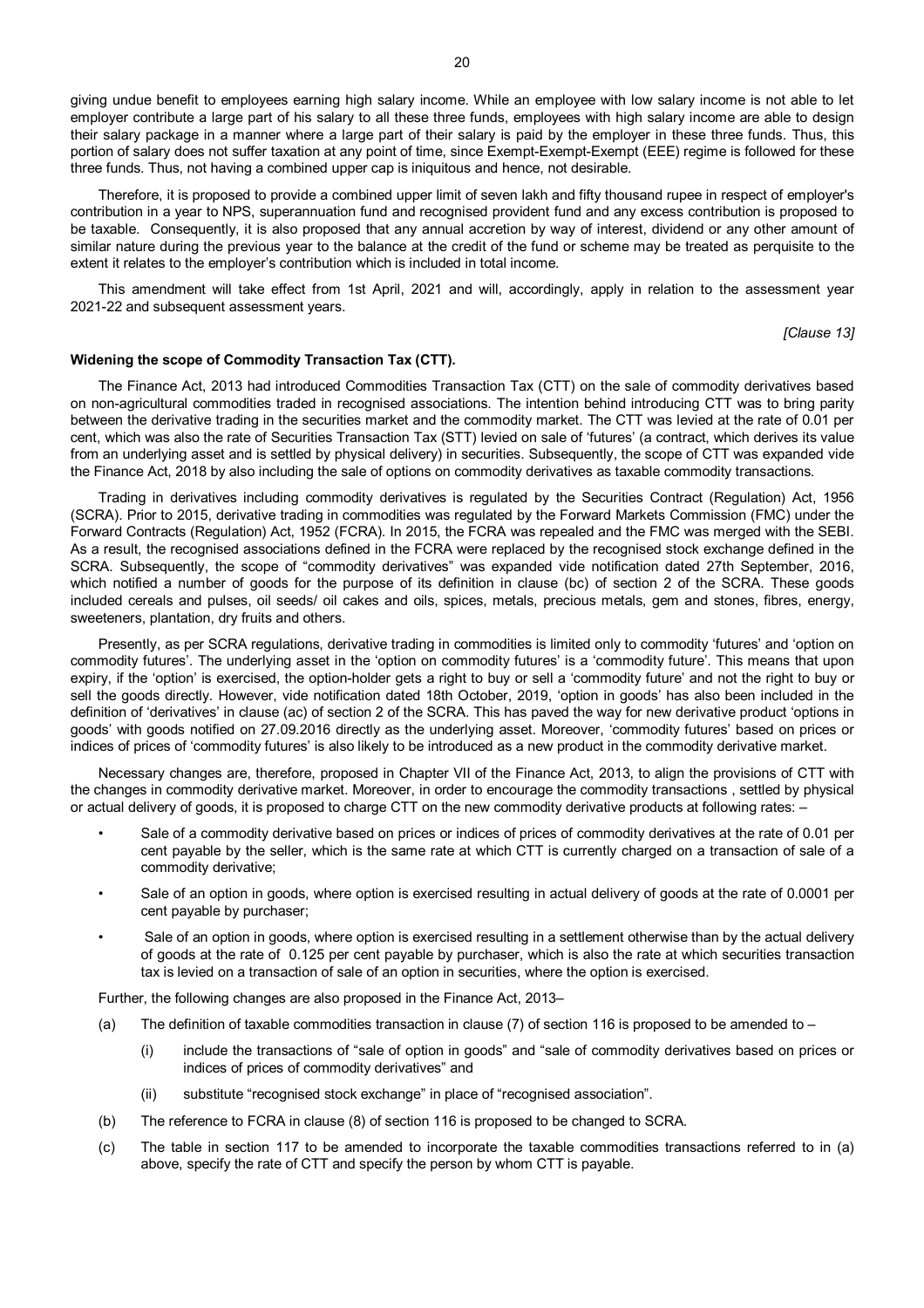(d) The value of taxable commodities transactions defined in section 118 is proposed to be amended to incorporate the taxable commodities transaction referred to in para (a) (i) above.

This amendment will take effect from 1st April, 2020.

*[Clause 147]*

## **G. IMPROVING EFFECTIVENESS OF TAX ADMINISTRATION**

#### **Modification of e-assessment scheme.**

Section 143 of the Act provides the manner for processing and assessment of return of income (ITR) where a return has been made under section 139, or in response to a notice under sub-section (1) of section 142 of the Act.

2. Sub-section (3A) of section 143 provides that the Central Government may make a scheme, by notification in the Official Gazette, for the purposes of making assessment of total income or loss of the assessee under sub-section (3) of section 143 so as to impart greater efficiency, transparency and accountability by certain means specified therein. Accordingly, E-assessment Scheme, 2019 was notified under sub-section (3A) of Section 143 of the Act.

- 3. It is proposed to amend sub-section (3A) of section 143 of the Act to,-
- (i) expand the scope so as to include the reference of section 144 of the Act relating to best judgement assessment in the said sub-section;
- (ii) provide that Central Government may issue any direction under sub-section (3B) of the said section upto 31st March, 2022.

This amendment will take effect from 1st April, 2020.

**Amendment in Dispute Resolution Panel (DRP).**

Section 144C of the Act provides that in case of certain eligible assessees, viz., foreign companies and any person in whose case transfer pricing adjustments have been made under sub-section (3) of section 92CA of the Act, the Assessing Officer (AO) is required to forward a draft assessment order to the eligible assessee, if he proposes to make any variation in the income or loss returned which is prejudicial to the interest of such assessee. Such eligible assessee with respect to such variation may file his objection to the DRP, a collegium of three Principal Commissioners or Commissioners of Income-tax. DRP has nine months to pass directions which are binding on the AO.

It is proposed that the provisions of section 144C of the Act may be suitably amended to:-

- (A) include cases, where the AO proposes to make any variation which is prejudicial to the interest of the assessee, within the ambit of section 144C;
- (B) expand the scope of the said section by defining eligible assessee as a non-resident not being a company, or a foreign company.

This amendment will take effect from 1st April, 2020. Thus, if the AO proposes to make any variation after this date, in case of eligible assessee, which is prejudicial to the interest of the assessee, the above provision shall be applicable.

*[Clause 70]*

#### **Provision for e-appeal.**

In order to impart greater efficiency, transparency and accountability to the assessment process under the Act a new e-assessment scheme has already been introduced. With the advent of the e-assessment scheme, most of the functions/ processes under the Act, including of filing of return, processing of returns, issuance of refunds or demand notices and assessment, which used to require person-to-person contact between the taxpayer and the Income-tax Department, are now in the electronic mode. This is a result of efforts by the Department to harness the power of technology in reforming the system. All these processes are now not only faceless but also very taxpayer-friendly. Now a taxpayer can manage to comply with most of his obligations under the Act without any requirement for physical attendance in the offices of the Department.

The filing of appeals before Commissioner (Appeals) has already been enabled in an electronic mode. However, the first appeal process under the Commissioner (Appeals), which is one of the major functions/ processes that is not yet in full electronic mode. A taxpayer can file appeal through his registered account on the e-filing portal. However, the process that follows after filing of appeal is neither electronic nor faceless. In order to ensure that the reforms initiated by the Department to eliminate human interface from the system reach the next level, it is imperative that an e-appeal scheme be launched on the lines of e-assessment scheme.

Accordingly, it is proposed to insert sub-section (6A) in section 250 of the Act to provide for the following: —

• Empowering Central Government to notify an e-appeal scheme for disposal of appeal so as to impart greater efficiency, transparency and accountability.

*[Clause 69]*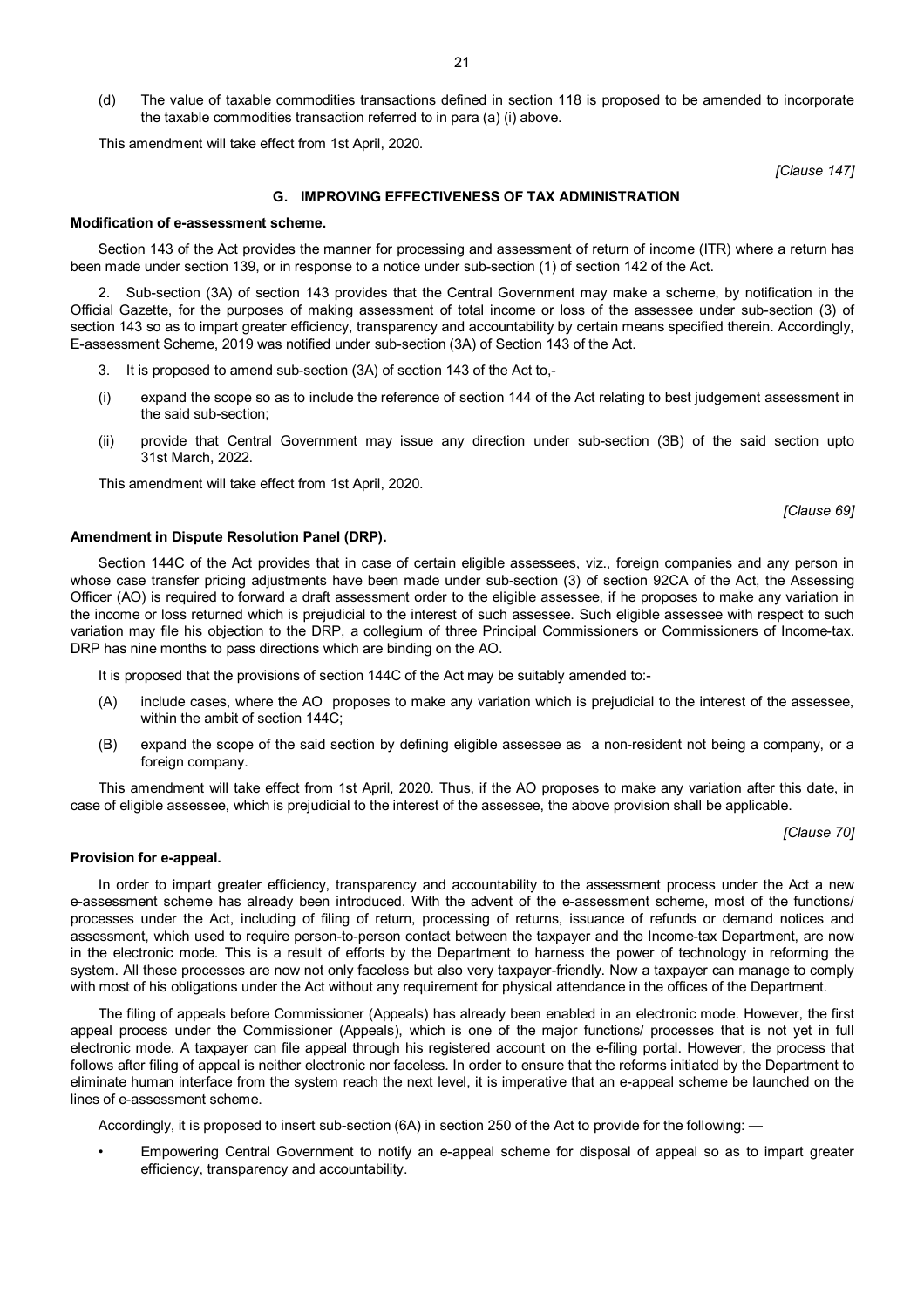- Eliminating the interface between the Commissioner (Appeals) and the appellant in the course of appellate proceedings to the extent technologically feasible.
- Optimizing utilization of the resources through economies of scale and functional specialisation.
- Introducing an appellate system with dynamic jurisdiction in which appeal shall be disposed of by one or more Commissioner (Appeals).

It is also proposed to empower the Central Government, for the purpose of giving effect to the scheme made under the proposed sub-section, by notification in the Official Gazette, to direct that any of the provisions of this Act relating to jurisdiction and procedure of disposal of appeal shall not apply or shall apply with such exceptions, modifications and adaptations as may be specified in the notification. Such directions are to be issued on or before 31st March 2022. It is proposed that every notification issued shall be required to be laid before each House of Parliament.

This amendment will take effect from 1st April, 2020.

*[Clause 95]*

# **Providing check on survey operations under section 133A of the Act.**

Under the existing provisions of section 133A of the Act, an income-tax authority as defined therein is empowered to conduct survey at the business premises of the assessee under his jurisdiction. To prevent the possible misuse of such powers, vide Finance Act 2003, a proviso to sub-section (6) in the said section was inserted to provide that no income-tax authority below the rank of Joint Director or Joint Commissioner, shall conduct any survey under the said section without prior approval of the Joint Director or the Joint Commissioner, as the case may be.

It is proposed to substitute the proviso to sub-section (6) of section 133A to provide that,-

- (A) in a case where the information has been received from the prescribed authority, no income-tax authority below the rank of Joint Director or Joint Commissioner, shall conduct any survey under the said section without prior approval of the Joint Director or the Joint Commissioner, as the case may be; and
- (B) in any other case, no income-tax authority below the rank of Commissioner or Director, shall conduct any survey under the said section without prior approval of the Commissioner or the Director, as the case may be.

This amendment will take effect from 1st April, 2020.

*[Clause 65]*

*[Clause 97]*

# **Clarity on stay by the Income Tax Appellate Tribunal (ITAT).**

The existing provisions of the first proviso to sub-section (2A) of section 254 of the Act, *inter-alia*, provides that the ITAT may, after considering the merits of the application made by the assessee pass an order of stay for a maximum period of 180 days in any proceedings against the order of the Commissioner of Income-tax (Appeal). Second proviso to the said sub-section prescribes that where the appeal is not so disposed of, the ITAT on being satisfied that the delay is not attributable to the assessee, extend the stay for a further period subject to the restriction that the aggregate of the periods originally allowed and the period so extended shall not, in any case, exceed 365 days and the Appellate Tribunal shall dispose of the appeal within the period or periods of stay so extended or allowed. The third proviso of the said sub-section also provides that if such appeal is not so disposed of within the period allowed under the first proviso or the period or periods extended or allowed under the second proviso, which shall not, in any case, exceed 365 days, the order of stay shall stand vacated after the expiry of such period or periods, even if the delay in disposing of the appeal is not attributable to the assessee.

It is proposed to provide that ITAT may grant stay under the first proviso subject to the condition that the assessee deposits not less than twenty per cent of the amount of tax, interest, fee, penalty, or any other sum payable under the provisions of this Act, or furnish security of equal amount in respect thereof.

It is also proposed to substitute second proviso to provide that no extension of stay shall be granted by ITAT, where such appeal is not so disposed of which the said period of stay as specified in the order of stay. However, on an application made by the assessee, a further stay can be granted, if the delay in not disposing of the appeal is not attributable to the assessee and the assessee has deposited not less than twenty per cent of the amount of tax, interest, fee, penalty, or any other sum payable under the provisions of this Act, or furnish security of equal amount in respect thereof. The total stay granted by ITAT cannot exceed 365 days.

This amendment will take effect from 1st April, 2020.

**Provision for e-penalty.**

In order to impart greater efficiency, transparency and accountability to the assessment process under the Act a new e-assessment scheme has already been introduced.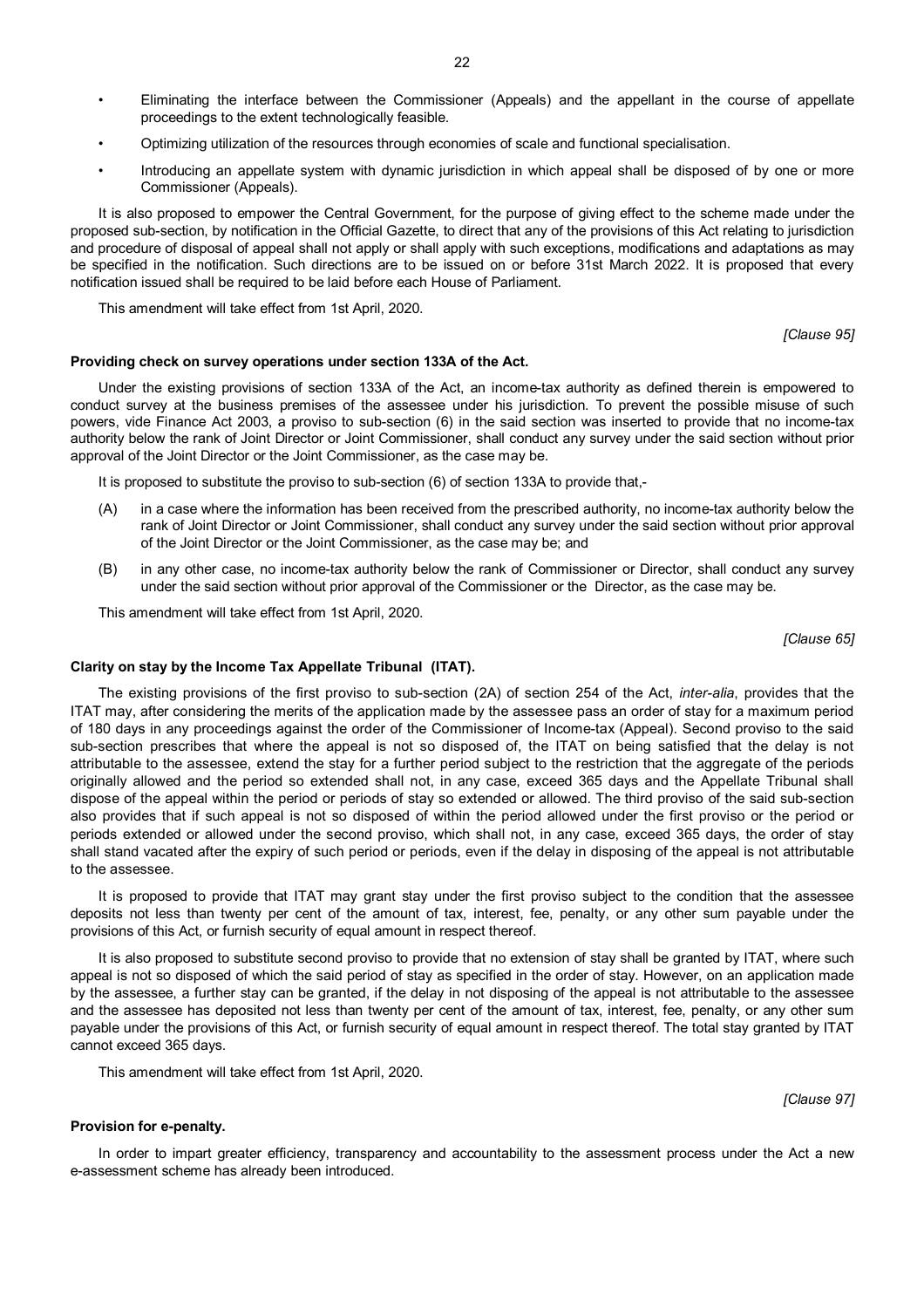Section 274 of the Act provides for the procedure for imposing penalty under Chapter XXI of the Act. In response to a show cause notice issued by the Assessing Officer (AO), assessee or his authorised representative is still required to visit the office of the Assessing Officer. With the advent of the E-Assessment Scheme-2019 and in order to ensure that the reforms initiated by the Department to eliminate human interface from the system reaches the next level, it is imperative that an e-penalty scheme be launched on the lines of E-assessment Scheme-2019.

Therefore, it is proposed to insert a new sub-section (2A) in the said section so as to provide that the Central Government may notify an e-scheme for the purposes of imposing penalty so as to impart greater efficiency, transparency and accountability by,—

- (a) eliminating the interface between the Assessing Officer and the assessee in the course of proceedings to the extent technologically feasible;
- (b) optimising utilisation of the resources through economies of scale and functional specialisation;
- (c) introducing a mechanism for imposing of penalty with dynamic jurisdiction in which penalty shall be imposed by one or more income-tax authorities.

It is also proposed to empower the Central Government, for the purpose of giving effect to the scheme made under the proposed sub-section, for issuing notification in the Official Gazette, to direct that any of the provisions of this Act relating to jurisdiction and procedure of imposing penalty shall not apply or shall apply with such exceptions, modifications and adaptations as may be specified in the notification. Such directions are to be issued on or before 31st March, 2022. It is proposed that every notification issued shall be required to be laid before each House of Parliament.

This amendment will take effect from 1st April, 2020.

#### **Insertion of Taxpayer's Charter in the Act.**

It is proposed to insert a new section 119A in the Act to empower the Board to adopt and declare a Taxpayer's Charter and issue such orders, instructions, directions or guidelines to other income-tax authorities as it may deem fit for the administration of Charter.

This amendment will take effect from 1st April, 2020.

*[Clause 64]*

# **H. PREVENTING TAX ABUSE**

#### **Modification of residency provisions.**

Sub-section (1) of section 6 of the Act provide for situations in which an individual shall be resident in India in a previous year. Clause (c) thereof provides that the individual shall be Indian resident in a year, if he,-

- (i) has been in India for an overall period of 365 days or more within four years preceding that year, and
- (ii) is in India for an overall period of 60 days or more in that year.

Clause (b) of Explanation 1 of said sub-section provides that an Indian citizen or a person of Indian origin shall be Indian resident if he is in India for 182 days instead of 60 days in that year. This provision provides relaxation to an Indian citizen or a person of Indian origin allowing them to visit India for longer duration without becoming resident of India.

Instances have come to notice where period of 182 days specified in respect of an Indian citizen or person of Indian origin visiting India during the year, is being misused. Individuals, who are actually carrying out substantial economic activities from India, manage their period of stay in India, so as to remain a non-resident in perpetuity and not be required to declare their global income in India.

Sub-section (6) of the said section provides for situations in which a person shall be "not ordinarily resident" in a previous year. Clause (a) thereof provides that if the person is an individual who has been non-resident in nine out of the ten previous years preceding that year, or has during the seven previous years preceding that year been in India for an overall period of 729 days or less. Clause (b) thereof contains similar provision for the HUF.

This category of persons has been carved out essentially to ensure that a non-resident is not suddenly faced with the compliance requirement of a resident, merely because he spends more than specified number of days in India during a particular year. The conditions specified in the present law in respect of this carve out have been the subject matter of disputes, amendments and further disputes. Further, due to reduction in number of days, as proposed, for visiting Indian citizen or person of Indian origin, there would be need for relaxation in the conditions.

The issue of stateless persons has been bothering the tax world for quite some time. It is entirely possible for an individual to arrange his affairs in such a fashion that he is not liable to tax in any country or jurisdiction during a year. This arrangement is typically employed by high net worth individuals (HNWI) to avoid paying taxes to any country/ jurisdiction on income they earn. Tax laws should not encourage a situation where a person is not liable to tax in any country. The current rules governing

*[Clause 100]*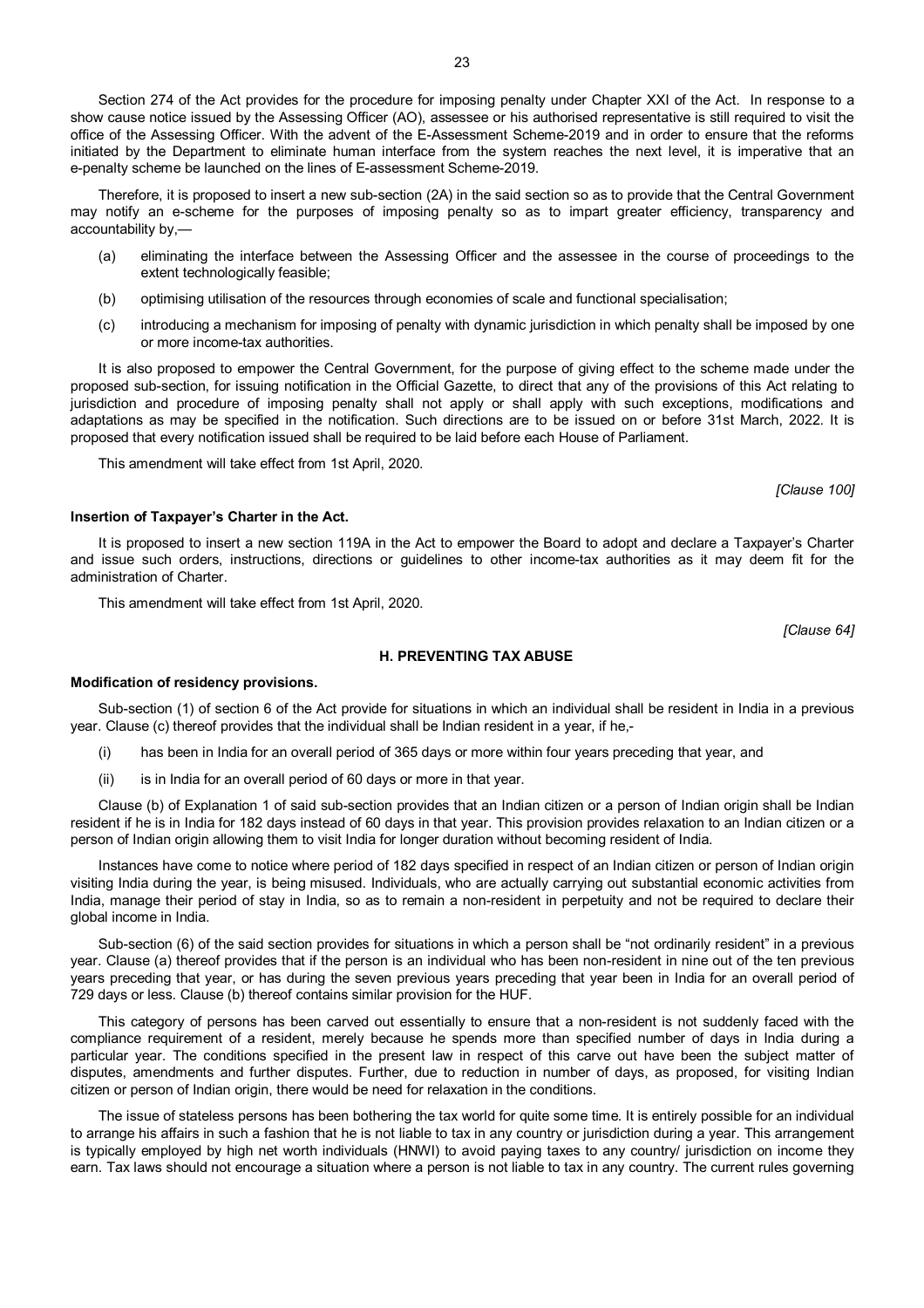In the light of above, it is proposed that-

- (i) the exception provided in clause (b) of Explanation 1 of sub-section (1) to section 6 for visiting India in that year be decreased to 120 days from existing 182 days.
- (ii) an individual or an HUF shall be said to be "not ordinarily resident" in India in a previous year, if the individual or the manager of the HUF has been a non-resident in India in seven out of ten previous years preceding that year. This new condition to replace the existing conditions in clauses (a) and (b) of sub-section (6) of section 6.
- (iii) an Indian citizen who is not liable to tax in any other country or territory shall be deemed to be resident in India.

This amendment will take effect from 1st April, 2021 and will, accordingly, apply in relation to the assessment year 2021-22 and subsequent assessment years.

*[Clause 4]*

#### **Amending definition of "work" in section 194C of the Act.**

Section 194C of the Act provides for the deduction of tax on payments made to contractors. The section provides that any person responsible for paying any sum to a resident for carrying out any work (including supply of labour for carrying out any work) in pursuance of a contract shall at the time of such credit or at the time of payment whichever is earlier deduct an amount equal to one per cent in case payment is made to an individual or an HUF and two per cent in other cases. Clause (iv) of the Explanation of the said section defines "work". Sub-clause (e) of this definition includes manufacturing or supplying a product according to the requirement or specification of a customer by using material purchased from such customer within the definition. However, it excludes manufacturing or supplying a product according to the requirement or specification of a customer by using material purchased from a person, other than such customer.

It has been noted that some assessees are using the escape clause of the section by getting the contract manufacturer to procure the raw material supplied through its related parties. As a result, a substantial amount of income escapes the tax net.

Therefore, to bring clarity in the section and plug the leakage, it is proposed to amend the definition of "work" under section 194C to provide that in a contract manufacturing, the raw material provided by the assessee or its associate shall fall within the purview of the 'work' under section 194C. Associate is proposed to be defined to mean a person who is placed similarly in relation to the customer as is the person placed in relation to the assessee under the provisions contained in clause (b) of sub-section (2) of section 40A of the Act.

This amendment will take effect from 1st April, 2020.

*[Clause 76]*

# **Penalty for fake invoice.**

In the recent past after the launch of Goods & Services Tax (GST), several cases of fraudulent input tax credit (ITC) claim have been caught by the GST authorities. In these cases, fake invoices are obtained by suppliers registered under GST to fraudulently claim ITC and reduce their GST liability. These invoices are found to be issued by racketeers who do not actually carry on any business or profession. They only issue invoices without actually supplying any goods or services. The GST shown to have been charged on such invoices is neither paid nor is intended to be paid. Such fraudulent arrangements deserve to be dealt with harsher provisions under the Act.

Therefore, it is proposed to introduce a new provision in the Act to provide for a levy of penalty on a person, if it is found during any proceeding under the Act that in the books of accounts maintained by him there is a (i) false entry or (ii) any entry relevant for computation of total income of such person has been omitted to evade tax liability. The penalty payable by such person shall be equal to the aggregate amount of false entries or omitted entry. It is also propose to provide that any other person, who causes in any manner a person to make or cause to make a false entry or omits or causes to omit any entry, shall also pay by way of penalty a sum which is equal to the aggregate amounts of such false entries or omitted entry. The false entries is proposed to include use or intention to use –

- (a) forged or falsified documents such as a false invoice or, in general, a false piece of documentary evidence; or
- (b) invoice in respect of supply or receipt of goods or services or both issued by the person or any other person without actual supply or receipt of such goods or services or both; or
- (c) invoice in respect of supply or receipt of goods or services or both to or from a person who do not exist.

This amendment will take effect from 1st April, 2020.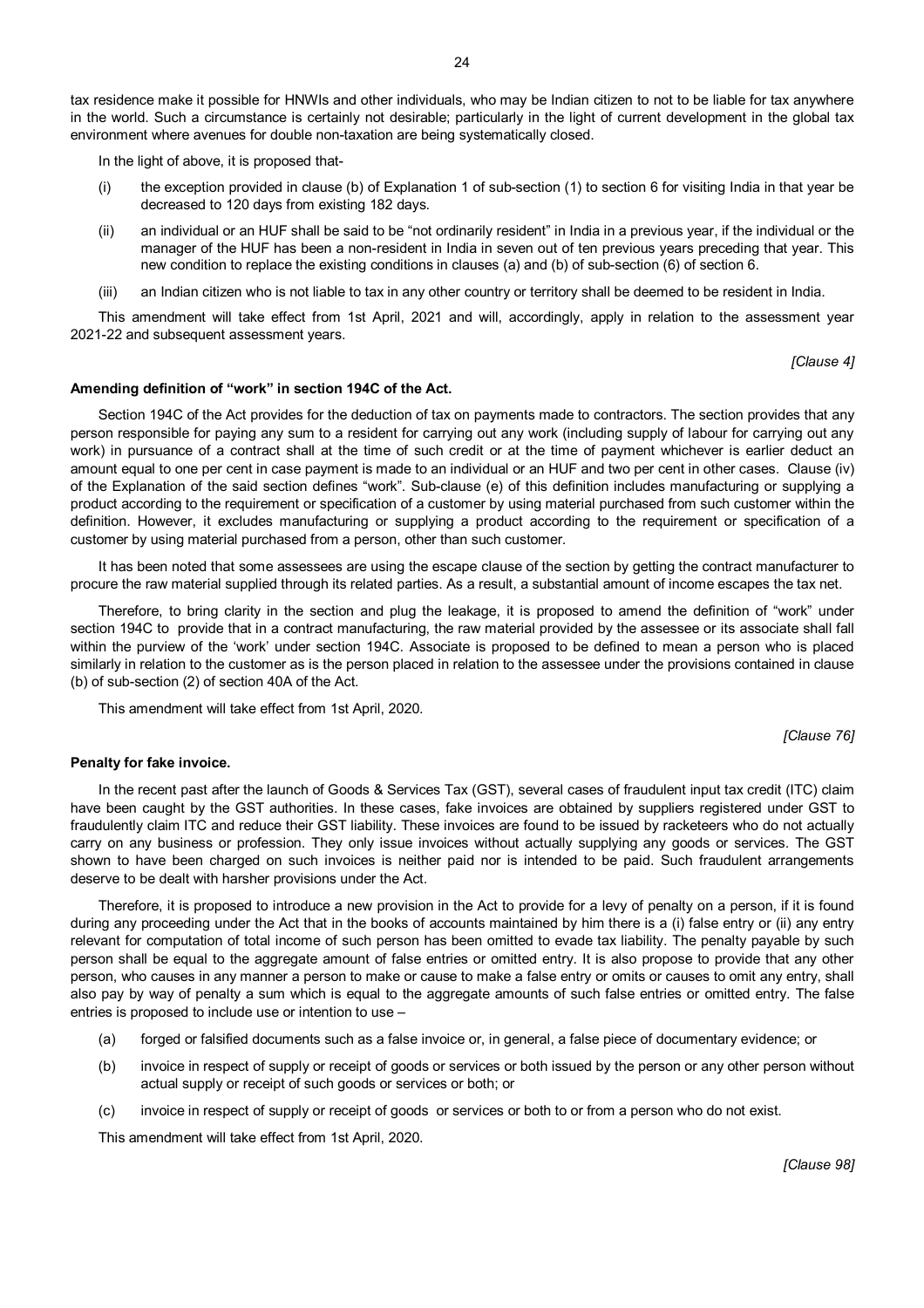# **Aligning purpose of entering into Double Taxation Avoidance Agreements (DTAA) with Multilateral Instrument (MLI).**

Section 90 of the Act empowers the Central Government to enter into agreement with foreign countries or specified territories (commonly known as DTAAs) for,-

- $(a)$  granting relief in respect of  $-$ 
	- (i) income on which tax has been paid both, in India and that foreign country or territory, or
	- (ii) income-tax chargeable under the laws of both, India and that foreign country or territory, to promote mutual economic relations, trade and investment.
- (b) avoidance of double taxation of income under the laws of both, India and that foreign country of territory,
- (c) exchange of information for prevention of evasion or avoidance of income-tax chargeable under the laws of both India and that foreign country or territory, or investigation of cases of such evasion or avoidance, or
- (d) recovery of income-tax under the laws of both India and that foreign country or territory.

Section 90A of the Act contains provision similar to section 90 of the Act so as to empower the Central Government to adopt and implement an agreement between a specified association in India and any specified association in specified territory outside India for granting relief, avoidance of double taxation, exchange of information and recovery of income-tax.

India has signed the Multilateral Convention to Implement Tax Treaty Related Measures to Prevent Base Erosion and Profit Shifting (commonly referred to as MLI) along with representatives of many countries, which has since been ratified. India has since deposited the Instrument of Ratification to OECD, Paris along with its Final Position in terms of Covered Tax Agreements (CTAs), Reservations, Options and Notifications under the MLI, as a result of which MLI has entered into force for India on 1st October, 2019 and its provisions will be applicable on India's DTAAs from FY 2020-21 onwards.

The MLI is an outcome of the G20-OECD project to tackle Base Erosion and Profit Shifting (the BEPS Project), i.e. tax planning strategies that exploit gaps and mismatches in tax rules to artificially shift profits to low or no-tax locations where there is little or no economic activity, resulting in little or no overall corporate tax being paid. The MLI will modify India's DTAAs to curb revenue loss through treaty abuse and base erosion and profit shifting strategies by ensuring that profits are taxed where substantive economic activities generating the profits are carried out. The MLI will be applied alongside existing DTAAs, modifying their application in order to implement the BEPS measures.

Article 6 of MLI provides for modification of the Covered Tax Agreement to include the following preamble text:

"Intending to eliminate double taxation with respect to the taxes covered by this agreement without creating opportunities for non-taxation or reduced taxation through tax evasion or avoidance (including through treaty-shopping arrangements aimed at obtaining reliefs provided in this agreement for the indirect benefit of residents of third jurisdictions),"

In order to achieve this, clause (b) of sub-section (1) of section 90 of the Act which provides for providing relief in respect of avoidance of double taxation of income under the laws of both country or territory (India and the other foreign country of territory) is required to contain the text provided for in MLI as mentioned at para 4 above. In case of section 90A of the Act also, similar amendment would be required to be carried out.

Therefore, it is proposed to amend clause (b) of sub-section (1) of section 90 of the Act so as to provide that the Central Government may enter into an agreement with the Government of any country outside India or specified territory outside India for, inter alia, the avoidance of double taxation of income under the Act and under the corresponding law in force in that country or specified territory, as the case may be, without creating opportunities for non-taxation or reduced taxation through tax evasion or avoidance (including through treaty-shopping arrangements aimed at obtaining reliefs provided in this agreement for the indirect benefit of residents of any other country or territory).

It is also proposed to make similar amendment in clause (b) of sub-section (1) of section 90A of the Act.

These amendments will take effect from 1st April, 2021 and will, accordingly, apply in relation to the assessment year 2021-22 and subsequent assessment years.

#### *[Clauses 41 & 42]*

**Deferring Significant Economic Presence (SEP) proposal, Extending source rule, Aligning exemption from taxability of Foreign Portfolio Investors (FPIs), on account of indirect transfer of assets, with amended scheme of SEBI, and rationalising the definition of royalty.**

Section 9 of the Act contains provisions in respect of income which are deemed to accrue or arise in India. Sub-section (1) thereof creates a legal fiction that certain incomes shall be deemed to accrue or arise in India.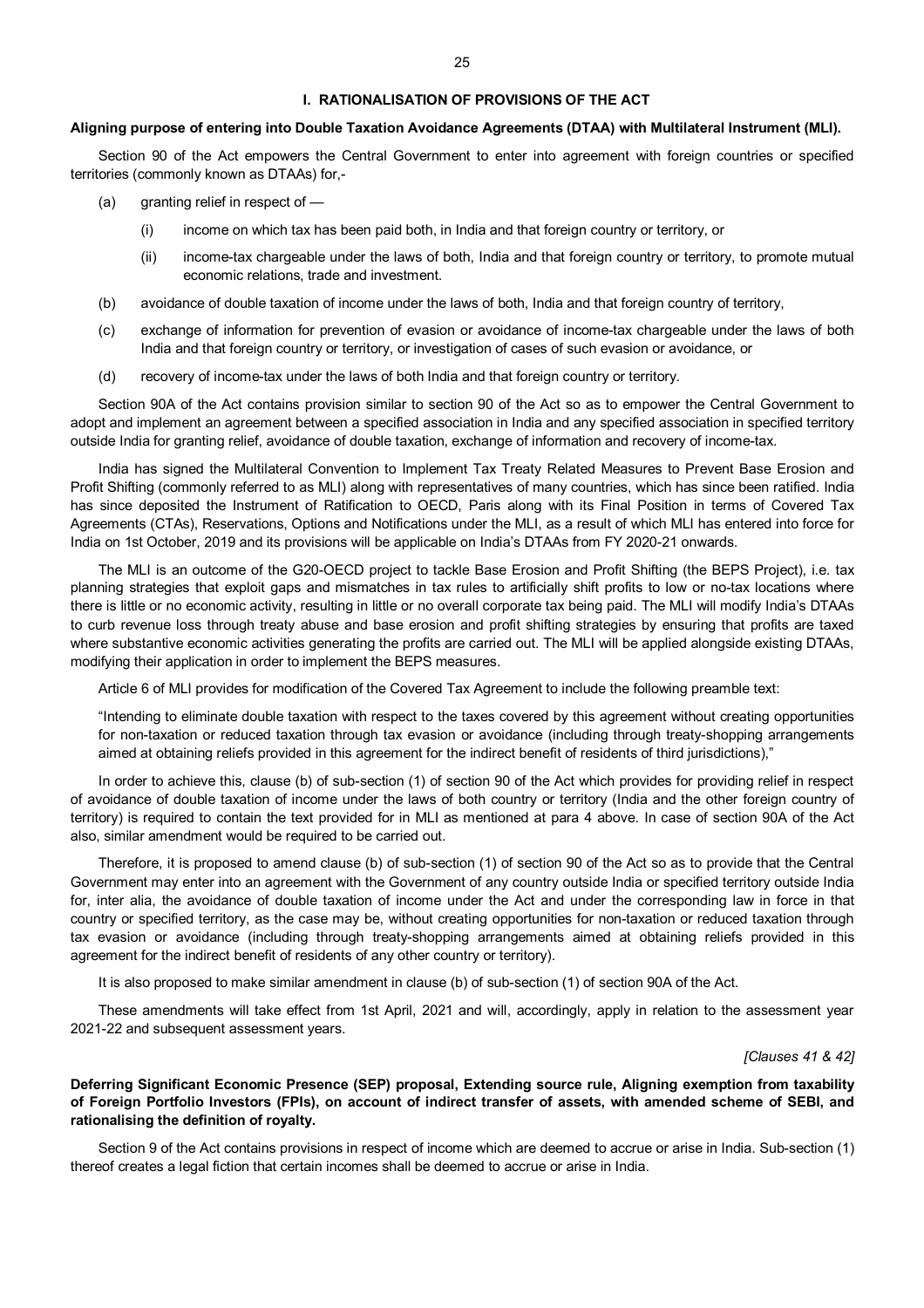Clause (i) of sub-section (1) deems the following income to accrue or arise in India:

"all income accruing or arising, whether directly or indirectly, through or from any business connection in India, or through or from any property in India, or through or from any asset or source of income in India, or through the transfer of a capital asset situate in India."

Finance Act, 2018, *inter alia*, inserted Explanation 2A to said clause so as to clarify that the "significant economic presence" (SEP) of a non-resident in India shall constitute "business connection" in India and SEP for this purpose, shall mean:

- (a) transaction in respect of any goods, services or property carried out by a non-resident in India including provision of download of data or software in India, if the aggregate of payments arising from such transaction or transactions during the previous year exceeds such amount as may be prescribed; or
- (b) systematic and continuous soliciting of business activities or engaging in interaction with such number of users as may be prescribed, in India through digital means.

Said Explanation further provided that the transactions or activities shall constitute significant economic presence in India. whether or not, the agreement for such transactions or activities is entered in India; or the non-resident has a residence or place of business in India; or the non-resident renders services in India. It was also provided that only so much of income as is attributable to the transactions or activities mentioned at para 2(a) and (b) shall be deemed to accrue or arise in India.

Therefore, for the purposes of determining SEP of a non-resident in India, threshold for the aggregate amount of payments arising from the specified transactions and for the number of users were required to be prescribed in the Rules. However, since discussion on this issue is still going on in G20-OECD BEPS project, these numbers have not been notified yet. G20-OECD report is expected by the end of December 2020. In the circumstances, it is proposed to defer the applicability of SEP to starting from assessment year 2022-23. Certain drafting changes have also been made while deferring the proposal.

The current SEP provisions shall be omitted from assessment year 2021-22 and the new provisions will take effect from 1st April, 2022 and will, accordingly, apply in relation to the assessment year 2022-23 and subsequent assessment years.

#### *[Clause 5]*

Further, as per the discussion going on in international forum, countries generally agree that income from advertisement that targets Indian customers or income from sale of data collected from India or income from sale of goods and services using such data collected from India, needs to be accounted for in Indian revenue . Hence, it is proposed to amend the source rule to clarify this position.

This amendment will take effect from 1st April, 2021 and will, accordingly, apply in relation to the assessment year 2021-22 and subsequent assessment years. However, for attribution of income related to SEP transaction or activities the amendment will take effect from 1st April, 2022 and will, accordingly, apply in relation to the assessment year 2022-23 and subsequent assessment years.

#### *[Clause 5]*

Further, the Finance Act, 2012, *inter alia*, had inserted Explanation 5 to said clause to clarify that an asset or capital asset being any share or interest in a company or entity registered or incorporated outside India shall be deemed to be and shall always be deemed to have been situated in India if the share or interest derives, directly or indirectly, its value substantially from the assets located in India. Second proviso to said Explanation, inserted through the Finance Act, 2017, provides that the Explanation shall not apply to an asset or capital asset, which is held by a non-resident by way of investment, directly or indirectly, in Category-I or Category-II foreign portfolio investor under the Securities and Exchange Board of India (Foreign Portfolio Investors) Regulations, 2014 [SEBI (FPI) Regulations, 2014].

Vide Gazette Notification No. SEBI/LAD-NRO/GN/2019/36, SEBI has notified Securities and Exchange Board of India (Foreign Portfolio Investors) Regulations, 2019 [SEBI (FPI) Regulations, 2019] and repealed the SEBI (FPI) Regulations, 2014. The difference between these two regulations pertinent in the present context is that the SEBI has done away with the broad basing criteria for the purposes of categorization of portfolios and has reduced the categories from three to two. In view of the same, necessary modification needs to be made in the proviso so inserted. Hence, it is proposed that the exception from said Explanation 5 provided to an asset or a capital asset, held by a non-resident by way of investment in erstwhile Category I and II FPIs under the SEBI (FPI) Regulations, 2014 may be grandfathered. Further, similar exception may be provided in respect of investment in Category-I FPI under the SEBI (FPI) Regulations, 2019.

These amendments will take effect from 1st April, 2020 and will, accordingly, apply in relation to the assessment year 2020-21 and subsequent assessment years.

#### *[Clause 5]*

Clause (vi) of sub-section (1) of section 9 deems certain income by way of royalty to accrue or arise in India. Explanation 2 of said clause defines the term "royalty" to, inter alia, mean the transfer of all or any rights (including the granting of a licence) in respect of any copyright, literary, artistic or scientific work including films or video tapes for use in connection with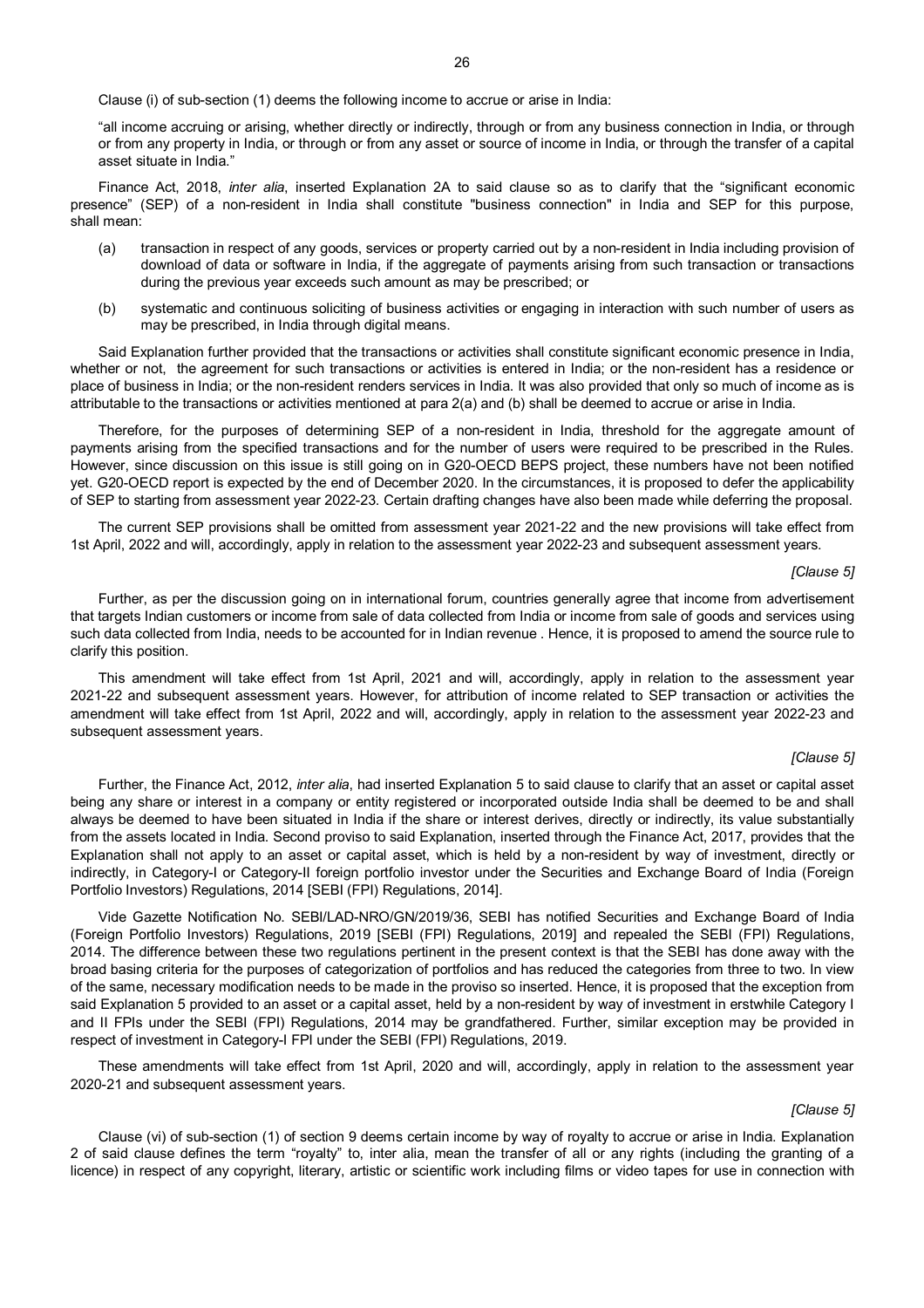television or tapes for use in connection with radio broadcasting, but not including consideration for the sale, distribution or exhibition of cinematographic films.

Due to exclusion of consideration for the sale, distribution or exhibition of cinematographic films from the definition of royalty, such royalty is not taxable in India even if the DTAA gives India the right to tax such royalty. Such a situation is discriminatory against Indian residents, since India is foregoing its right to tax royalty in case of a non-resident from another country without that other country offering similar concession to Indian resident. Hence, it is proposed to amend the definition of royalty so as not to exclude consideration for the sale, distribution or exhibition of cinematographic films from its meaning.

These amendments will take effect from 1st April, 2021 and will, accordingly, apply in relation to the assessment year 2021-22 and subsequent assessment years.

*[Clause 5]*

It is further proposed to amend section 295 of the Act so as to empower the Board for making rules to provide for the manner in which and the procedure by which the income shall be arrived at in the case of,-

- (i) operations carried out in India by a non-resident; and
- (ii) transaction or activities of a non-resident.

The amendment at clause (i) will take effect from 1st April, 2021 and will, accordingly, apply in relation to the assessment year 2021-22 and subsequent assessment years. The amendment at clause (ii) will take effect from 1st April, 2022 and will, accordingly, apply in relation to the assessment year 2022-23 and subsequent assessment years.

*[Clause 103]*

# **Removing dividend distribution tax (DDT) and moving to classical system of taxing dividend in the hands of shareholders/unit holders.**

Section 115-O provides that, in addition to the income-tax chargeable in respect of the total income of a domestic company, any amount declared, distributed or paid by way of dividends shall be charged to additional income-tax at the rate of 15 per cent. The tax so paid by the company (called DDT) is treated as the final payment of tax in respect of the amount declared, distributed or paid by way of dividend. Such dividend referred to in section 115-O is exempt in the hands of shareholders under clause (34) of section 10. In case of business trust, specific exemption is provided under sub-section (7) of section 115-O, subject to certain conditions. Similarly, exemption is provided for distributed profits of a unit of an International Financial Service Centre, on fulfilment of certain conditions, under sub-section (8) of section 115-O.

Similarly under section 115R, specified companies and Mutual Funds are liable to pay additional income-tax at the specified rate on any amount of income distributed by them to its unit holders. Such income is then exempt in the hands of unit holders under clause (35) of section 10.

The incidence of tax is, thus, on the payer company/Mutual Fund and not on the recipient, where it should normally be. The dividend is income in the hands of the shareholders and not in the hands of the company. The incidence of the tax should therefore, be on the recipient. Moreover, the present provisions levy tax at a flat rate on the distributed profits, across the board irrespective of the marginal rate at which the recipient is otherwise taxed. The provisions are hence, considered, iniquitous and regressive. The present system of taxation of dividend in the hands of company/ mutual funds was reintroduced by the Finance Act, 2003 (with effect from the assessment year 2004-05) since it was easier to collect tax at a single point and the new system was leading to increase in compliance burden. However, with the advent of technology and easy tracking system available, the justification for current system of taxation of dividend has outlived itself.

In view of above, it is proposed to carry out amendments so that dividend or income from units are taxable in the hands of shareholders or unit holders at the applicable rate and the domestic company or specified company or mutual funds are not required to pay any DDT. It is also proposed to provide that the deduction for expense under section 57 of the Act shall be maximum 20 per cent of the dividend or income from units. Therefore, it is proposed to-

- (i) amend section 115-O to provide that dividend declared, distributed or paid after 1st April, 2003, but on or before 31st March, 2020 shall be covered under the provision of this section.
- (ii) amend clause (34) of section 10 to provide that the provision of this clause shall not apply to any income, by way of dividend, received on or after 1st April, 2020.
- (iii) amend section 115R to provide that the income distributed on or before 31st March, 2020 shall only be covered under the provision of this section.
- (iv) amend clause (35) of section 10 to provide that the provision of this clause shall not apply to any income, in respect of units, received on or after 1st April, 2020.
- (v) amend clause (23FC) of section 10 so that all dividends received or receivable by business trust from a special purpose vehicle is exempt income under this clause.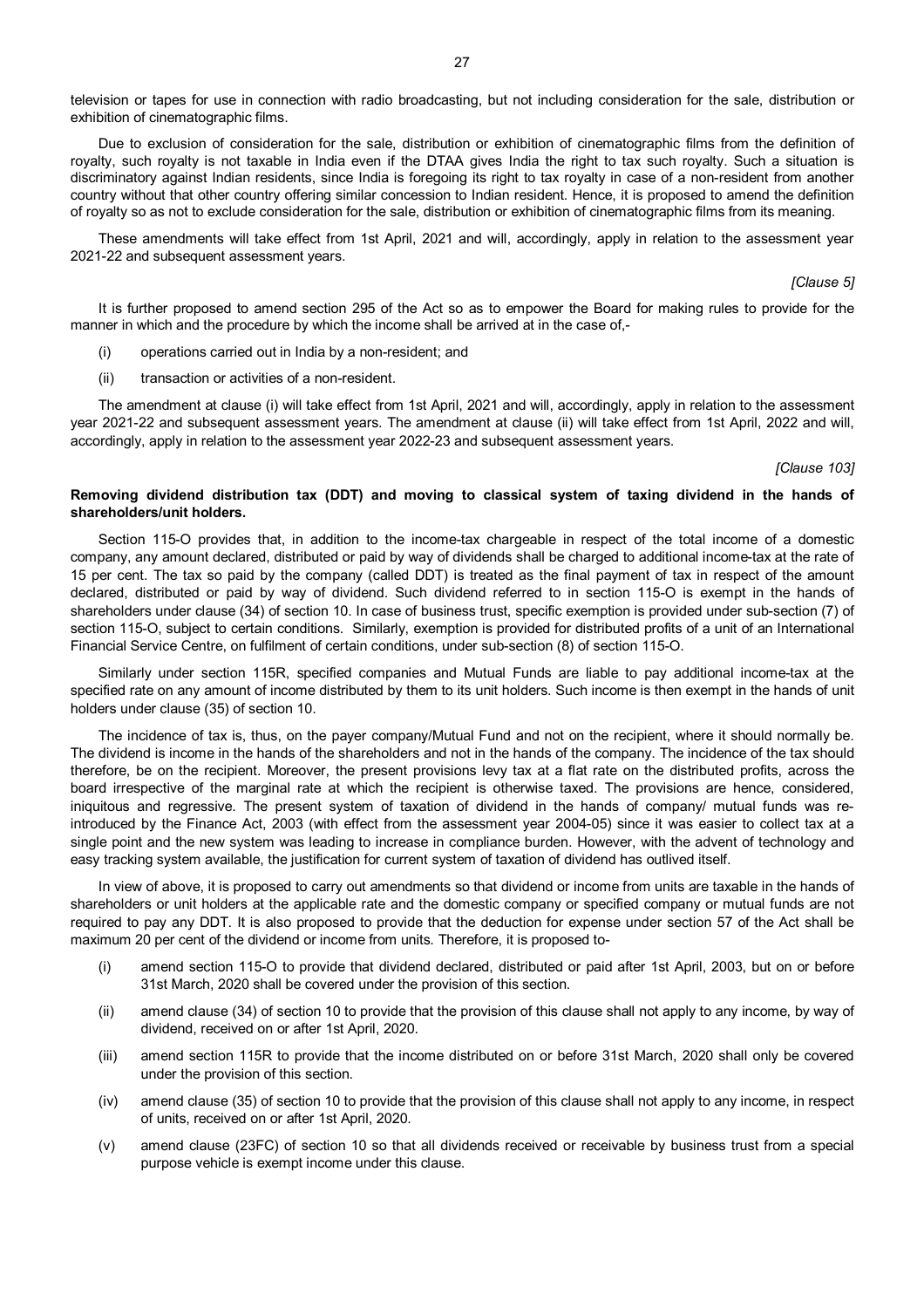- (vi) amend clause (23FD) of section 10 to exclude dividend income received by a unit holder from business trust from the exemption so that the dividend income is taxable in the hand of unit holder of the business trust.
- (vii) amend sub-section (3) of section 115UA to delete reference to sub-clause (a) so that distributed income of the nature as referred to in clause (23FC) or clause (23FCA) of section 10 shall be deemed to be income of the unit holder and shall be charged to tax as income of the previous year. Thus dividend income distributed by a special purpose vehicle to business trust would be taxed in the hands of unit holder.
- (viii) remove reference of section 115-O dividend income in various sections like section 57, section 115A, section 115AC, section 115ACA, section 115AD and section 115C.
- (ix) remove the opening line of clause (23D) of section 10, as mutual fund no longer required to pay additional tax.
- (x) insert new section 80M as it existed before it removal by the Finance Act, 2003 to remove the cascading affect, with a change that set off will be allowed only for dividend distributed by the company one month prior to the due date of filing of return, in place of due date of filing return earlier.
- (xi) amend section 115BBDA which taxes dividend income in excess of ten lakh rupee in the hands of shareholder at ten per cent., to only dividend declared, distributed or paid by a domestic company on or before the 31st day of March, 2020.
- (xii) amend section 57 to provide that no deduction shall be allowed from dividend income, or income in respect of units of mutual fund or specified company, other than deduction on account of interest expense and in any previous year such deduction shall not exceed twenty per cent. of the dividend income or income from units included in the total income for that year without deduction under section 57.
- (xiii) amend section 194 to include dividend for tax deduction. At the same time the rates of ten per cent. is proposed to be prescribed and threshold is proposed to be increased from Rs 2,500/- to Rs 5,000/- for dividend paid other than cash. Further, at present the mode of payment is given as "an account payee cheque or warrant". It is proposed to change this to any mode.
- (xiv) amend section 194LBA to provide for tax deduction by business trust on dividend income paid to unit holder, at the rate of ten per cent. for resident. For non-resident, it would be 5 per cent for interest and ten per cent. for dividend.
- (xv) insert a new section 194K to provide that any person responsible for paying to a resident any income in respect of units of a Mutual Fund specified under clause (23D) of section 10 or units from the administrator of the specified undertaking or units from the specified company shall at the time of credit of such income to the account of the payee or at the time of payment thereof by any mode, whichever is earlier, deduct income-tax there on at the rate of ten per cent. It may also be provided for threshold limit of Rs 5,000/- so that income below this amount does not suffer tax deduction. It is also proposed to defined "Administrator", "specified company", as already defined in clause (35) of section 10. It is also proposed to define "specified undertaking" as in clause (i) of section 2 of the Unit Trust of India (Transfer of Undertaking and Repeal) Act, 2002. It is also proposed to provide that where any income is credited to any account like suspense account, in the books of account of the person liable to pay such income, the liability for tax deduction under this section would arise at that time.
- (xvi) amend section 195 to delete exemption provided to dividend referred to in section 115-O.
- (xvii) amend section 196A to revive its applicability on TDS on income in respect of units of a Mutual Fund. It is also proposed to substitute "of the Unit Trust of India" with "from the specified company defined in Explanation to clause (35) of section 10"and "in cash or by the issue of a cheque or draft or by any other mode" with "by any mode".
- (xviii) amend section 196C to remove exclusion provided to dividend under section 115-O. It is also proposed to substitute "in cash or by the issue of a cheque or draft or by any other mode" with "by any mode".
- (xix) amend section 196D to remove exclusion provided to dividend under section 115-O. It is also proposed to substitute "in cash or by the issue of a cheque or draft or by any other mode" with "by any mode".

Amendments at clause (i) to (xii) above will take effect from 1st April, 2021 and will, accordingly, apply in relation to the assessment year 2021-22 and subsequent assessment years. Amendments at clause (xiii) to (xix) will take effect from 1st April, 2020.

#### *[Clauses 7,30,40,47,48,49,50,54,55,59,60,62,74,80,81,85,86,87 & 88]*

#### **Rationalization of provisions of section 55 of the Act to compute cost of acquisition.**

The existing provisions of section 55 of the Act provide that for computation of capital gains, an assessee shall be allowed deduction for cost of acquisition of the asset and also cost of improvement, if any. However, for computing capital gains in respect of an asset acquired before 1st April, 2001, the assessee has been allowed an option of either to take the fair market value of the asset as on 1st April, 2001 or the actual cost of the asset as cost of acquisition.

It is proposed to rationalise the provision and to insert a proviso below sub-clause (ii) of clause (b) of Explanation under clause (ac) of sub-section (2) of the said section to provide that in case of a capital asset, being land or building or both, the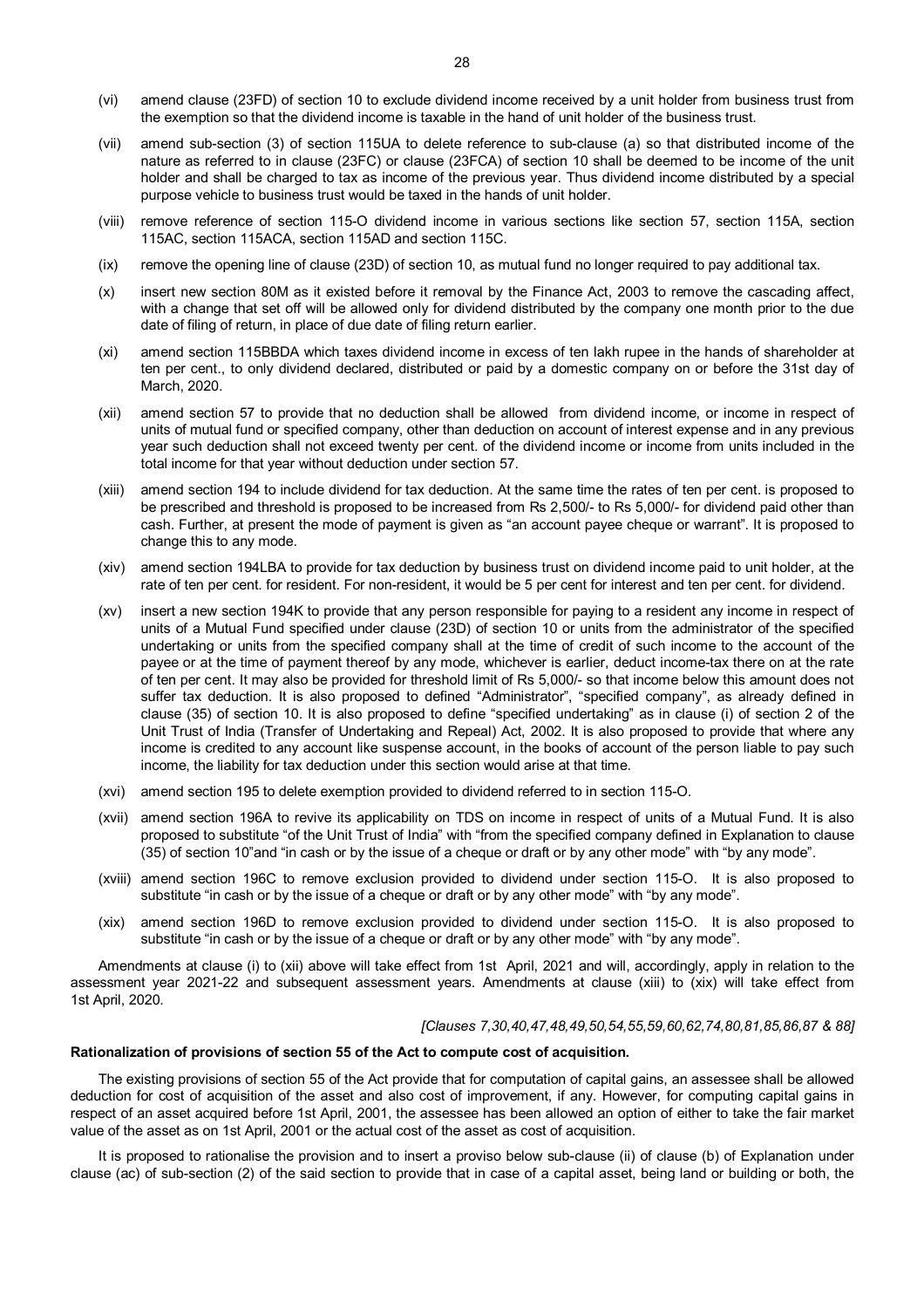fair market value of such an asset on 1st April, 2001 shall not exceed the stamp duty value of such asset as on 1st April, 2001 where such stamp duty value is available. It is also proposed to insert an Explanation so as to provide that for the purposes of sub-clause (i) and (ii), "stamp duty value" shall mean the value adopted or assessed or assessable by any authority of the Central Government or a State Government for the purpose of payment of stamp duty in respect of an immovable property.

These amendments will take effect from 1st April, 2021 and will, accordingly, apply in relation to the assessment year 2021-22 and subsequent assessment years.

*[Clause 28]*

#### **Rationalisation of provisions relating to trust, institution and funds.**

# **Amendment of sub-section (7) of section 11 to allow entities holding registration under section 12A/12AA to apply for notification under clause (46) of section 10**

Section 11 of the Act provides for grant of exemption in respect of income derived from property held under trust for charitable or religious purposes to the extent to which such income is applied or accumulated during the previous year for such purposes in accordance with the provisions contained in sections 11, 12, 12A, 12AA and 13 of the Act.

Sub-section (7) of section 11 of the Act, inserted by the Finance (No. 2) Act, 2014 with effect from 1st April, 2015, provides that where a trust or an institution has obtained registration under section 12AA [as it stood immediately before its proposed amendment] or under section 12A [as it stood immediately before its amendment by the Finance (No 2) Act, 1996] and said registration is in force for any previous year, then, exemption under section 10 [except under clauses (1) and (23C)] shall not be allowed.

This sub-section was inserted on the basis that the provisions contained in sections 11, 12, 12A, 12AA and 13 of the Act constitute a complete code and that once any trust or institution has voluntarily opted for it by obtaining registration required for exemption of income, it should comply with the conditions of such exemption and in case of violation of such condition, if its income or part thereof becomes ineligible for exemption, no other provision of the Act should operate so as to exclude such income or part thereof from total income and that whether income which needs to be applied or accumulated under section 11 of the Act should include income which is exempt under section 10 of the Act.

It has been noticed that there is some anomaly by providing exclusion to institutions or fund registered under clause (23C) of section 10, but the same exclusion is not available to entities claiming exemption under clause (46) of section 10 which are established or constituted under a Central or State Act or by a Central or State Government. Such entities are, thus, not able to get notified under clause (46) of section 10 if they are holding registration under section 12A/12AA.

The anomaly pointed out above, needs to be addressed. However, as the provisions relating to charitable entities constitute a complete code and that once any trust or institution has voluntarily opted for it by obtaining the requisite registration, it flows that the conditions in relation thereto should be complied with and the option of switching at convenience should not be available. Accordingly, while request for exclusion of clause (46) may be acceded to for exemption thereunder even in those cases where registration under section 12AA or 12A remains in force, there should be only one mode of exemption available and also, that the switching may be allowed only once so that such switching is not done routinely and also it remains efficient to be administered.

# **Rationalising the process of registration of trusts, institutions, funds, university, hospital etc and approval in the case of association, university, college, institution or company etc**

The present process of registration of trusts, institutions, funds, university, hospital etc under section 12AA or under sub-clauses (iv), (v), (vi) or (via) of clause (23C) of section 10, and approval of association, university, college, institution or company etc need improvement with the advent of technology and keeping in mind the practical issue of difficulty in obtaining registration/ approval/ notification before actually starting the activities.

It is also felt that the approval or registration or notification for exemption should also be for a limited period, say for a period not exceeding five years at one time, which would act as check to ensure that the conditions of approval or registration or notification are adhered to for want of continuance of exemption. This would in fact also be a reason for having a non-adversarial regime and not conducting roving inquiry in the affairs of the exempt entities on day to day basis, in general, as in any case they would be revisiting the concerned authorities for new registration before expiry of the period of exemption. This new process needs to be provided for both existing and new exempt entities.

#### **Filing of statement of donation by donee to cross-check claim of donation by donor**

It may further be mentioned that certain provisions of the Act provide that an exempt entity may accept donations or certain sum for utilisation towards their objects or activities in respect of which the payer, being the donor, gets deduction in computation of his income. At present, there is no reporting obligation by the exempt entity receiving donation/ any sum in respect of such donation/ sum. With the advancement in technology, it is now feasible to standardise the process through which one-to-one matching between what is received by the exempt entity and what is claimed as deduction by the assessee. This standardisation may be similar to the provisions relating to the tax collection/ deduction at source, which already exist in the Act. Therefore, the entities receiving donation/ sum may be made to furnish a statement in respect thereof, and to issue a certificate to the donor/ payer and the claim for deduction to the donor/ payer may be allowed on that basis only. In order to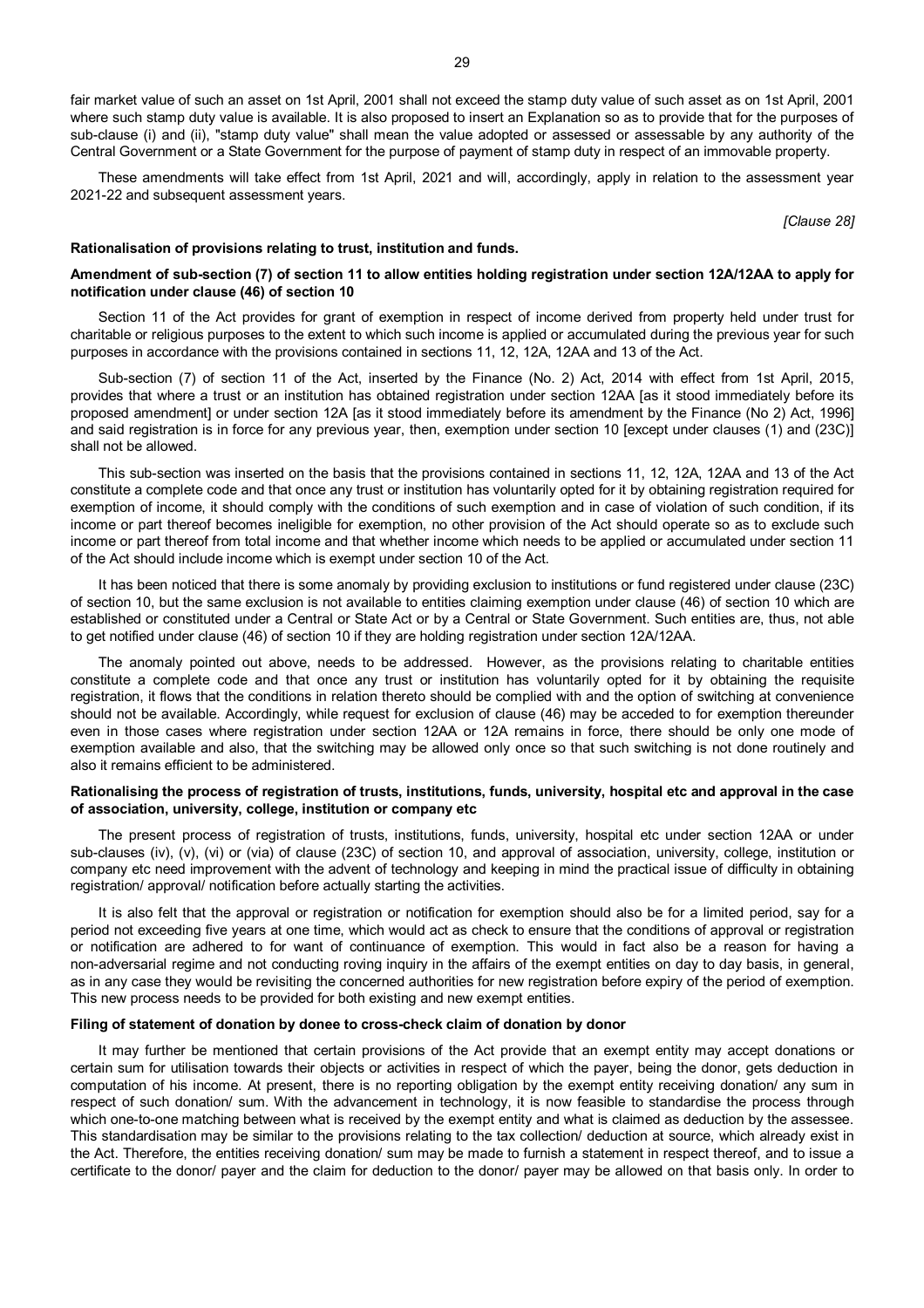ensure proper filing of the statement, levy of a fee and penalty may also be provided in cases where there is failure to furnish the statement.

Hence, it is proposed to amend relevant provisions of the Act to provide that,-

- (i) similar to exemptions under clauses (1) and (23C), exemption under clause (46) of section 10 shall be allowed to an entity even if it is registered under section 12AA subject to the condition that the registration shall become inoperative. If the entity wishes to make it operative in the future, it will have to file an application and then it would not be entitled for deduction under clause (46) from the date on which the registration becomes operative.
- (ii) the registration under section 12AA would also become inoperative in case of an entity exempt under clause (23C) of section 10 as well, to have uniformity. The condition about making it operative again would also be similar to what is proposed for clause (46) of section 10.
- (iii) an entity approved, registered or notified under clause (23C) of section 10, section 12AA or section 35 of the Act, as the case may be, shall be required to apply for approval or registration or intimate regarding it being approved, as the case may be, and on doing so, the approval, registration or notification in respect of the entity shall be valid for a period not exceeding five previous years at one time calculated from 1st April, 2020.
- (iv) an entity already approved under section 80G shall also be required to apply for approval and on doing so, the approval, registration or notification in respect of the entity shall be valid for a period not exceeding five years at one time.
- (v) application for approval under section 80G shall be made to Principal Commissioner or Commissioner.
- (vi) an entity making fresh application for approval under clause (23C) of section 10, for registration under section 12AA, for approval under section 80G shall be provisionally approved or registered for three years on the basis of application without detailed enquiry even in the cases where activities of the entity are yet to begin and then it has to apply again for approval or registration which, if granted, shall be valid from the date of such provisional registration. The application of registration subsequent to provisional registration should be at least six months prior to expiry of provisional registration or within six months of start of activities, whichever is earlier.
- (vii) the application pending for approval, registration, as the case may be, shall be treated as application in accordance with the new provisions, wherever they are being provided for.
- (viii) deduction under section 80G/ 80GGA to a donor shall be allowed only if a statement is furnished by the donee who shall be required to furnish a statement in respect of donations received and in the event of failure to do so, fee and penalty shall be levied.
- (ix) similar to section 80G of the Act, deduction of cash donation under section 80GGA shall be restricted to Rs 2,000/- only.

These amendments will take effect from 1st June, 2020.

*[Clauses 7,9,11,12,17,33,34,61,94,96 & 99]*

# **Expanding the eligibility criteria for appointment of member of Adjudicating Authority under the Prohibition of Benami Property Transaction Act, 1988.**

The existing provisions of section 9 of the PBPT Act, *inter-alia*, provides that, a member of the Indian Revenue Service who has held the post of Commissioner of Income-tax or equivalent post in that Service; or a member of the Indian Legal Service who has held the post of Joint Secretary or equivalent post in that Service is qualified for appointment as a Member of the Adjudicating Authority.

It is proposed to amend the said section so as to provide that a person who is qualified for appointment as District Judge shall also be eligible for the appointment as a Member of the Adjudicating Authority.

This amendment will take effect from 1st April, 2020.

*[Clause 143]*

#### **Rationalisation of provisions relating to tax audit in certain cases.**

Under section 44AB of the Act, every person carrying on business is required to get his accounts audited, if his total sales, turnover or gross receipts, in business exceed or exceeds one crore rupees in any previous year. In case of a person carrying on profession he is required to get his accounts audited, if his gross receipt in profession exceeds, fifty lakh rupees in any previous year.

In order to reduce compliance burden on small and medium enterprises, it is proposed to increase the threshold limit for a person carrying on business from one crore rupees to five crore rupees in cases where,-

- (i) aggregate of all receipts in cash during the previous year does not exceed five per cent of such receipt; and
- (ii) aggregate of all payments in cash during the previous year does not exceed five per cent of such payment.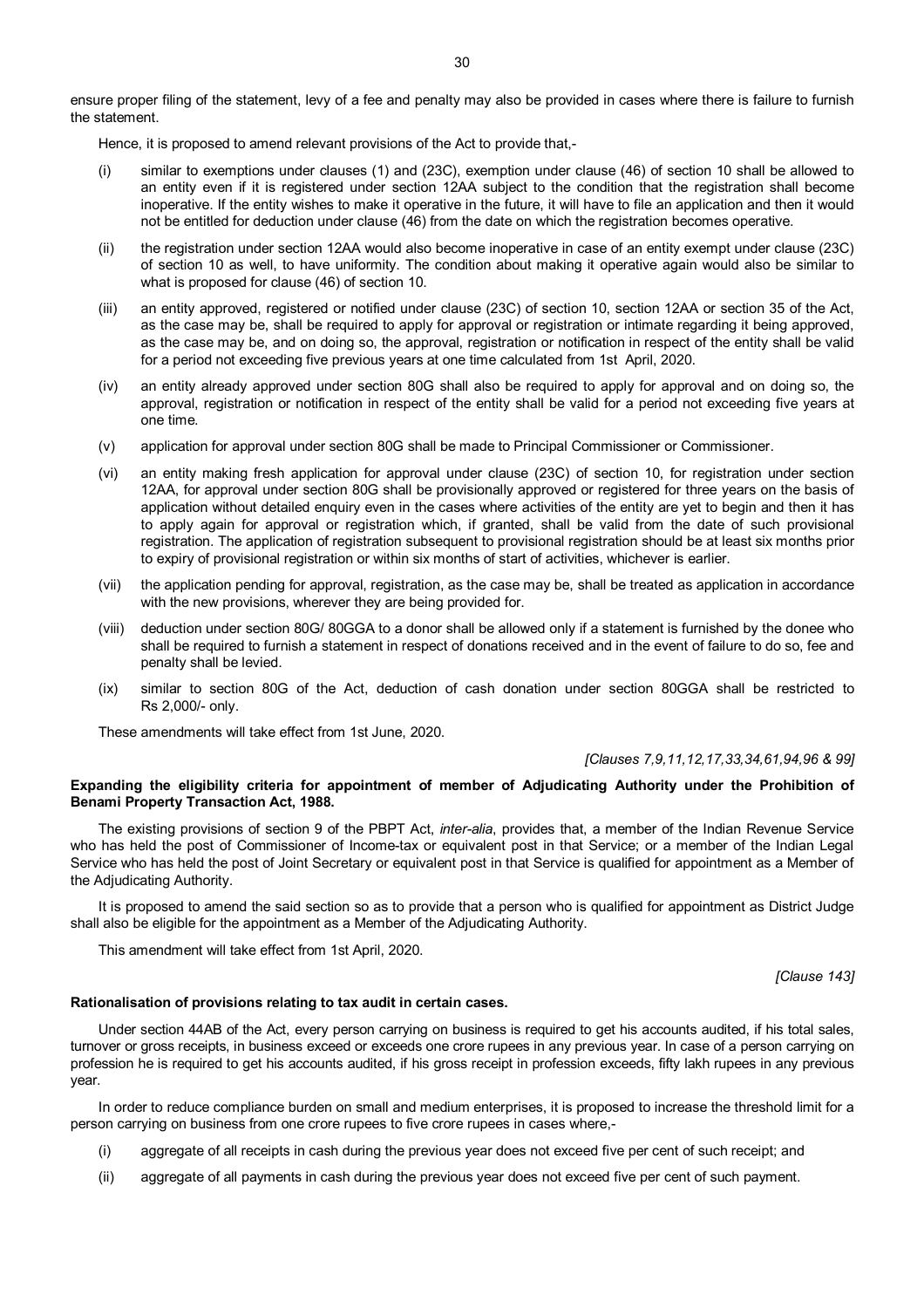Further, to enable pre-filling of returns in case of persons having income from business or profession, it is required that the tax audit report may be furnished by the said assessees at least one month prior to the due date of filing of return of income. This requires amendments in all the sections of the Act which mandates filing of audit report along with the return of income or by the due date of filing of return of income. Thus, provisions of section 10, section 10A, section 12A, section 32AB, section 33AB, section 33ABA, section 35D, section 35E, section 44AB, section 44DA, section 50B, section 80-IA, section 80-IB, section 80JJAA, section 92F, section 115JB, section 115JC and section 115VW of the Act are proposed to be amended accordingly.

Further, the due date for filing return of income under sub-section (1) of section 139 is proposed to be amended by:-

- (A) providing 31st October of the assessment year (as against 30th September) as the due date for an assessee referred to in clause (a) of Explanation 2 of sub-section (1) of Section 139 of the Act;
- (B) removing the distinction between a working and a non-working partner of a firm with respect to the due date as mentioned in sub-clause (iii) of clause (a) of Explanation 2 of sub-section (1) of Section 139 of the Act.

These amendments will take effect from 1st April, 2020 and will, accordingly, apply in relation to the assessment year 2020-21 and subsequent assessment years.

#### *[Clauses 7,8,10,14,15,16,19,20,23,24,26,35,37,39,45,56,57,63 & 66]*

The amendment relating to extending threshold for getting books of accounts audited will have consequential effect on TDS/TCS provisions contained in sections 194A, 194C, 194H, 194I, 194J and 206C as these provisions fasten liability of TDS/TCS on certain categories of person, if the gross receipt or turnover from the business or profession carried on by them exceed the monetary limit specified in clause (a) or clause (b) of section 44AB.

Therefore, it is proposed to amend these sections so that reference to the monetary limit specified in clause (a) or clause (b) of section 44AB of the Act is substituted with rupees one crore in case of the business or rupees fifty lakh in case of the profession, as the case may be.

These amendments will take effect from 1st April, 2020.

*[Clauses 75,76,77,78,79 & 93]*

# **Rationalisation of provision relating to Form 26AS**

Section 203AA of the Act, *inter-alia*, requires the prescribed income-tax authority or the person authorised by such authority referred to in sub-section (3) of section 200, to prepare and deliver a statement in Form 26AS to every person from whose income, the tax has been deducted or in respect of whose income the tax has been paid specifying the amount of tax deducted or paid.

The Form 26AS as prescribed in the Rules, *inter-alia,* contains the information about tax collected or deducted at source. However, with the advancement in technology and enhancement in the capacity of system, multiple information in respect of a person such as sale/purchase of immovable property, share transactions etc. are being captured or proposed to be captured. In future, it is envisaged that in order to facilitate compliance, this information will be provided to the assessee by uploading the same in the registered account of the assessee on the designated portal of the Income-tax Department, so that the same can be used by the assessee for filing of the return of income and calculating his correct tax liability.

As the mandate of Form 26AS would be required to be extended beyond the information about tax deducted, it is proposed to introduce a new section 285BB in the Act regarding annual financial statement. This section proposes to mandate the prescribed income-tax authority or the person authorised by such authority to upload in the registered account of the assessee a statement in such form and manner and setting forth such information, which is in the possession of an income-tax authority, and within such time, as may be prescribed.

Consequently, section 203AA is proposed to be deleted.

These amendments will take effect from 1st June, 2020.

*[Clauses 90]*

## **Rationalisation of the provisions of section 49 and clause (42A) of section 2 of the Act in respect of segregated portfolios.**

Section 49 of the Act provides for cost of acquisition for the capital asset which became the property of the assessee under certain situations. Further, clause (42A) of section 2 of the Act provides the definition of the term "short-term capital asset". It also provides for determination of period of holding of the capital asset held by the assessee.

SEBI has, vide circular SEBI/HO/IMD/DF2/CIR/P/2018/160 dated December 28, 2018, permitted creation of segregated portfolio of debt and money market instruments by Mutual Fund schemes. As per the SEBI circular, all the existing unit holders in the affected scheme as on the day of the credit event shall be allotted equal number of units in the segregated portfolio as held in the main portfolio. On segregation, the unit holders come to hold same number of units in two schemes –the main scheme and segregated scheme.